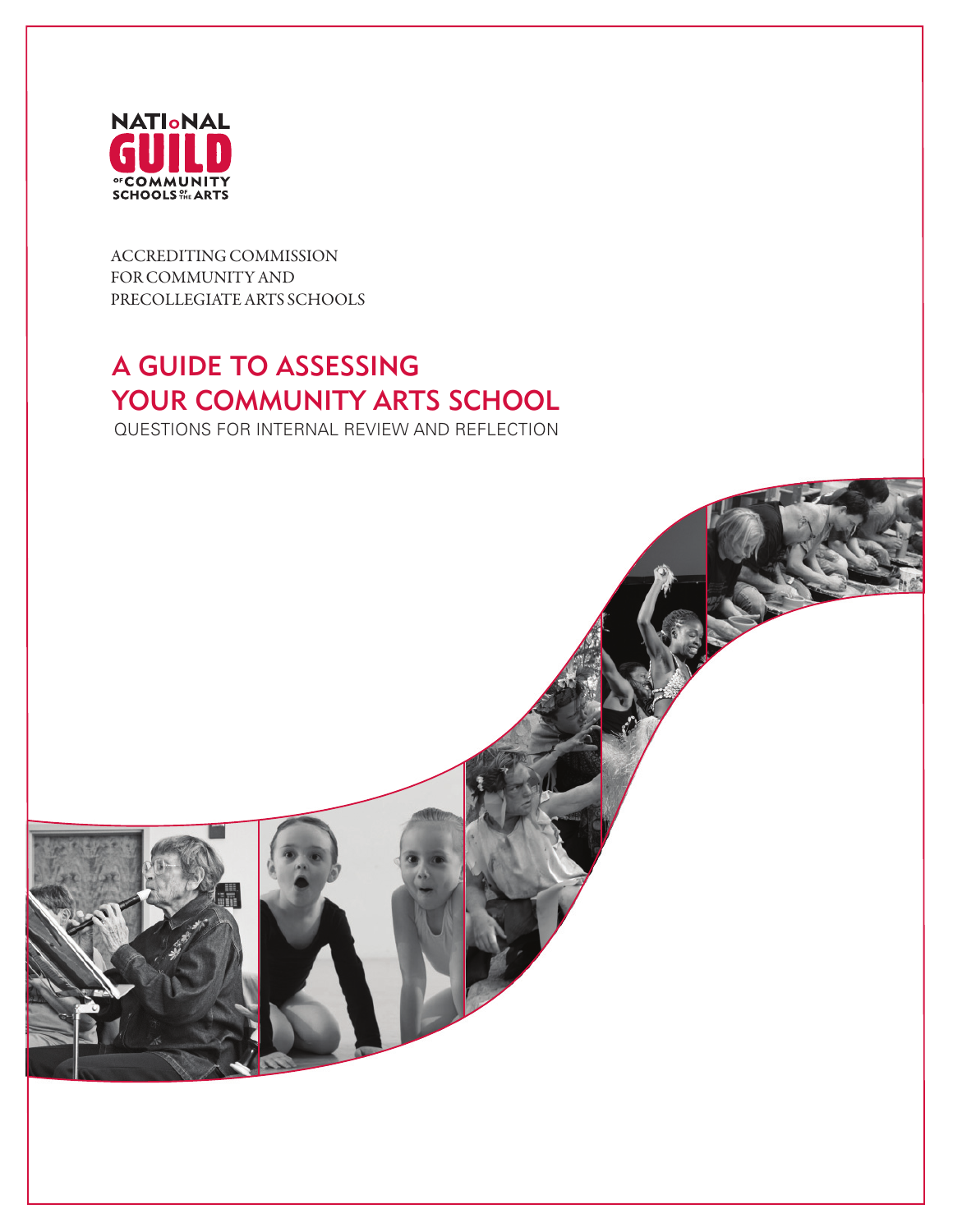# A GUIDE TO ASSESSING YOUR COMMUNITY ARTS SCHOOL

# QUESTIONS FOR INTERNAL REVIEW AND REFLECTION

**Accrediting Commission for Community and Precollegiate Arts Schools**

**National Guild of Community Schools of the Arts**

 **Council of Arts Accrediting Associations** National Association of Schools of Art and Design National Association of Schools of Dance National Association of Schools of Music National Association of Schools of Theatre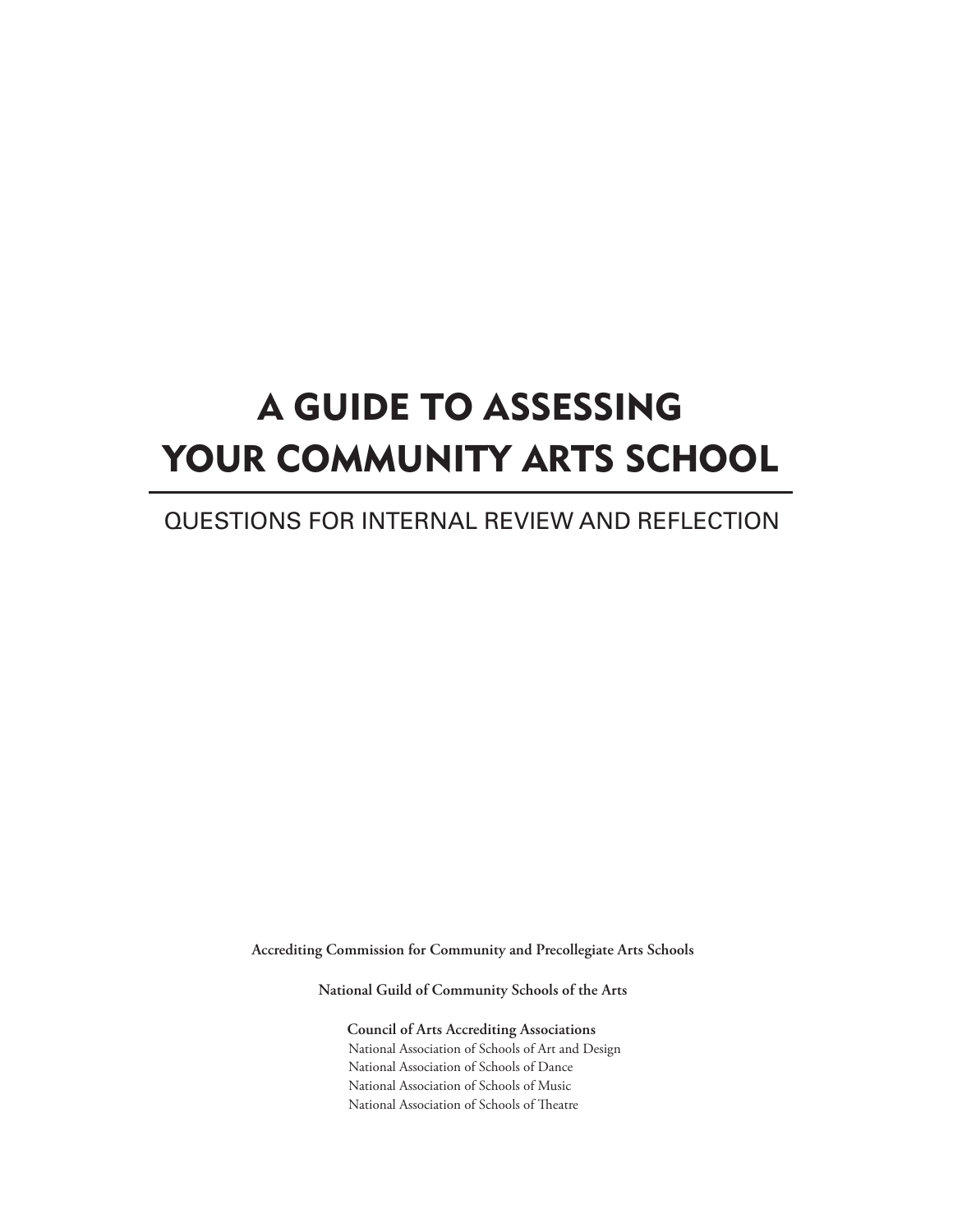# FOREWORD

Members of the National Guild of Community Schools of the Arts are committed to three principles enumerated in the Guild's *Code of Best Practices*: quality, accessibility and accountability. Since its inception in 1937, the Guild has supported members' efforts to develop their institutional infrastructure in order to better fulfill their missions to provide high quality arts education to people of all ages, aptitudes and backgrounds.

The Accrediting Commission for Community and Precollegiate Arts Schools (ACCPAS) was established in 2001 by the Council of Arts Accrediting Associations to assess and accredit schools such as those that belong to the Guild.

ACCPAS and the Guild are pleased to make available A Guide to Assessing Your Community Arts School, developed collaboratively by our two organizations to assist community arts schools to assess their mission, operations and programs. Should your school be interested in accreditation, we believe the Guide may provide a useful introduction to the accreditation process. We hope, too, that you'll find working through the Guide with your staff, faculty and trustees to be an inspirational experience that will lead to a healthy future for your school.

The Guild and ACCPAS are proud of our long association and mutual commitment to advance the field of community arts education. We look forward to continuing our partnership in service to the field.

**Jonathan Herman**  *Executive Director*  National Guild of Community Schools of the Arts

**Samuel Hope** *Executive Director* Council of Arts Accrediting Associations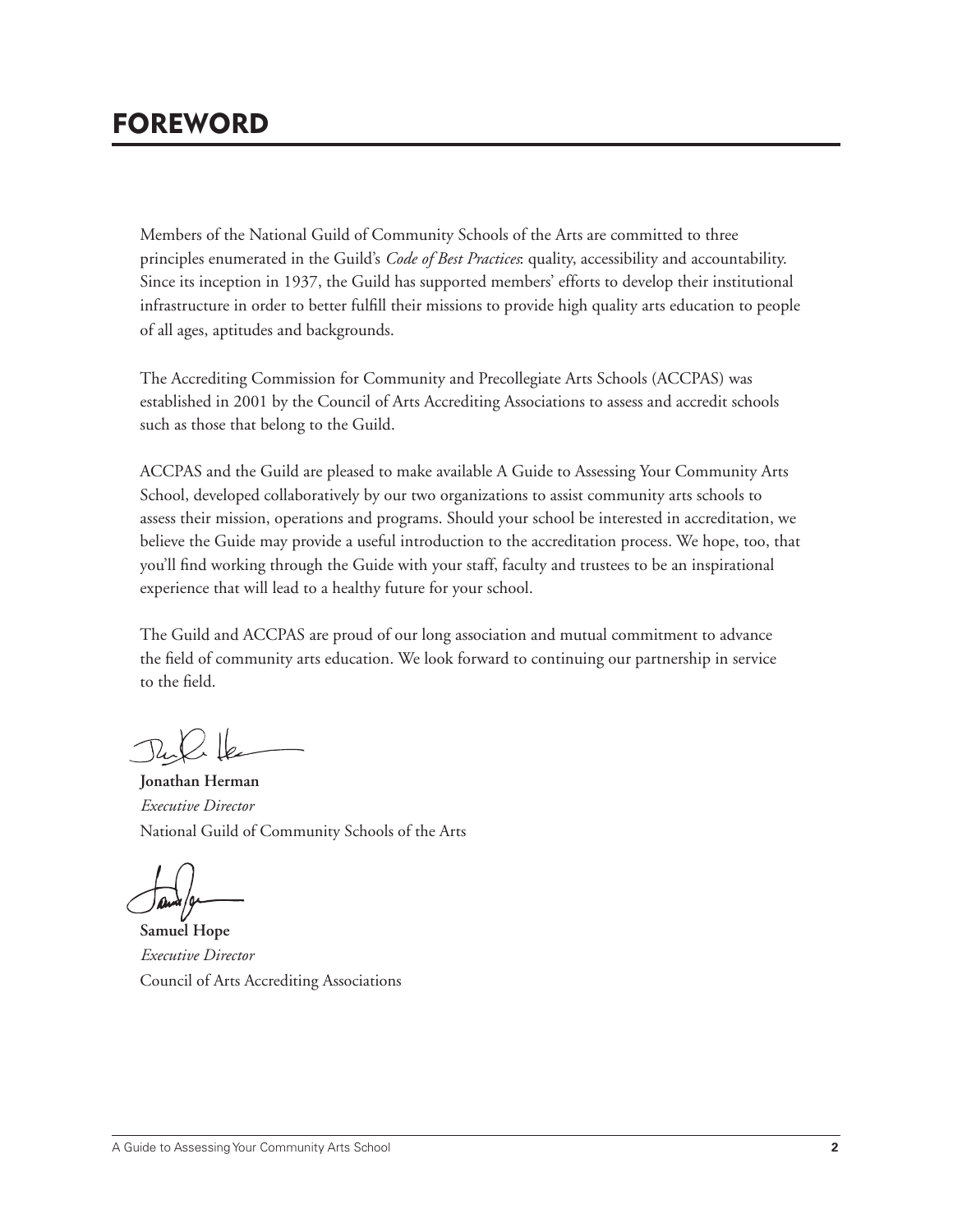# **TABLE OF CONTENTS**

|                | <b>Purposes and Operations</b>                     |  |  |  |  |  |  |  |
|----------------|----------------------------------------------------|--|--|--|--|--|--|--|
|                |                                                    |  |  |  |  |  |  |  |
| B <sub>1</sub> |                                                    |  |  |  |  |  |  |  |
| C.             |                                                    |  |  |  |  |  |  |  |
| D.             |                                                    |  |  |  |  |  |  |  |
| Ε.             |                                                    |  |  |  |  |  |  |  |
| F.             |                                                    |  |  |  |  |  |  |  |
| G.             |                                                    |  |  |  |  |  |  |  |
| Н.             | Recruitment, Enrollment, Financial Aid, Retention, |  |  |  |  |  |  |  |
| L.             |                                                    |  |  |  |  |  |  |  |
| J.             |                                                    |  |  |  |  |  |  |  |
| К.             |                                                    |  |  |  |  |  |  |  |
|                |                                                    |  |  |  |  |  |  |  |
|                |                                                    |  |  |  |  |  |  |  |
|                | <b>Specific Arts Discipline Programs</b>           |  |  |  |  |  |  |  |
|                |                                                    |  |  |  |  |  |  |  |
|                |                                                    |  |  |  |  |  |  |  |

## **Appendix**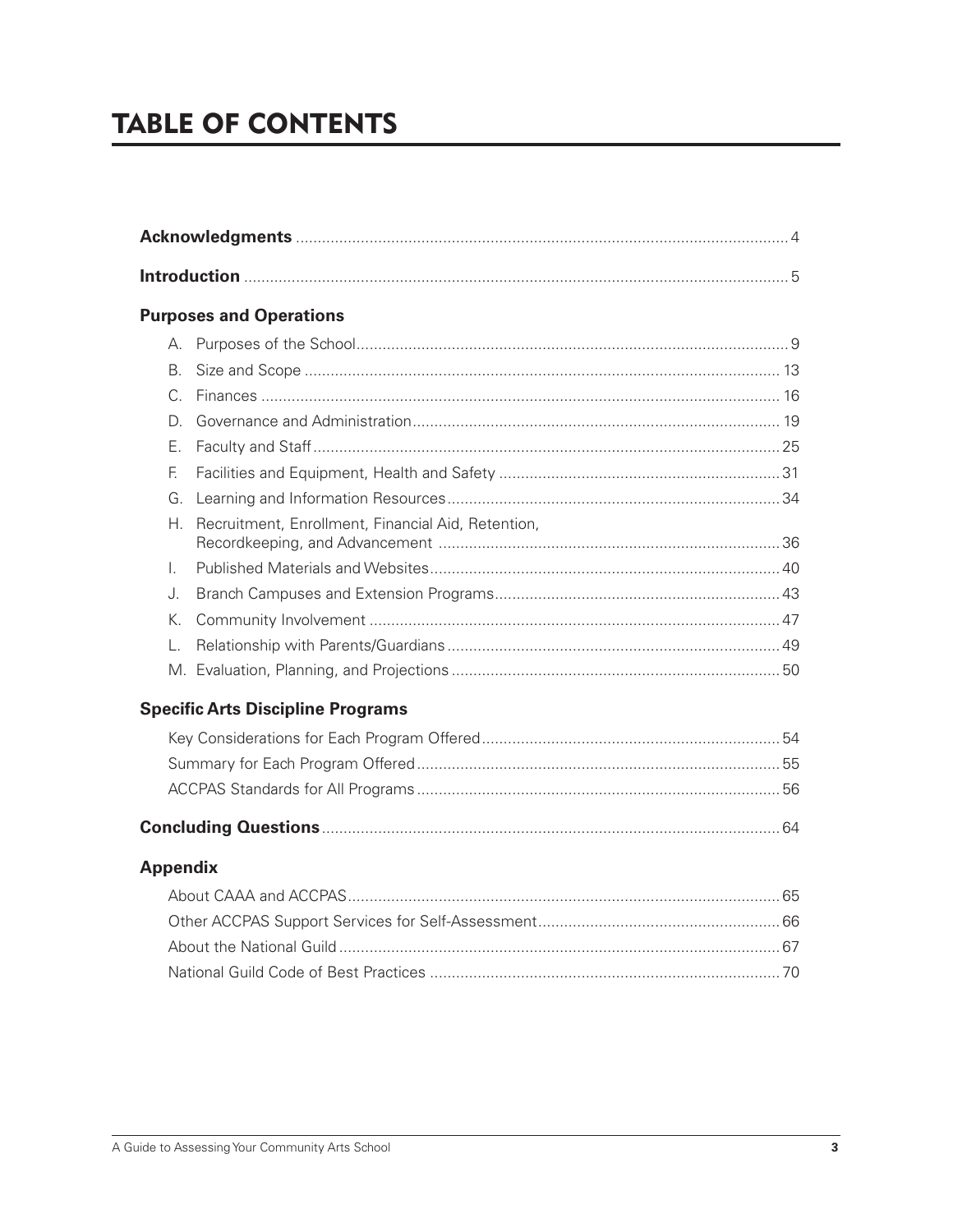# ACKNOWLEDGMENTS

The Guild and ACCPAS express deep appreciation to the National Association of Schools of Music for permission to use the text of an assessment document on community arts education published in 1988 and 1997. Particular thanks are due the following individuals who drafted and edited this text:

**Eric Bachrach** *Executive Director* Community Music School of Springfield (MA)

**Andy Behrens** *Membership and Marketing Manager* National Guild

**Kenneth T. Cole** *Associate Director* National Guild

### **Jonathan Herman**

*Executive Director* National Guild

### **Samuel Hope**

*Executive Director* ACCPAS and CAAA

**Peggy Quackenbush**

*Executive Director* Hochstein School of Music and Dance, Rochester, NY

#### **Michael Yaffe**

*Associate Dean for Administrative Affairs* Yale School of Music, New Haven, CT

#### **Front Cover Photos (Left to Right):**

Winchester Community Music School, Winchester, MA; Ballet Nouveau Colorado, Broomfield, CO; The Will Geer Theatricum Botanicum Academy of the Classics, Topanga, CA; Ifetayo Cultural Arts, Brooklyn, NY; Genesee Center for the Arts & Education, Rochester, NY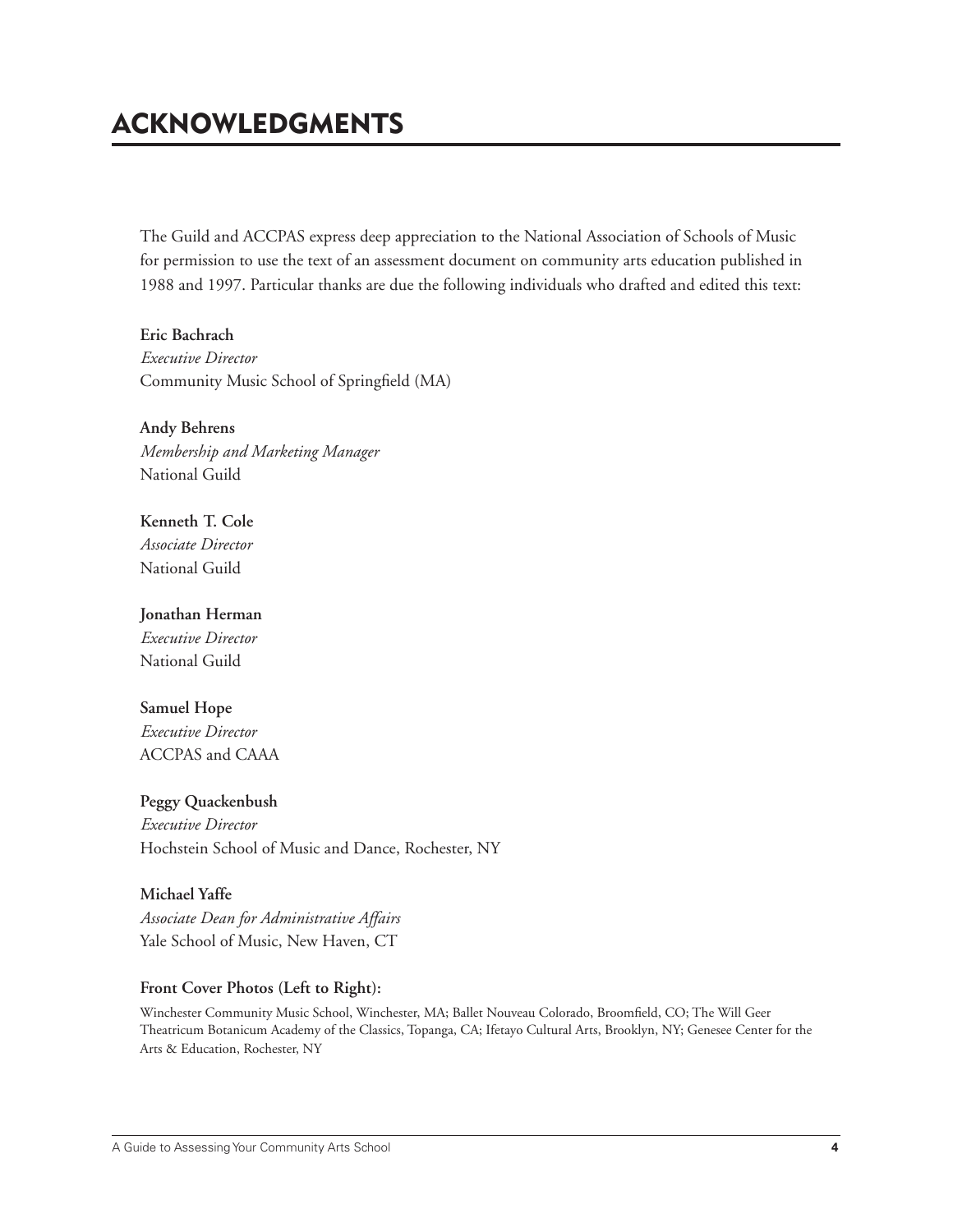### **Purposes of the Guide**

The National Guild and the Accrediting Commission for Community and Precollegiate Arts Schools (ACCPAS) have jointly developed this *Guide* as a way to assist community school personnel with an important responsibility, and to make the ACCPAS accreditation process more user-friendly for Guild members. The *Guide* is an assessment tool that uses questions based on ACCPAS accreditation standards. Organizations that may not want to take the assessment process all the way to accreditation should find the tool itself extremely useful for their own internal review.

Accreditation is a seal of approval, a sign that a school offers a quality program. But, more fundamentally, accreditation is a planning process involving reflection and assessment, a method for thinking about a school's mission: what the school is attempting to accomplish and how well it is succeeding. Thus, accreditation can be extremely helpful as an organization plans how it needs to develop. While not all National Guild members will seek accreditation, they can still benefit from undertaking whatever aspects of assessment and reflection are useful for them at a given moment. The *Guide* can also be used as a tool to prepare for accreditation.

This *Guide* can help you do any or all of the following:

- evaluate the effectiveness and viability of current activities at your organization
- plan improvement of current operations
- assess the demand for new programs or directions
- plan new initiatives
- develop and maintain positive connections with your school's parent organization, when applicable
- determine your organization's readiness and—should you choose to apply—help you prepare for national accreditation through ACCPAS

From ACCPAS's inception, the National Guild has been involved in drafting and revising accreditation standards, and it continues to support ACCPAS in the development and implementation of its accreditation system. The Guild encourages member schools to pursue accreditation if they deem it appropriate as a means of developing and recognizing the achievements of the institution.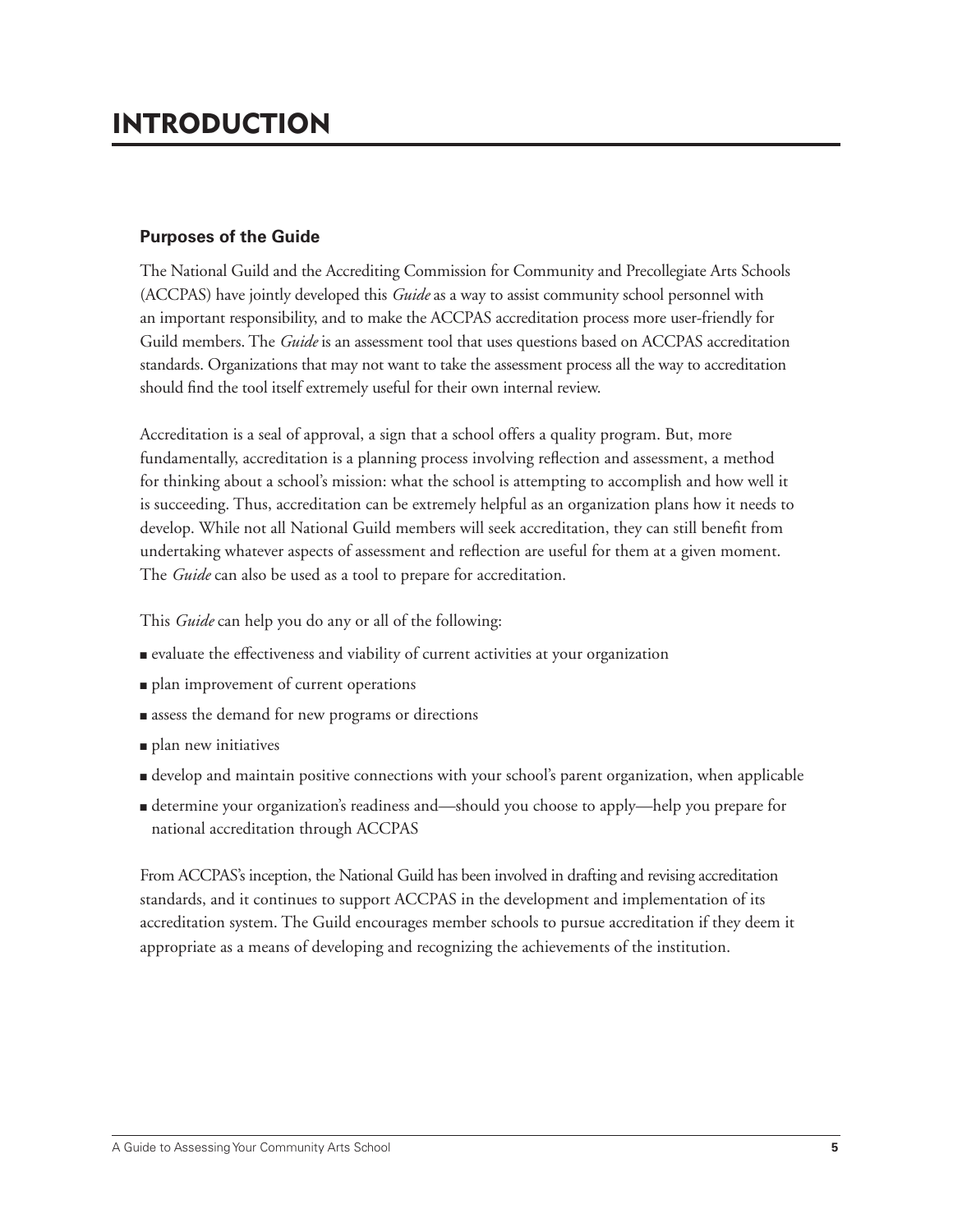### **Using this Guide**

*A Guide to Assessing Your Community Arts School* provides a basic framework for comprehensive review, in the form of a series of questions that explore the entire range of a school's purpose and operations. The *Guide* does not attempt to compile or recapitulate the many concepts and techniques covered by existing literature on management, governance, fundraising, elementary/secondary education in the arts, etc. Rather, the *Guide* outlines a structure that helps you undertake your own analysis of your organization. Answering its questions enables you to develop comprehensive information as a basis for planning your next steps for improvement and determining the technical and tactical resources your organization needs. Just as a teacher may employ many methods in advancing students toward one specified goal, a good textbook allows for multiple approaches to its subject. While the *Guide* poses questions related to the operations and expectations of community arts schools, it does not attempt to elicit common answers for all users. You may not find it necessary to complete each section in a linear fashion. You are encouraged to adapt this resource to your own needs, perhaps completing some parts and not others. To mount a truly comprehensive assessment of your school, you will want to enlist the help of faculty, administrators, and other school stakeholders—as many as you can marshal. Thus the *Guid*e is envisioned as modular. You are encouraged to photocopy and share sections of it with every party who can offer knowledgeable feedback. For example, a director might give parts of the section on governance to the board or executive committee, which would use it as a tool to think through the questions in that section. The section on faculty and staff can be shared with program directors.

While it is written with existing schools in mind, the *Guide* also offers a valuable framework for developing new community arts institutions.

### **Structure of the Document**

The *Guide* is structured to follow the Standards for Accreditation in the *ACCPAS Handbook*. Each section deals with a particular aspect of a community school's purposes, operations, and programs. Again, you are encouraged to reorder sections or questions as you please, use only certain portions of the document, or develop new sections and questions as necessary to review your programs.

Each section includes one or more sets of questions based on the ACCPAS standards but developed expressly for community arts schools by National Guild and ACCPAS representatives.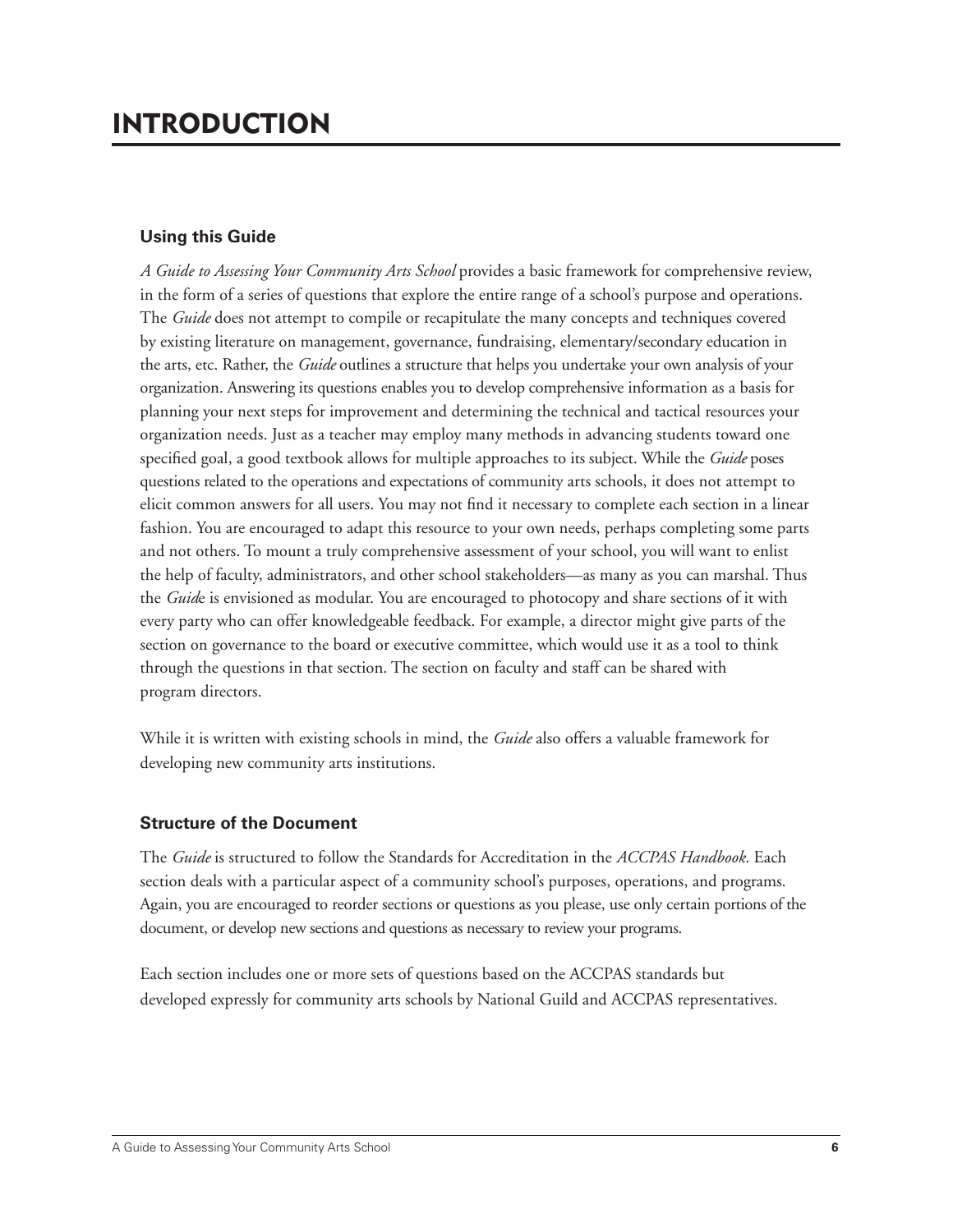- **Example 2 Key Considerations:** Questions intended to encourage reflection on a school's specific methods of addressing individual components of the particular area under review, through the prism of values espoused by National Guild members.
- **Contextual Considerations:** Questions inviting you to examine specific aspects of your operation in relation to the conditions existing both within your school and in its service area (local and regional).
- **Summary**: Designed to elicit your overall conclusions regarding your school's merits with respect to the function under consideration. For sections A and B, more interpretation is required than for the later sections, which are more factual. Therefore in A and B the summary takes the form of questions, while the rest of the sections request a summarizing statement of strengths and weaknesses.

Each section also includes:

- **ACCPAS Standards**: ACCPAS requirements for accreditation
- **ACCPAS Guidelines and Recommendations:** description of conditions normally present when standards are met and recommendations for additional conditions of excellence that are not required for accreditation.

These are reprinted verbatim from the ACCPAS Handbook and are current as of May 2007. Except where noted, they apply to community arts schools and precollegiate arts schools alike, and are applied according to the purposes and offerings of each school.

### **Defining Community Arts Schools**

This *Guide* defines "community arts schools" as organizations with open enrollment that provide arts instruction to individuals in a given community. The term "school" encompasses a wide range of educational and arts organizations, including many that may not habitually think of themselves as schools.

No two community arts schools are exactly alike, but their missions generally combine a commitment to artistic and educational excellence with access for everyone. Schools may operate independently or in connection with a host or parent organization. Some focus on one artistic discipline, others on a variety. Instruction at community arts schools typically emphasizes students' technical proficiency in an art form; however, these schools do not confer academic degrees. Programs may have prerequisites or admission criteria, but the hallmark of community arts schools is the focus on providing opportunities for all interested individuals, regardless of perceived talent, level of skill, or ability to pay.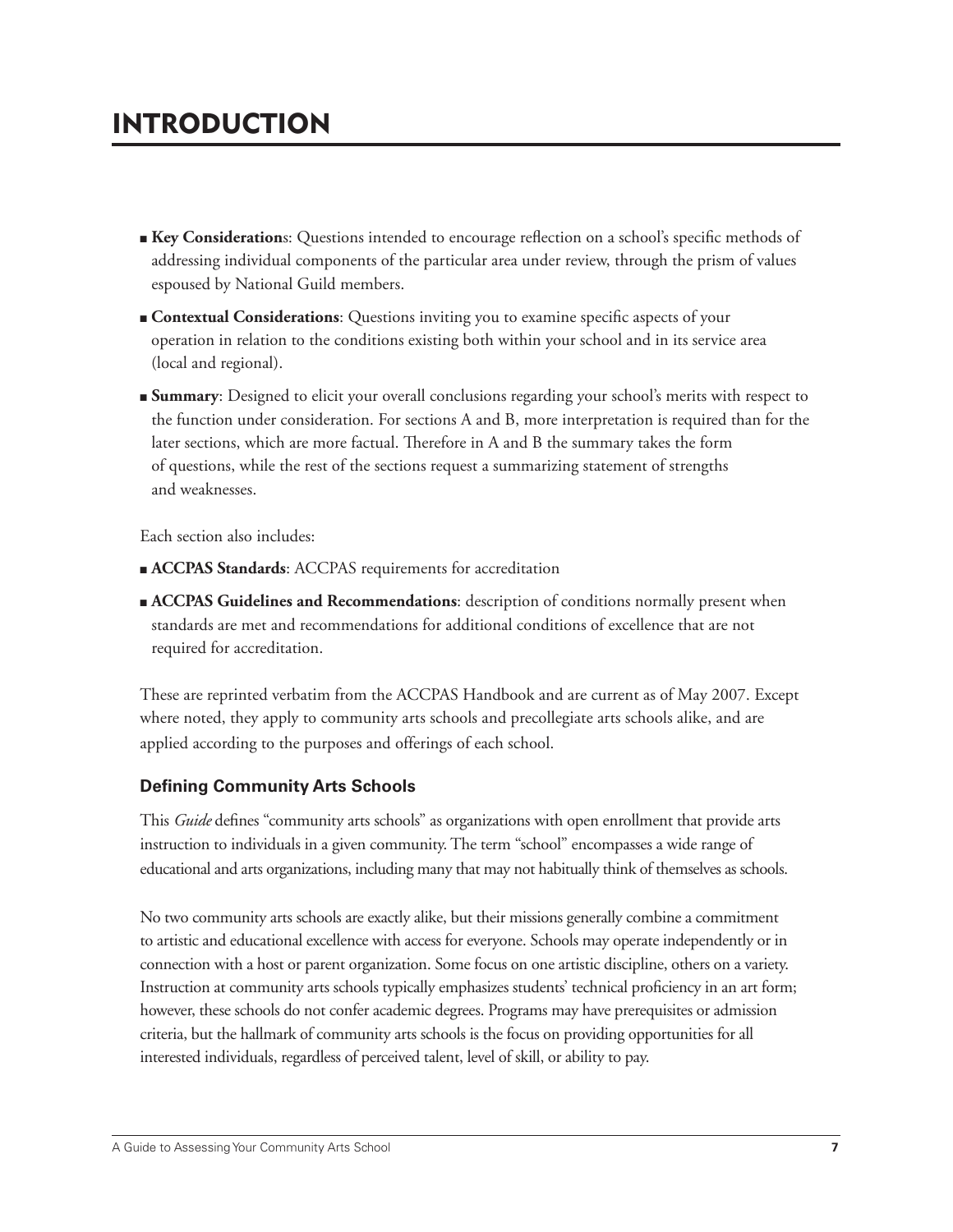### **Schools Affiliated with Parent Organizations**

When a community arts school is affiliated with a parent organization, assessment should include an additional complex of relationships. Throughout this document, questions specifically targeted to such affiliated programs are printed in italics.

### **How Completing the Guide Can Advance Your School's Accreditation**

Schools applying for accreditation must complete the *ACCPAS Self-Study Document*, a workbook compatible with the *Guide* and similar in structure. In completing the *Guide*, you will have assembled most of the information and written responses required by the *Self-Study Document*. While the *Self-Study Document* requires additional documentation, the *Guide* makes no such requirements and may conceivably be sketched out by one individual in one sitting. For comparison purposes, the *ACCPAS Self-Study Document* is published on **www.arts-accredit.org.**

The *Guide* and the *ACCPAS* Self-Study Document may each stand on its own or be used together. You and your institution must decide which course is best, according to your goals and available resources. The following table may be helpful:

|                                                         | Guide          | <b>ACCPAS Self-Study Document</b>                |
|---------------------------------------------------------|----------------|--------------------------------------------------|
| Must be completed for ACCPAS accreditation              | <b>NO</b>      | <b>YES</b>                                       |
| Documentation required                                  | <b>NO</b>      | <b>YES</b>                                       |
| Two or more individuals must participate                | N <sub>O</sub> | <b>YES</b>                                       |
| Review may feasibly be carried out in one day           | <b>YES</b>     | NO.                                              |
| Compiled expressly for community arts schools           | <b>YES</b>     | Also contains items for<br>precollegiate schools |
| Written with direct participation by the National Guild | <b>YES</b>     | <b>YES</b>                                       |

ACCPAS will not accept a completed *Guide* as a substitute for its *Self-Study Document*. However, schools wishing to use the *Guide* as the basis for their ACCPAS Self-Study should contact the ACCPAS National Office staff for assistance.

For a copy of the *ACCPAS Self-Study Document* and other ACCPAS procedures, go to **www.arts-accredit.org**.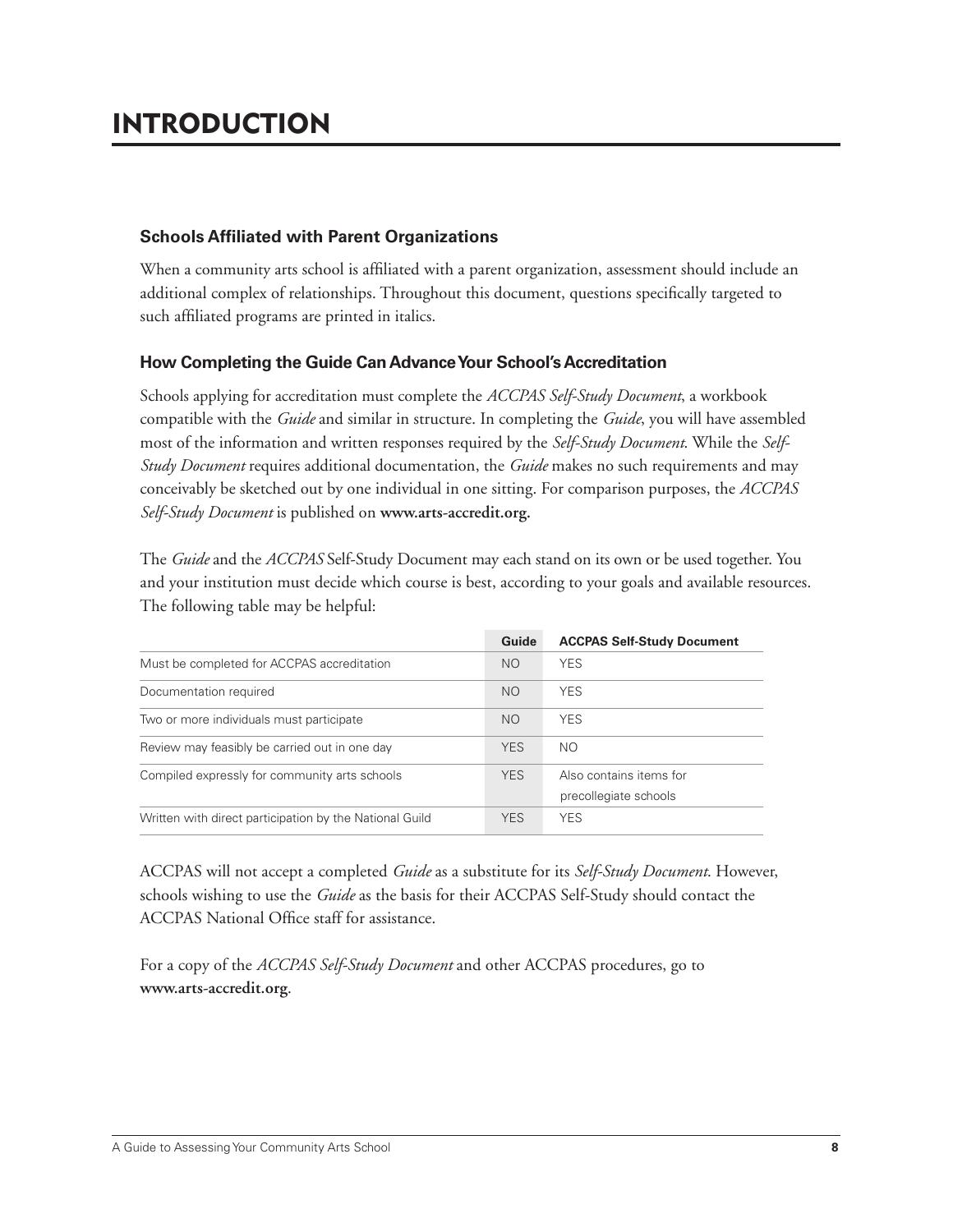## **A. PURPOSES OF THE SCHOOL**

 The questions in this section are designed to help you describe the overall goals, objectives, mission, or vision of your school and relate these to your programming activities, planning, and decision-making.

### **Key Considerations**

- 1. What are the published purposes of the community arts school?
- 2. Do the published purposes effectively express the school's educational goals?
- 3. Is the mission statement truly guiding the school? To what extent is your mission the basis for:
	- a. making decisions about the scope and content of program offerings;
	- b. long-range planning, including the development of new programs, innovative activities, expansion and reduction of programs;
	- c. operational decisions with respect to enrollment, selection of faculty and staff , and allocation of resources?
- 4. How does the school promote a common understanding of purposes among constituents faculty, students, parents, administration?
- 5. Who is responsible for communicating the school's purposes? How effectively is this responsibility being carried out?
- 6. How does the school evaluate its effectiveness in communicating its purposes to its various constituencies?
- 7. Can the school carry out its published purposes under current conditions?
- 8. When was the last major review of the school's purposes? What prompted the review, and what were the results?
- 9. Have the school's overall purposes remained constant over time? What is the probability that they will remain constant?
- 10. *How are the school's published statements and purposes, and the answers to the questions above, related to the purposes of the parent organization and the practical considerations it faces? What degree of autonomy does the school have in setting its overall purposes?*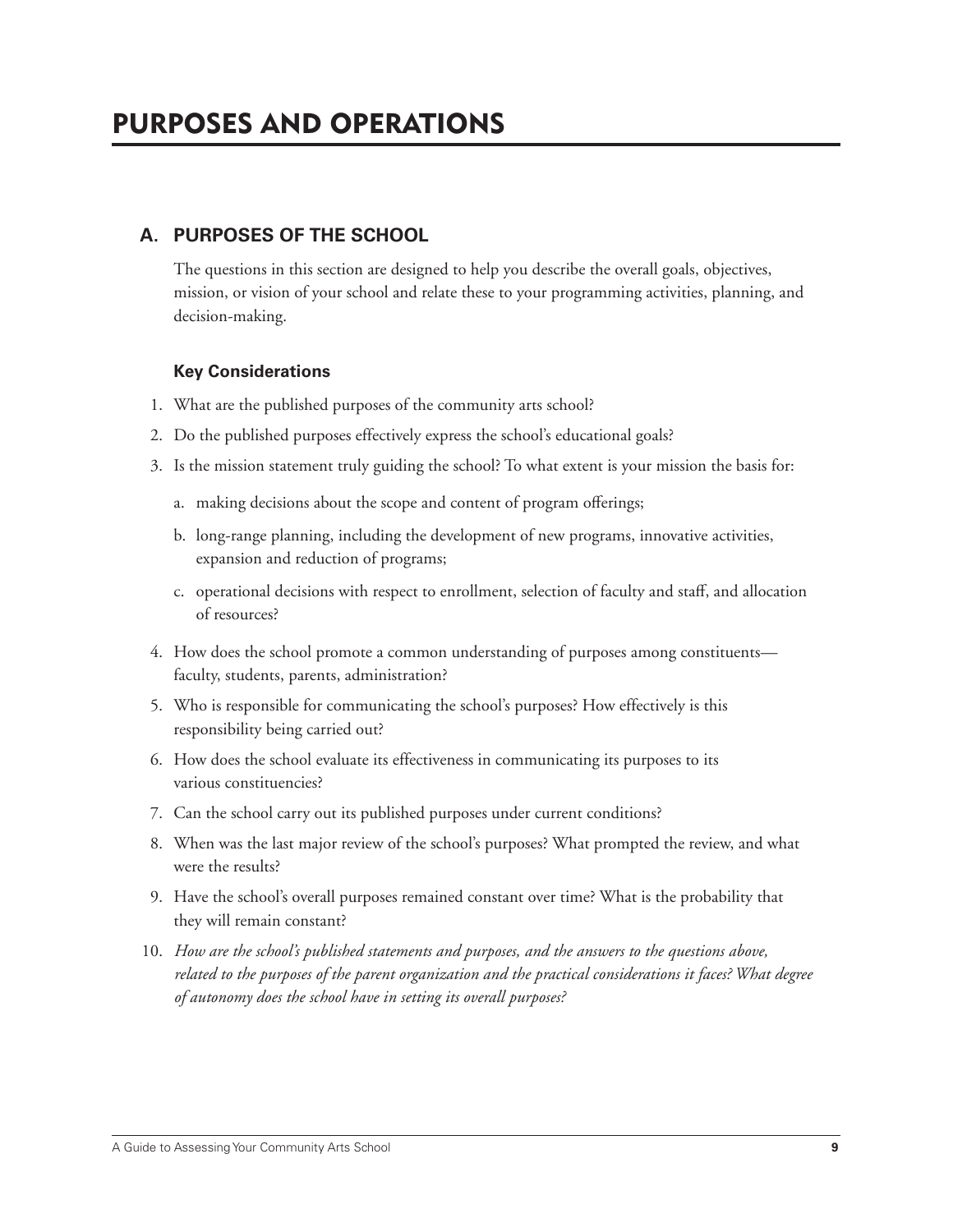#### **A. PURPOSES OF THE SCHOOL**

### **Contextual Considerations**

- 1. What are the demographic characteristics of the school's primary service area?
- 2. What other local organizations and individuals provide programs that could be described as "community arts education"?
- 3. What is the nature and organization of the professional arts community in your area? What is its current or potential relationship to the community arts school?
- 4. What is the nature and scope of arts programs in the public schools? What is the current and potential relationship of public school programs to your school and its programs?
- 5. What state or regional conditions affect your school's ability to offer community arts education programs (e.g., similar offerings in nearby institutions, special needs in the region, governing and funding agencies beyond the institution)?
- 6. What other community arts schools have had an influence on the development of your school?
- 7. Has the school used the resources available to it through the National Guild? (see pages 67–69).
- 8. What national conditions affect the school's ability to offer community arts education programs (e.g., demographics, economics, cultural directions)?

#### **Summary Questions**

- 1. Is it time to establish or amend the school's purposes?
- 2. What does your assessment reveal about future challenges?
- 3. What does it suggest regarding new aspirations for your school?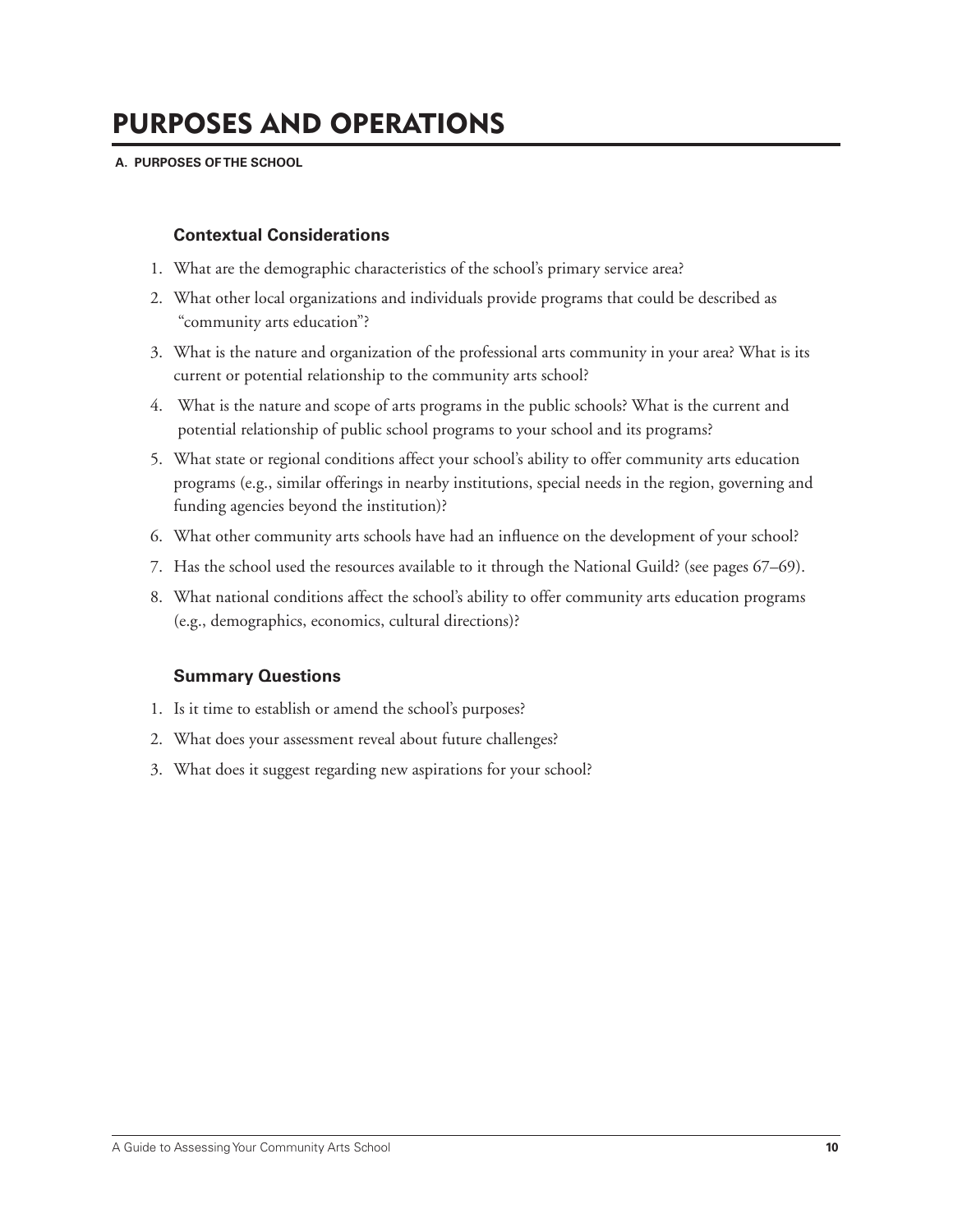#### **A. PURPOSES OF THE SCHOOL**

## **ACCPAS STANDARDS**

- A. Each school chooses the specific terminology it uses to state its purposes. Although terms such as vision, mission, goals, objectives, and action plans are widely used, they and the structures they imply are not required.
- B. There must be at least one or more statements indicating overall purposes. Standards regarding purposes for specific curricular programs are found in the section on Arts Discipline Programs, page 54 below [Section III of the Handbook].
- C. In multipurpose institutions such as those offering general education, the overall purposes of the arts teaching components must have a viable relationship to the purposes of the institution as a whole.
- D. Statements regarding overall purposes must:
	- 1. indicate that fundamental purposes are educational;
	- 2. encompass and be appropriate to the level(s) of program or curricular offerings;
	- 3. be consistent with specific institutional and programmatic responsibilities and aspirations for teaching and learning in one or more art forms;
	- 4. be compatible with ACCPAS standards;
	- 5. be published and made available in one or more texts appropriate for various constituencies, including the general public;
	- 6. guide and influence decision making, analysis, and planning, including each of these as they shape and fulfill relationships among curricular offerings, operational matters, and resources;
	- 7. be used to determine the extent to which policies, practices, resources, and curricular and other program components work together conceptually, structurally, and operationally to achieve stated expectations for teaching and learning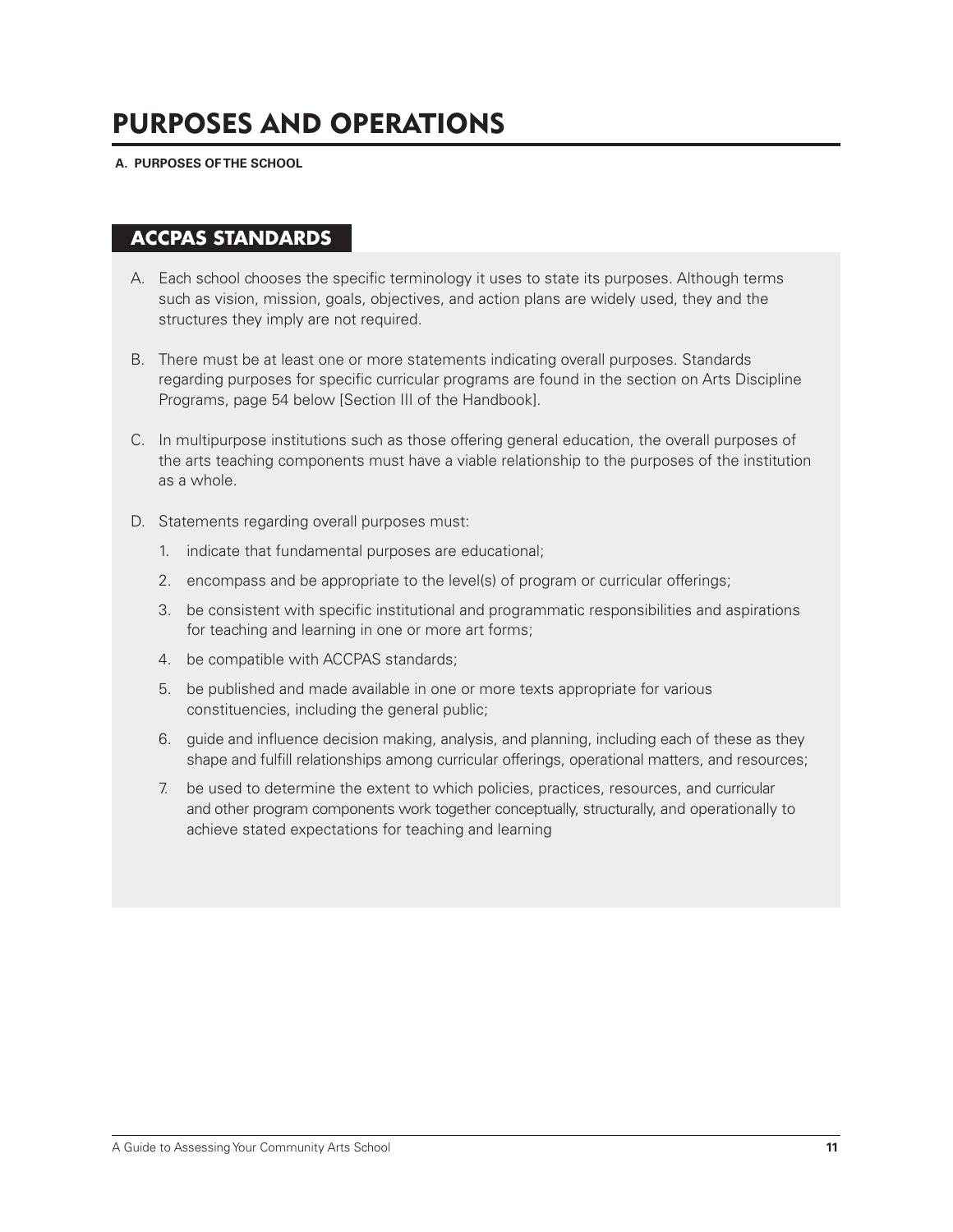#### **A. PURPOSES OF THE SCHOOL**

## **ACCPAS GUIDELINES RECOMMENDATIONS, AND COMMENTS**

- A. There are numerous specific definitions of common terms, but usually:
	- 1. purposes is a generic term referring to statements that when reviewed together, define the special, perhaps unique, function of an institution or program in the larger context of educational and artistic endeavor;
	- 2. vision statements normally define what an entity aspires to be and, often, who it intends to serve;
	- 3. mission statements articulate broad connections between the institution's efforts in specific arts disciplines and the world of art and intellect;
	- 4. goals are broad statements of aim, the specific needs toward which efforts are directed, normally less remote and more definitive than mission;
	- 5. objectives are the specific steps for reaching goals, normally measured in time among other indicators;
	- 6. action plans are specific means for achieving objectives, normally measured in dollars among other indicators.
- B. Areas normally addressed in statements of purposes include, but are not limited to: specific arts disciplines; students and communities to be served; learning; teaching; creative work and research; service; performance; and the policies and resources needed for effectiveness in these areas.
- C. To guide and influence the work of community/precollegiate arts schools, statements of purposes are normally the basis for:
	- 1. creating a common conceptual framework for all participants;
	- 2. making educational and artistic decisions;
	- 3. long range planning, including the development of new curricula, innovative activities, expansion or reduction of programs or enrollments;
	- 4. operational decisions, including admission practices, selection of faculty and staff, allocation of resources, evaluation, and administrative policies.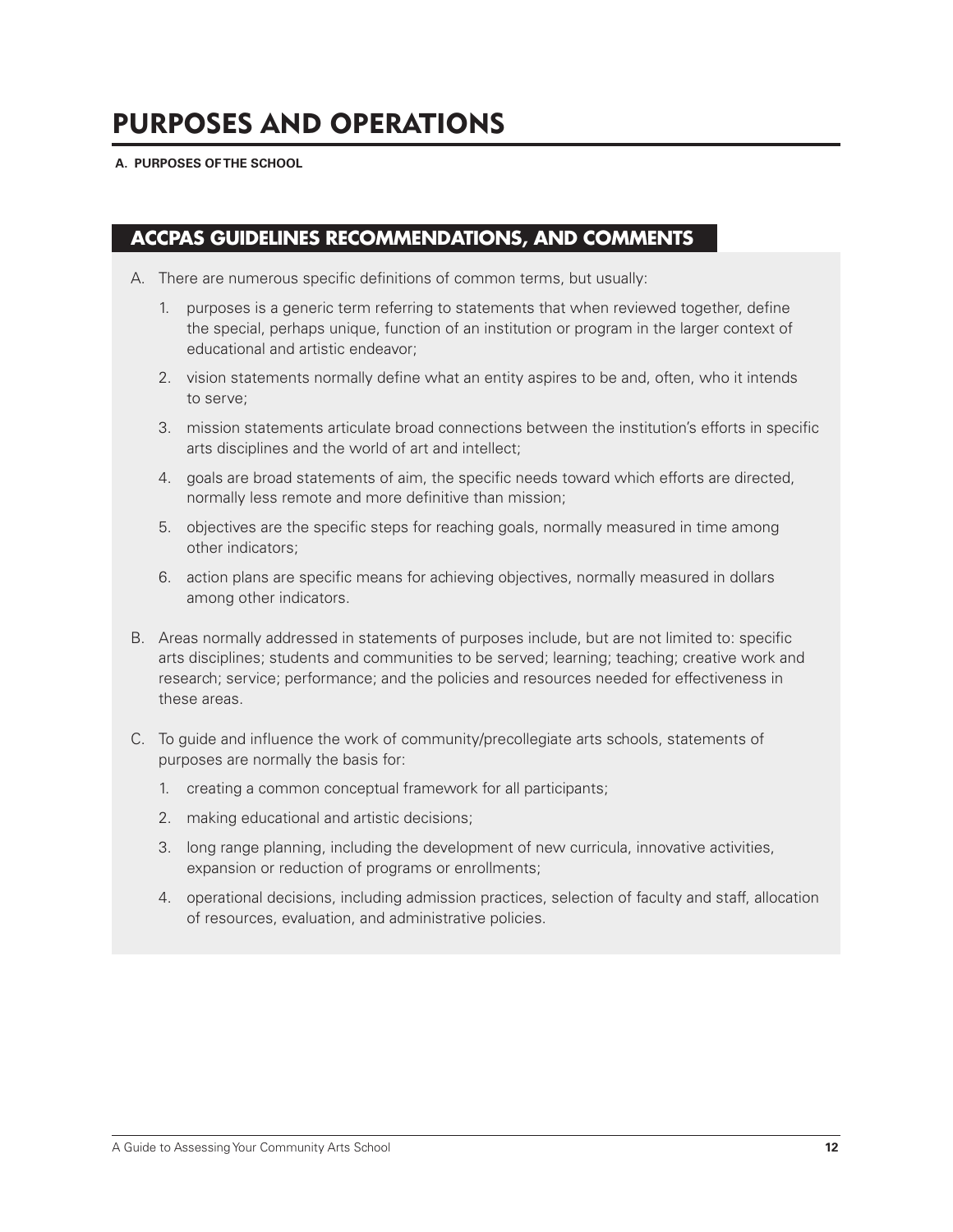## **B. SIZE AND SCOPE**

 Size usually refers to numbers of students and faculty; scope, to the range and number of programs offered. The questions in this section focus on whether the school's enrollment is sufficient to support its programming goals and objectives.

### **Key Considerations**

- 1. How do the size and scope of each educational offering at your school relate to and/or embody the purposes of (a) the school; *(b) the parent organization?*
- 2. Are the size and scope of your programs adequate to maintain a community of students and faculty in specific areas of study (e.g., chamber ensemble, dance company, theatre productions)? How important is community-making to the success of the school?
- 3. How do the size and scope of the school's programs relate to instructional format? For example, among your mix of private and group lessons, studio classes, lecture or seminar classes, tutorials, ensembles, master classes, individual projects, etc., where is student demand the highest? Where is the highest-quality instruction happening? Where is the best potential for growth?
- 4. What projections are made regularly about the size and scope of the school? How steady and reliable are your resources, particularly in regard to key faculty positions?
- 5. *How do size and scope issues in the community arts school relate to size, scope, and resource issues in the parent organization? What degree of autonomy does the school have in adjusting the size and scope of its programs?*

### **Contextual Considerations**

- 1. Describe the arts education landscape in your community. What is your school's potential for enhancing it? For example, what specific community-wide conditions, goals, and objectives exist regarding:
	- a. arts education in early childhood;
	- b. arts education in elementary schools, middle schools, and high schools;
	- c. out-of-school-time arts education;
	- d. collegiate and conservatory arts programs;
	- e. arts education for young adults, adults, and seniors;
	- f. community resources for the arts and arts education?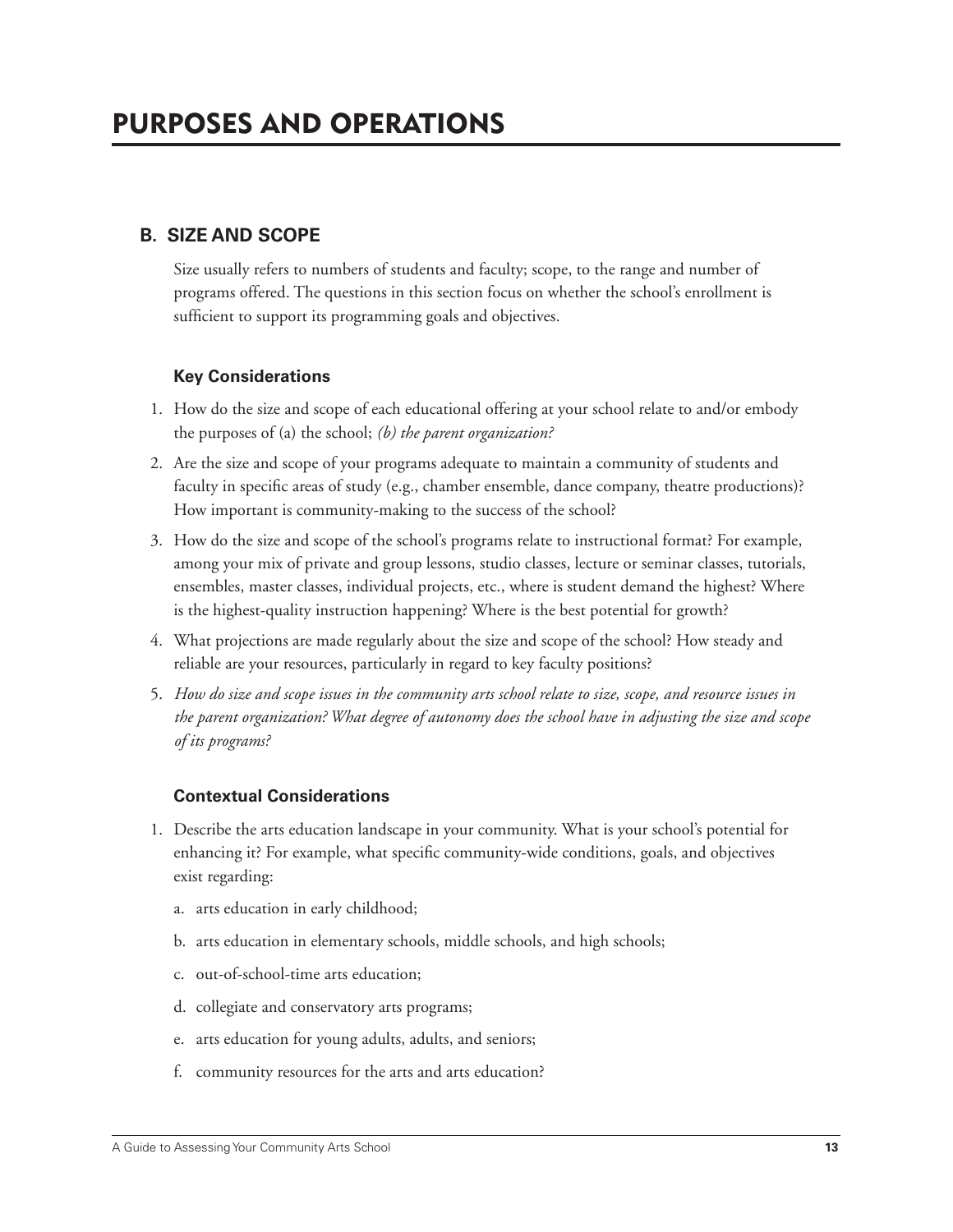#### **B. SIZE AND SCOPE**

- 2. What is your school's current and potential role in preparing future professional artists?
	- a. What combination of offerings in performance and practice, artistic skills, analysis, history, etc., do you offer pre-professionals? Are curricula designed for various age levels?
	- b. To what extent does your school design programs for pre-professionals vs. recreational artists?
	- c. How effective are other pre-professional arts activities in your community? How great is the demand for more?
	- 3. What is the demand among community service and social service programs for arts education programs that your school might provide through outreach (e.g., arts-in-education partnerships with public schools, collaboration with daycare and after-school programs, artists-in-residence programs)?
		- a. What kind of relationship can be managed best by your school and its partner: a permanent school branch, a long-term partnership, or a short-term collaboration?
		- b. How does outreach fi t into your school's program mix? Do outreach programs connect with the mission of the school and contribute to achieving overall goals, or are they a distraction? Are your school's resources adequate for maintaining outreach programs to their full term?

### **Summary Questions**

- 1. To what extent do your school's programs meet the current demand and anticipate future needs?
- 2. Is it time to grow or reduce particular programs? If so, how might such action remain consistent with the school's overall purposes?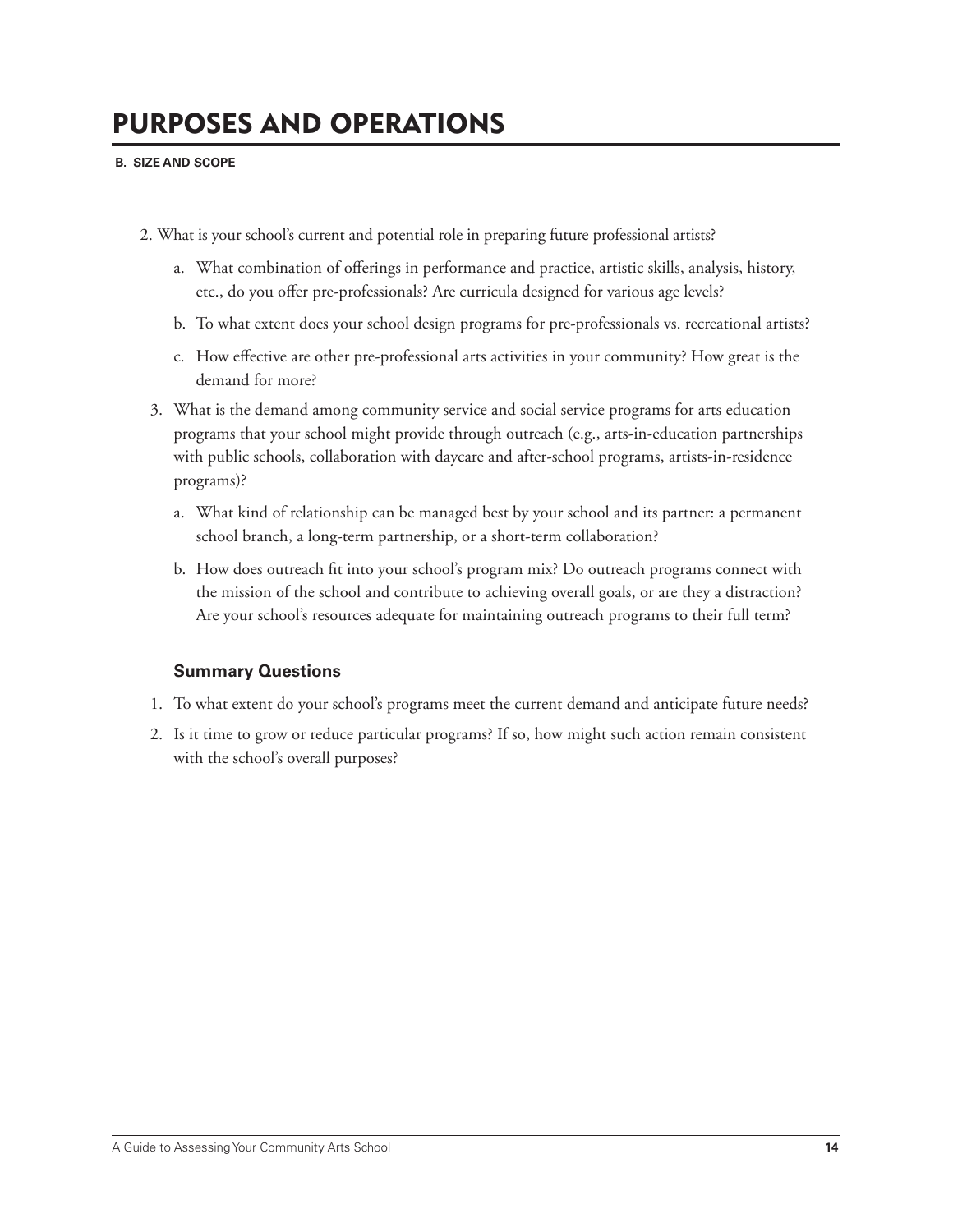**B. SIZE AND SCOPE**

## **ACCPAS STANDARDS**

Schools shall maintain sufficient enrollment to support the specific programs offered including:

- A. an appropriate number of faculty and other resources;
- B. offerings such as lessons, classes, ensembles, and presentation opportunities when published as being available or as the necessary component of an educational program.

## **ACCPAS GUIDELINES**

Schools are expected to demonstrate a positive and functioning relationship among the size and scope of arts programs, the goals and objectives of these programs, and the human, material, and fiscal resources available to support these programs.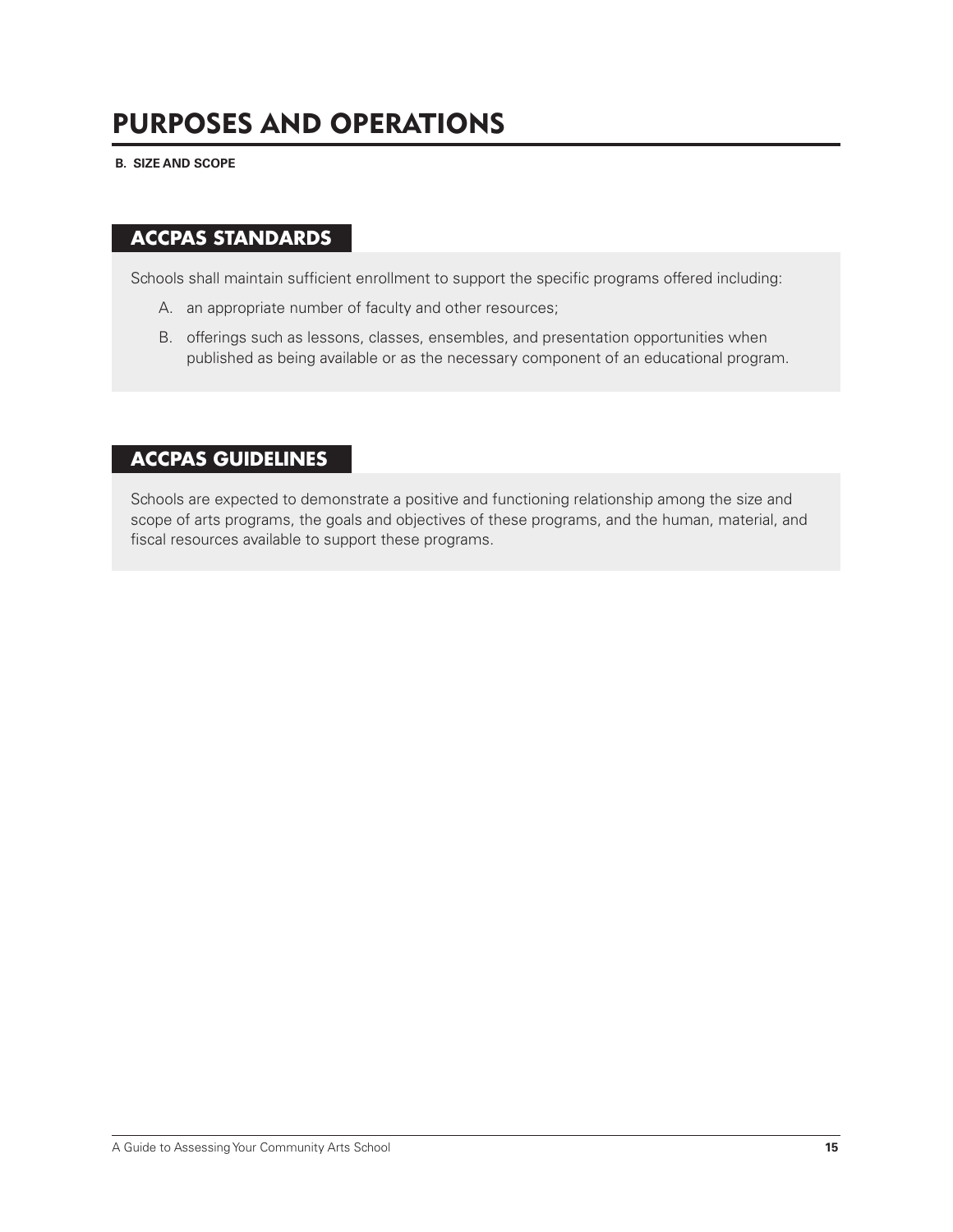## **C. FINANCES**

Questions here explore whether the school has financial resources adequate to support its general and specific purposes and its size and scope.

### **Key Considerations**

- 1. Provide a concise description of the financial state of the school, including an analysis of the past three years of finances. If the school has operated with deficits during this period, describe why they occurred and how they are being addressed.
- 2. Describe the financial controls in place, including all individuals with responsibility for finances. For analytical purposes, it is useful to have detailed budgets for two previous years (including actual results), the current year, and the next year.
- 3. What is the relationship of present and projected funding to (a) the purposes of your school; and (b) the size and scope of its programs? How are you integrating funding projections into long-term planning?
- 4. For each of your school's programs, do your financial projections support (a) the program's viability and/or (b) plans to expand or decrease it?
- 5. How are basic funding decisions made?
- 6. How effective is the school in maintaining and growing its funding base? How effectively does the school use its funds?
- 7. If your school offers financial assistance for students, how is the program funded? What percentage of total tuition revenue is allocated for need-based financial aid? How does the institution determine appropriate levels of need-based financial aid and structure the way such aid is given?
- 8. How does your school defray costs not covered by tuition? Are funds raised from (a) the public and/or private sectors outside the institution, *(b) subsidies within the institution as a whole*, or (c) other sources?
- 9. What mechanisms are in place to secure this non-tuition income (e.g., patron societies, parent support groups, public events, operation of a development program)? How effective are they? *How are these mechanisms related to the promotion and development of the parent department or institution as a whole?*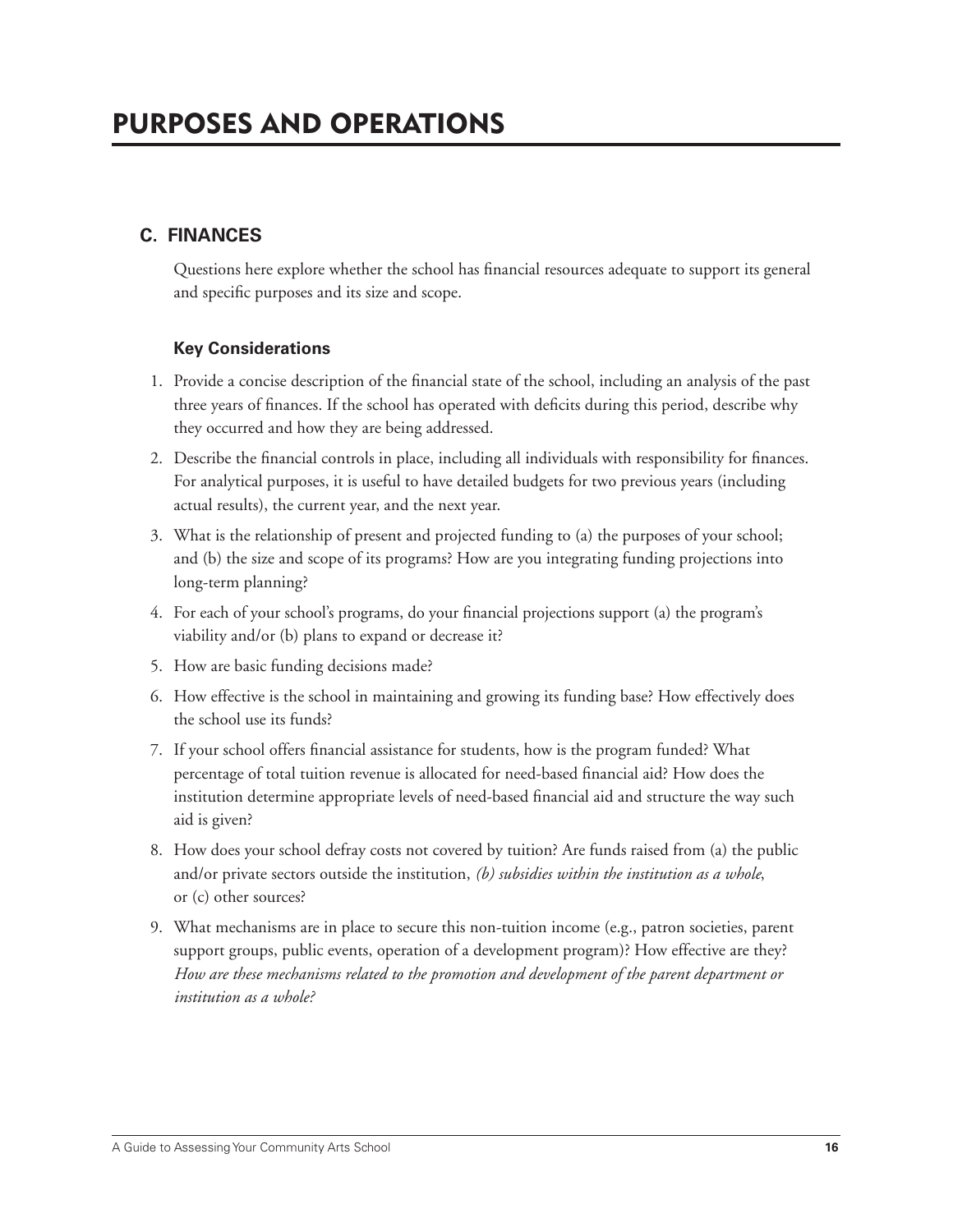**C. FINANCES**

### **Summary**

With regard to finances, summarize what your assessment reveals about strengths, areas that need improvement, and consistency with school-wide or specific program purposes. What do your findings reveal about questions, new aspirations, and future challenges?

For additional questions regarding financial aid, see Section H, Recruitment, Enrollment, Financial Aid, *Retention, Recordkeeping, and Advancement (page 36), and for fundraising, Section K, Community Involvement (page 47).*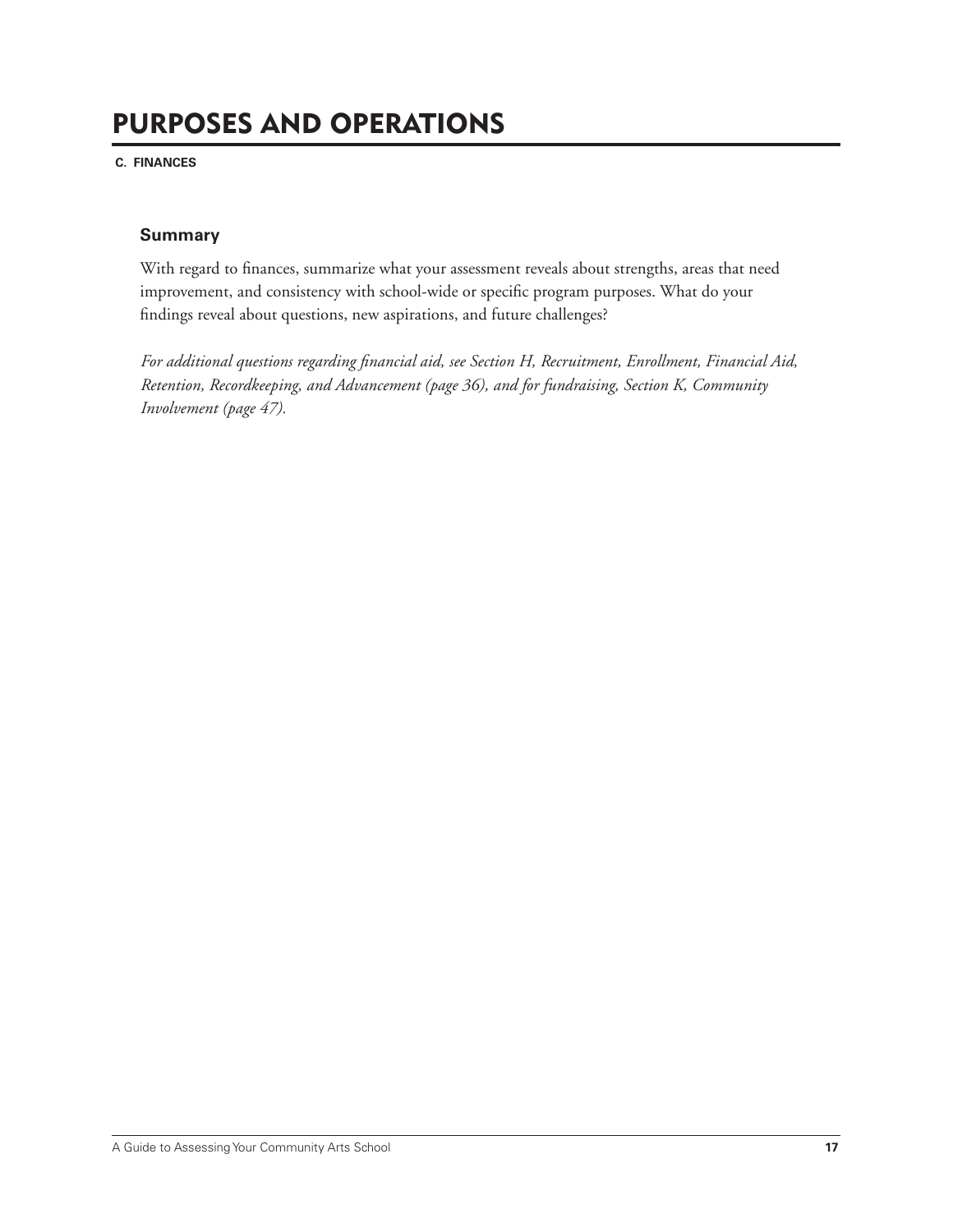**C. FINANCES**

## **ACCPAS STANDARDS**

- A. Financial resources shall be adequate in terms of:
	- 1. the purposes of the school and each of the specific arts programs it offers; and
	- 2. the size and scope of the school.
- B. Budget allocations for personnel, space, equipment, and materials must be appropriate and sufficient to sustain the programs offered from year to year.
- C. Evidence must be provided demonstrating that financial support is sufficient to ensure continued operation of the school and its programs in accordance with applicable ACCPAS standards for the projected period of accreditation.
- D. The school shall publish all regulations and policies concerning tuition, fees, and other charges, and those concerning financial aid. If tuition is charged, it shall develop a tuition refund policy that is equitable to both the institution and the student.
- E. The school shall maintain accurate financial records according to legal and ethical standards of recognized accounting practice.
	- 1. For privately supported schools this means an annual audit with opinion prepared by an independent certified public accountant. Such audit is normally completed within 120 days, and must be completed within 180 days, after the close of each fiscal year.
	- 2. For tax-supported schools, this means a periodic audit with opinion or a review as mandated by the legislative or executive branch of the government entity supporting the institution.
- F. The audited financial statements of the school shall reveal sound financial management in support of the educational program.
- G. Evidence of past and potential financial stability and long-range fiscal and financial planning must be demonstrated.

## **ACCPAS GUIDELINES AND RECOMMENDATIONS**

- A. Student learning and health and safety are paramount considerations in determining and evaluating financial support.
- B. Fiscal and financial planning, especially for the long-term, should be correlated with current and evolving purposes and content of the school and its arts programs.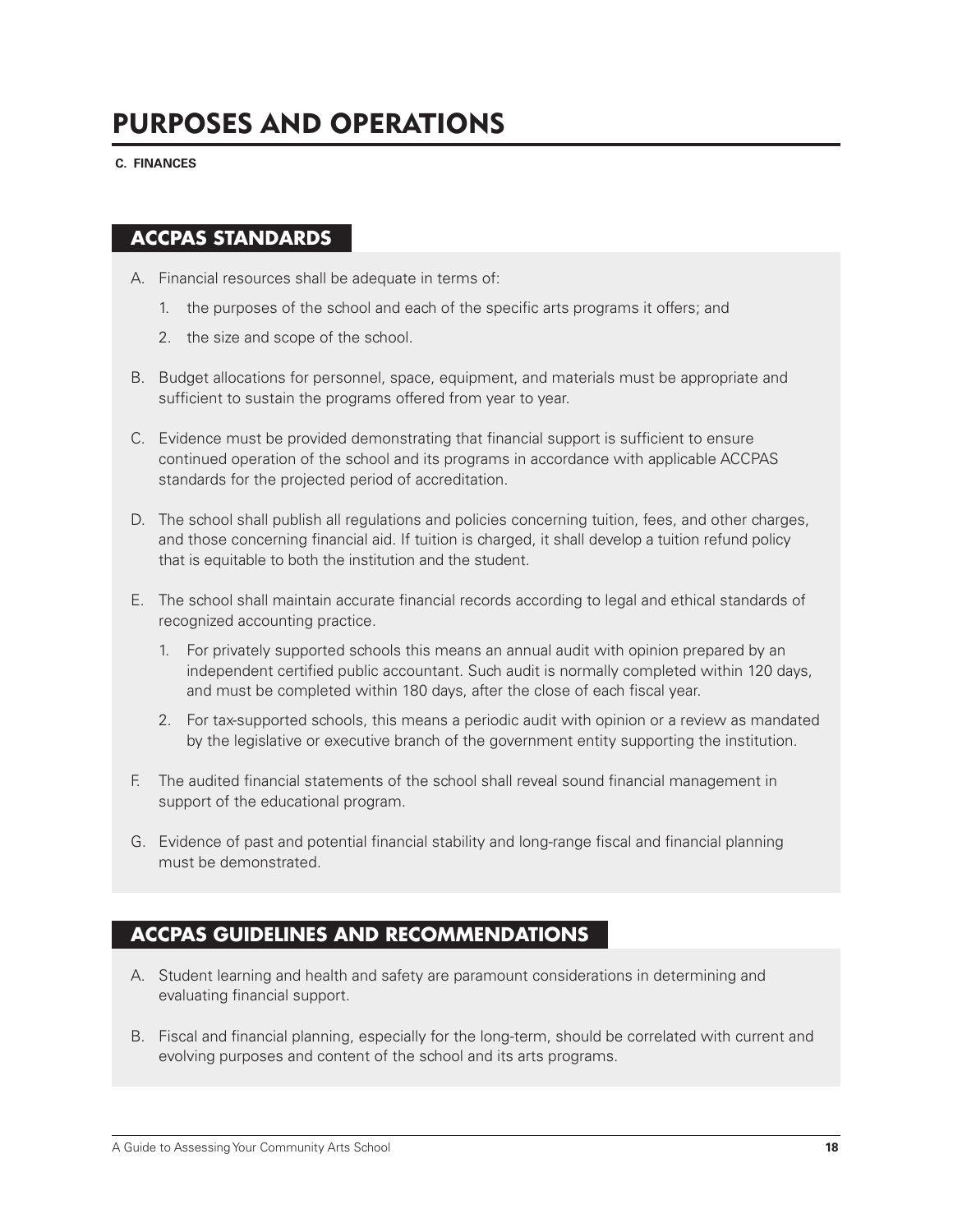## **D. GOVERNANCE AND ADMINISTRATIVE STRUCTURES**

 Questions here evaluate the ability of your school's form of governance and its administrative structures to support the school's teaching and learning objectives and its overall purpose. The term "administration" below refers to the way various duties and administrative functions are distributed among the board, CEO, program directors, etc.

## **Key Considerations**

- 1. What are your school's primary governance mechanisms?
	- a. What patterns of authority and responsibility are evident in the documents and procedures related to governing the school? For example, do they clearly delineate policy-making and operational authority for such groups as board members, administrators, faculty, and funding sources?
	- b. How consistent are these structural principles with the purposes established for the community arts school? In particular, how do these principles relate to artistic and educational aspirations for the program?
	- c. How well are these structural principles and the rationales for them stated in writing and understood by those with governance, administration, and teaching responsibilities?
- 2. How do these governance mechanisms relate to the size and scope of the school and its programs?
- 3. Are these governance mechanisms appropriate to the size and scope of the school and its programs?
- 4. What is your school's administrative structure? What role in this structure is played by faculty?
- 5. How well does your school's administrative structure allow for:
	- a. a climate conducive to cultural and intellectual growth;
	- b. effective communication among constituents of the school;
	- c. evaluation and accountability mechanisms?
	- d. the school's position as a cultural leader in the community;
	- e. *the school's position as a cultural leader within its parent institution?*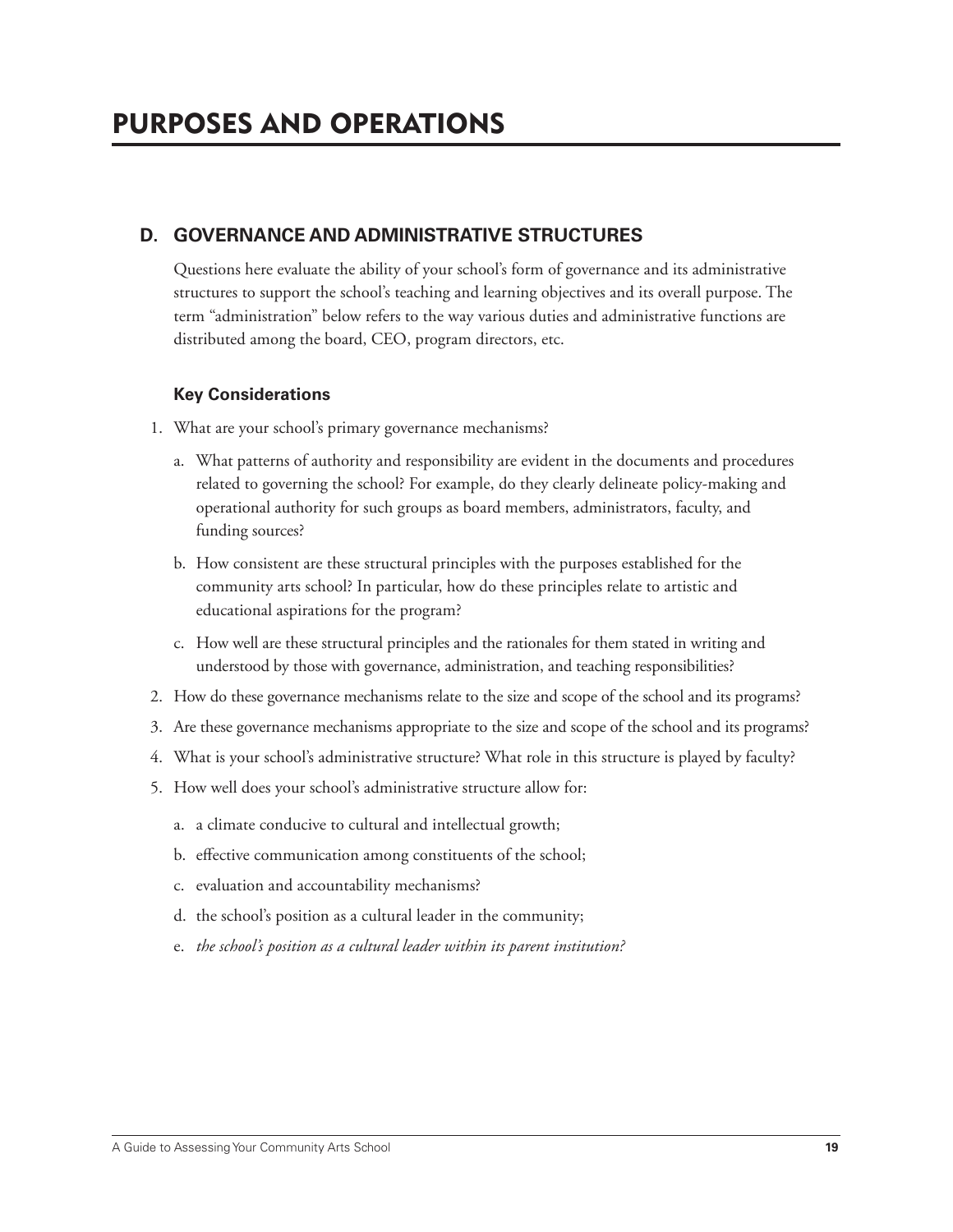#### **D. GOVERNANCE AND ADMINISTRATIVE STRUCTURES**

- 6. What is the role of school administration in allocating and deploying resources? Are the persons making allocation decisions those who are most accountable for the success of the school?
- 7. What degree of authority does the administration of your school have over educational programs, students, faculty, and operational elements such as budget, recordkeeping, recruitment, facilities and equipment management? How is this authority profile consistent with purposes and structural principles?

### **Summary**

 With regard to governance and administration, summarize what your assessment reveals about strengths, areas that need improvement, and consistency with school-wide or specific program purposes. What do your findings reveal about questions, new aspirations, and future challenges?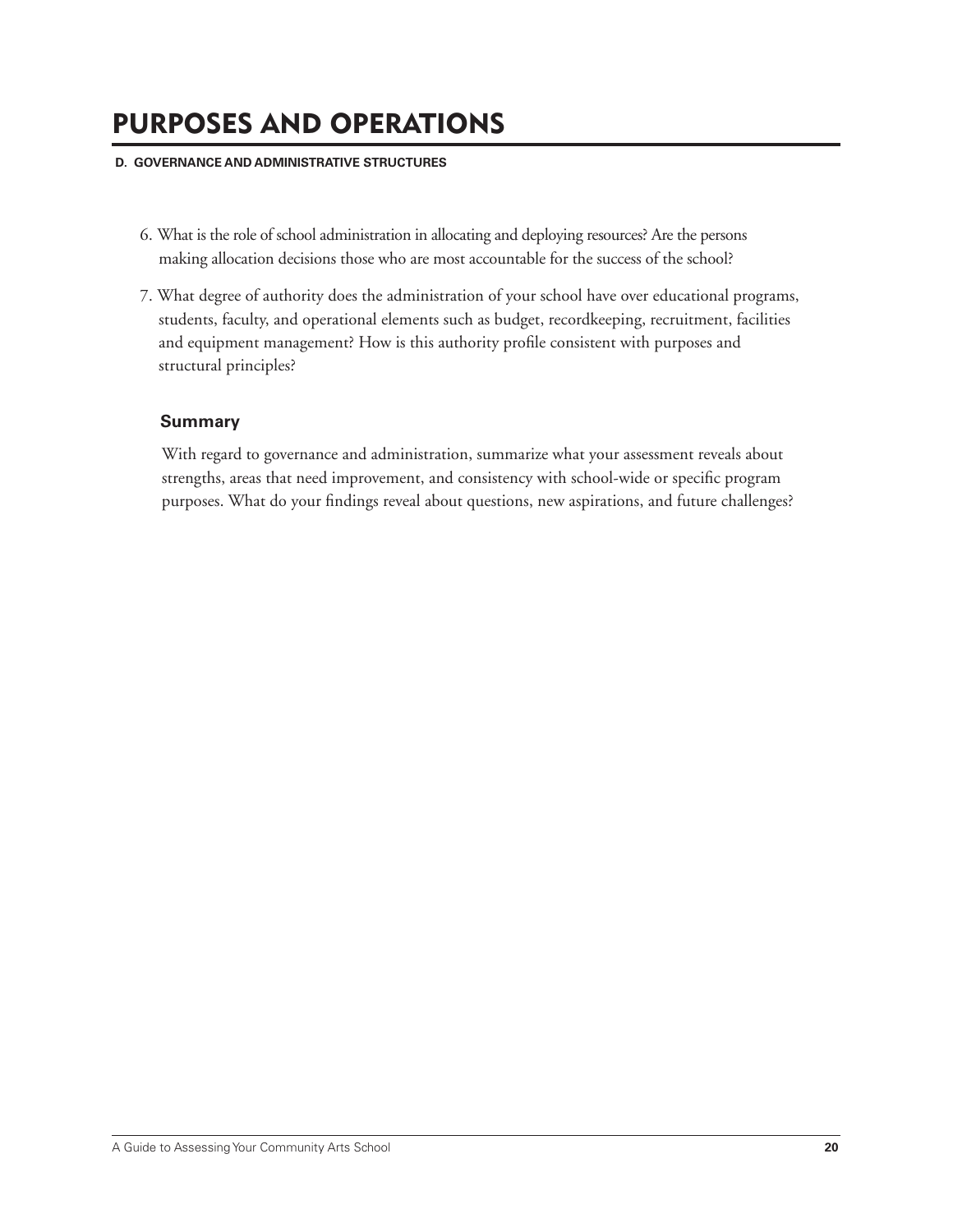#### **D. GOVERNANCE AND ADMINISTRATIVE STRUCTURES**

## **ACCPAS STANDARDS**

ACCPAS standards and guidelines relating to governance and administration appear both in the main standards text of the *AACPAS Handbook* and in appendices. The source of each standard taken from an appendix is noted.

- A. Governance and administrative structures and activities shall:
	- 1. serve and work to fulfill the purposes of the school.
	- 2. assure fundamental educational, artistic, administrative, and financial continuity and stability, and show evidence of long-range planning.
	- 3. include a board with legal and financial responsibilities and adequate public representation. Examples are a board of trustees, a board of directors, a school board.
	- 4. exhibit relationships among board members, administration, faculty, staff, and students that demonstrate a primary focus on support of teaching and learning:
		- a. the board is legally constituted to hold the property, assets, and purposes of the institution in trust with responsibility for sustaining the institution and exercising ultimate and general control over its affairs;
		- b. the administration is empowered by the board to operate the school, provide optimum circumstances for faculty and students to carry out these purposes, and provide effective communications channels both inside and outside the school;
		- c. the faculty has a major role in developing the artistic and academic program and in evaluating and influencing the standards and conditions that pertain directly to instruction, creative work, and research; and
		- d. students' and parents'/guardians' views and judgments are sought as applicable in those matters in which they have a direct and reasonable interest.
- B. The governance and administrative relationships of each organizational component of the school, including the process by which they function and interrelate, shall be stated clearly in written form.
	- 1. Administrators, faculty, and staff shall understand their duties and responsibilities and know the individuals to whom they are responsible.
	- 2. The school executive's responsibilities shall be clearly delineated and executive authority shall be commensurate with responsibility.
	- 3. In multidisciplinary institutions, the arts programs must have adequate representation to deliberative bodies whose work has a direct impact on their educational and artistic endeavors and results.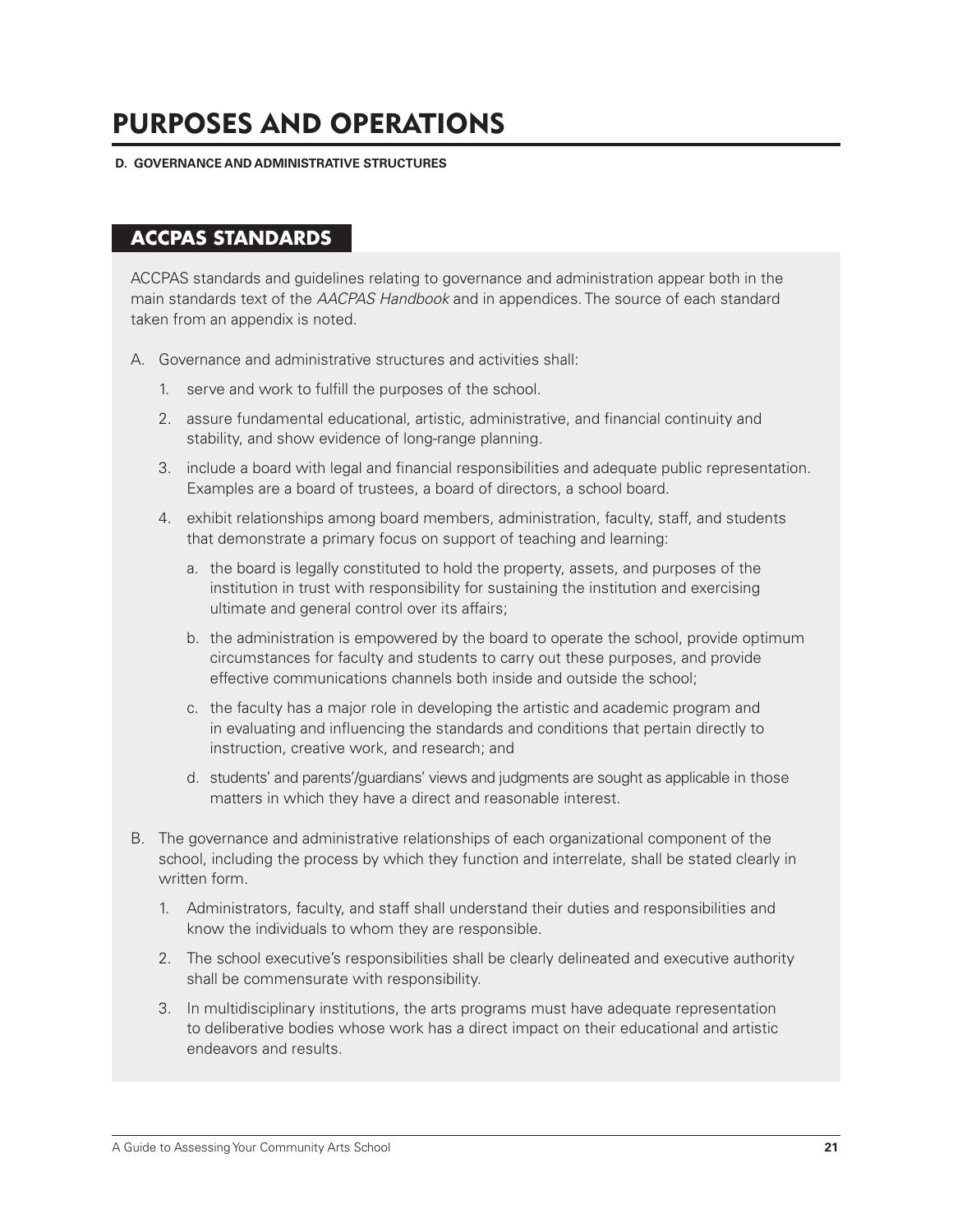#### **D. GOVERNANCE AND ADMINISTRATIVE STRUCTURES**

# **ACCPAS STANDARDS (cont'd)**

- C. The administration must provide mechanisms for communication among all components of the school.
- D. A not-for-profit institution must have a governing board (for example: board of directors, board of trustees, school board) consisting of at least five members which has the duty and authority to ensure that the overall mission of the institution is carried out. The governing board must be the legal body responsible for the institution which it holds in trust. The presiding officer of the board, along with a majority of other voting members, must have no contractual, employment, or personal or familial financial interest in the institution. The board must have adequate representation of the public interest recognizing that institutions serve a public purpose when they provide educational services and opportunities. Public representatives receive no financial benefit from the operation of the institution. [Appendix I.A.(I)(C)(1)]
- E. For all institutions, the duties of the board include securing financial resources to support the achievement of institutional mission, goals, and objectives. The board is responsible for approving the annual budget, reviewing periodic fiscal audits, participating in and overseeing any non-tuition revenue gathering and management, and approving the specific or applicable long-range financial plan. [Appendix I.A.(I)(C)(2)]
- F. In all institutions, the board shall maintain policies concerning conflict of interest, both with respect to its own actions and to actions of administration, faculty, and staff.  $[Appendix I.A.(I)(C)(3)]$
- G. All institutions must have and state, in an official document, policies that define board size, duties, responsibilities, and operations. These include the number of members, length of service, rotation, policies, organization, and committee structure for overseeing areas such as finance, governing properties, programs, and frequency of regular scheduled meetings. Board policies shall clearly state that no member or committee acts in place of the board, except by formal delegation of authority by majority vote of the board of directors. [Appendix I.A.(I)(C)(4)]
- H. If the institution is involved with multi-campus, off-campus, continuing education, evening and weekend programs, etc., governance and administrative procedures must be clearly defined and appropriately integrated and incorporated into the total governance and administration system. [Appendix I.A.(I)(C)(5)]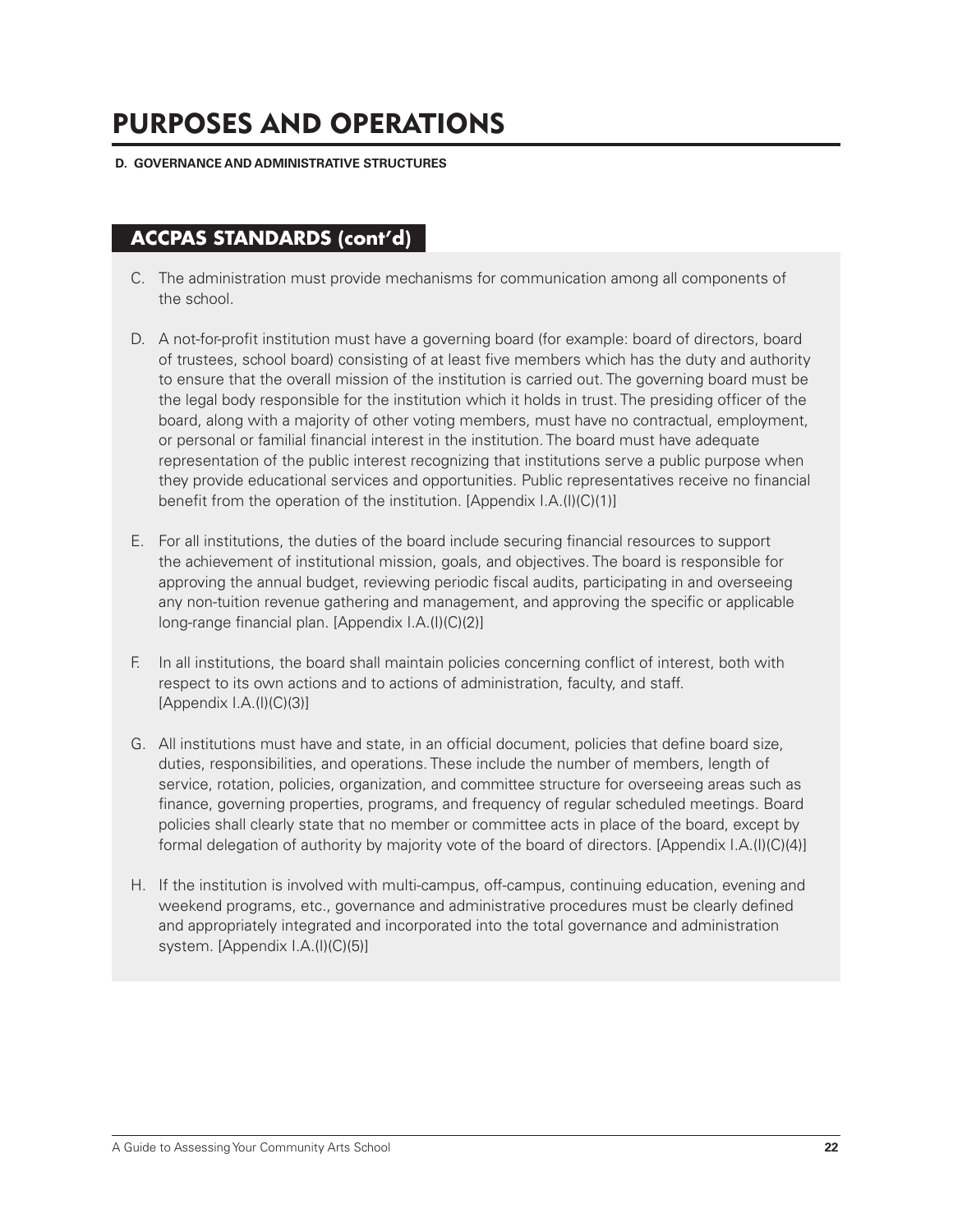#### **D. GOVERNANCE AND ADMINISTRATIVE STRUCTURES**

## **ACCPAS STANDARDS (cont'd)**

- I. In all not-for-profit institutions, the institution must have a paid chief executive officer whose primary responsibility is to the institution and who is a full-time employee of the institution. The board selects and regularly evaluates the institution's chief executive officer using consultative mechanisms described in the official document outlining duties of the board. The chief executive officer must not be the presiding officer of the board, but may be an ex officio member of the board. The board must delegate to the chief executive officer and, as appropriate, to other officers whose primary responsibilities are to the institution, the requisite authority and autonomy to manage the institution effectively and formulate and implement policies compatible with the overall structures and intents established by the board. [Appendix I.A.(I)(C)(6)]
- J. For all institutions, the administrative structure of the institution must be sufficient in size and competence to cover business, registrar, maintenance, security, safety, and student services functions. The institution shall have appropriate administrative and physical capabilities to protect the permanent records of students and any other permanent records as board policies may dictate. [Appendix I.A.(I)(C)(7)]
- K. Proprietary institutions shall demonstrate that the school is under the guidance of a Board of Directors, at least one-third of whom shall have no financial investment in the institution, and at least two-thirds of whom shall have no kinship with the principal owners. The membership of the Board shall reflect the public interest. This is to assure that the governing body includes individuals who do not represent per se the interests of the administration, faculty, or students, or of the proprietors; and that such representation is not merely a token representation but has an effective, although not necessarily a majority, vote in the affairs of the governing body. [Appendix I.B.(I)(b)]
- L. Proprietary institutions shall demonstrate the existence of clearly defined roles based upon individual qualifications for the owner(s), manager(s), administrative personnel, and faculty. [Appendix I.B.(I)(f)]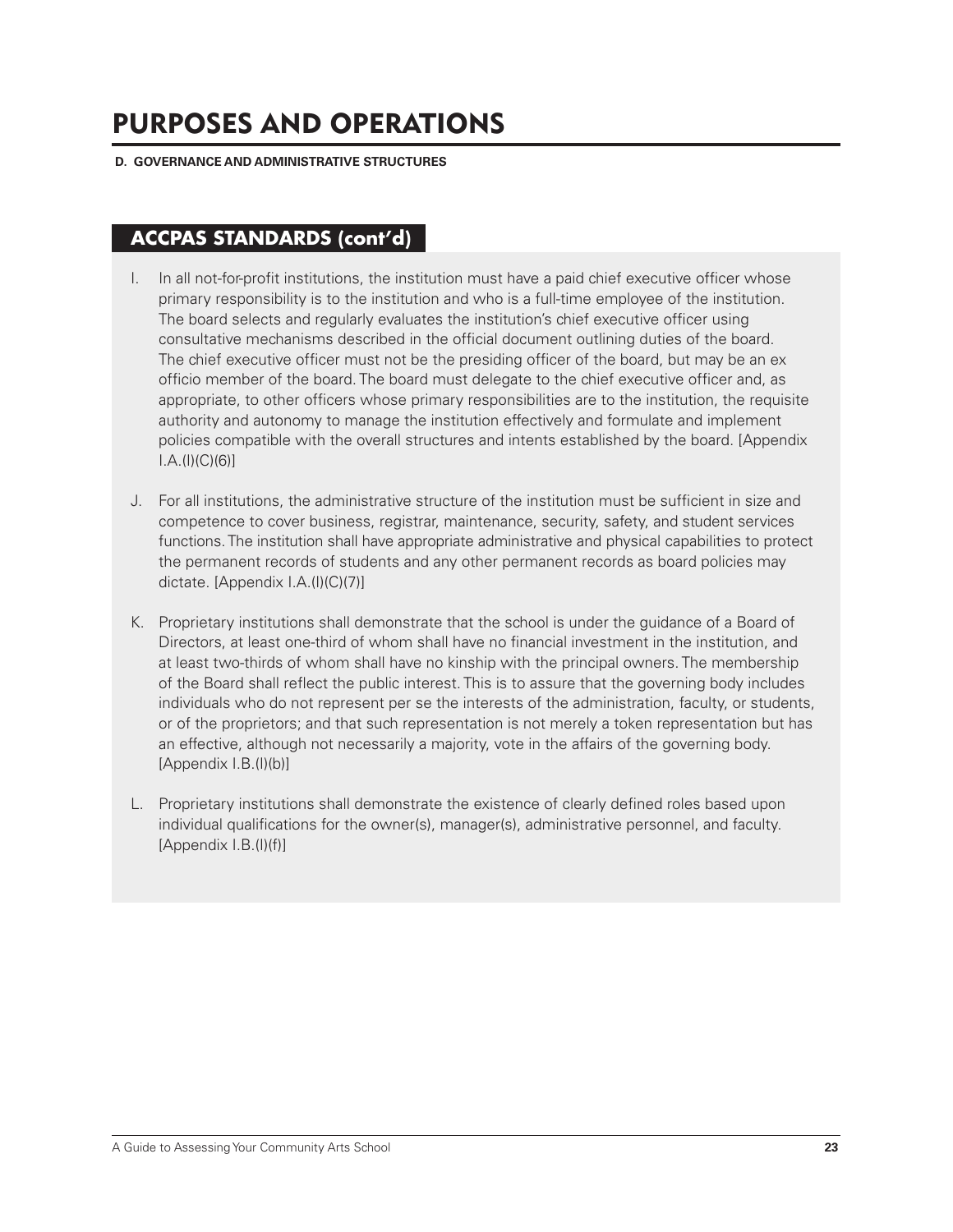#### **D. GOVERNANCE AND ADMINISTRATIVE STRUCTURES**

## **ACCPAS GUIDELINES AND RECOMMENDATIONS**

- A. Normally, in community schools, stakeholders such as residents of the community and representatives of school constituencies are members of the board, and the composition of the board reflects the community served by the school.
- B. Normally, the school executive exercises leadership in program evaluation and planning, encourages faculty development, and promotes among all faculty and staff a spirit of responsibility, understanding, and cooperation.
- C. The school executive should nurture an environment that contributes to the school's pursuit of its artistic, intellectual, and educational purposes.
- D. Written descriptions of governance and administrative relationships should be publicly available.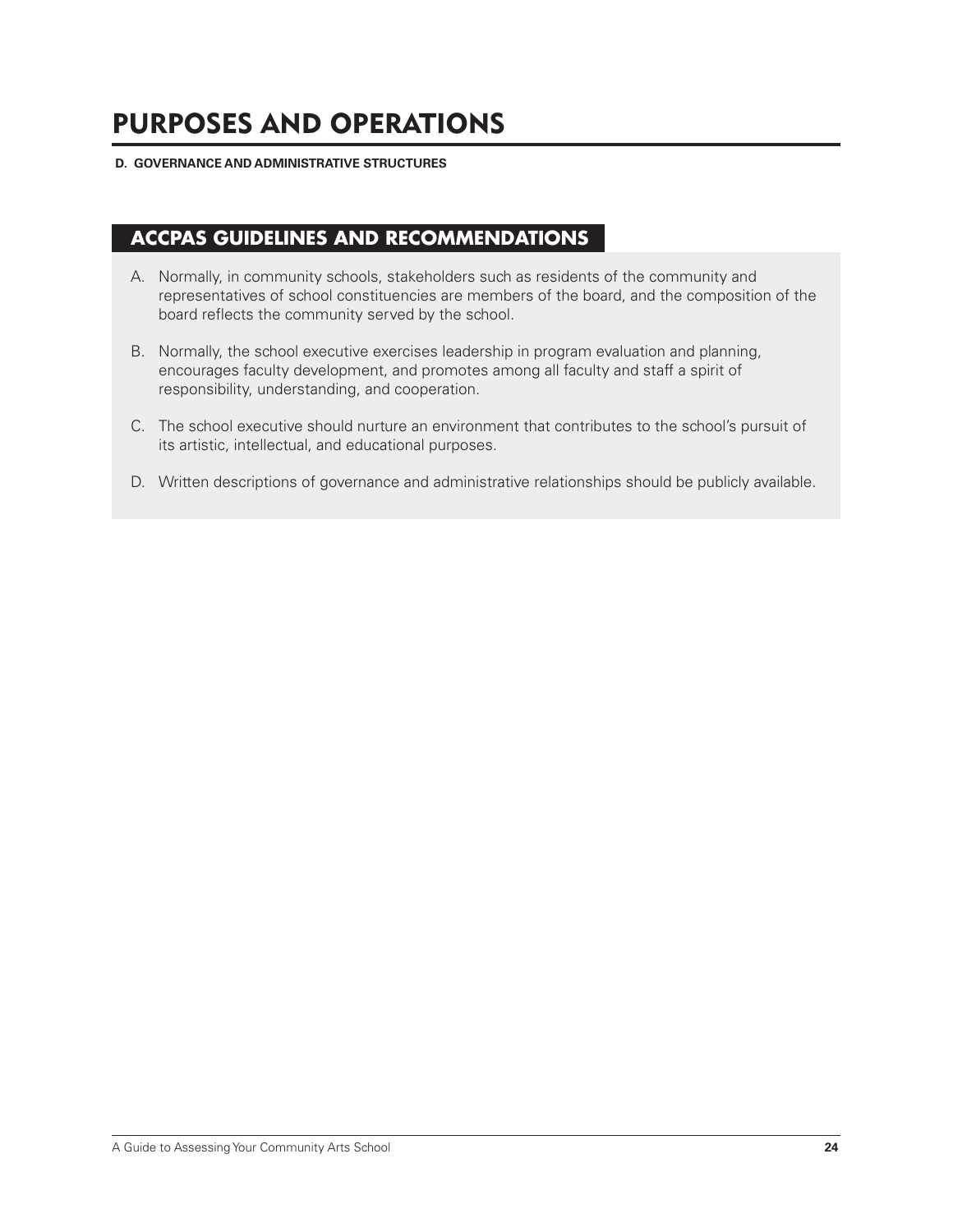The success of any community arts school is largely dependent on the quality of its faculty and staff. Their background, experience, and leadership will determine the level of excellence the program can achieve. (For purposes of this document, the chief executive officer of the school is not defined as "staff.")

The questions below explore how well the qualifications of the school's faculty and staff, their number, and the administrative structures under which they work support the school's educational mission.

### **Key Considerations**

 Describe the structure of the faculty and staff at your school. Does that structure support the school's purposes?

- 1. Faculty
	- a. What qualifications are expected of faculty? What contractual arrangements (e.g., health insurance, professional development, and other benefits) are available?
	- b. What policies and procedures cover full, adjunct, and part-time faculty status? How effective are these policies and procedures in supporting the purposes of the school?
	- c. What policies and procedures are used to select faculty for teaching, leadership, counseling, and administrative roles? Who determines these policies and procedures and how? How are policies and procedures for hiring/promotion related to (1) the school's overall purposes and (2) the size and scope of its programs? Are there formal job descriptions, and if so, how extensive are they?
	- d. What mechanisms are in place to encourage ongoing faculty development? To what extent does the school encourage faculty performance/exhibition, creation of new work, scholarship, and research?
	- e. How are minimum and maximum teaching loads determined? To what extent do the formulas used support the goals and objectives of the various arts programs?
	- f. Does your school provide mentors or other assistance to faculty new to teaching at a community school? How effective are these mechanisms?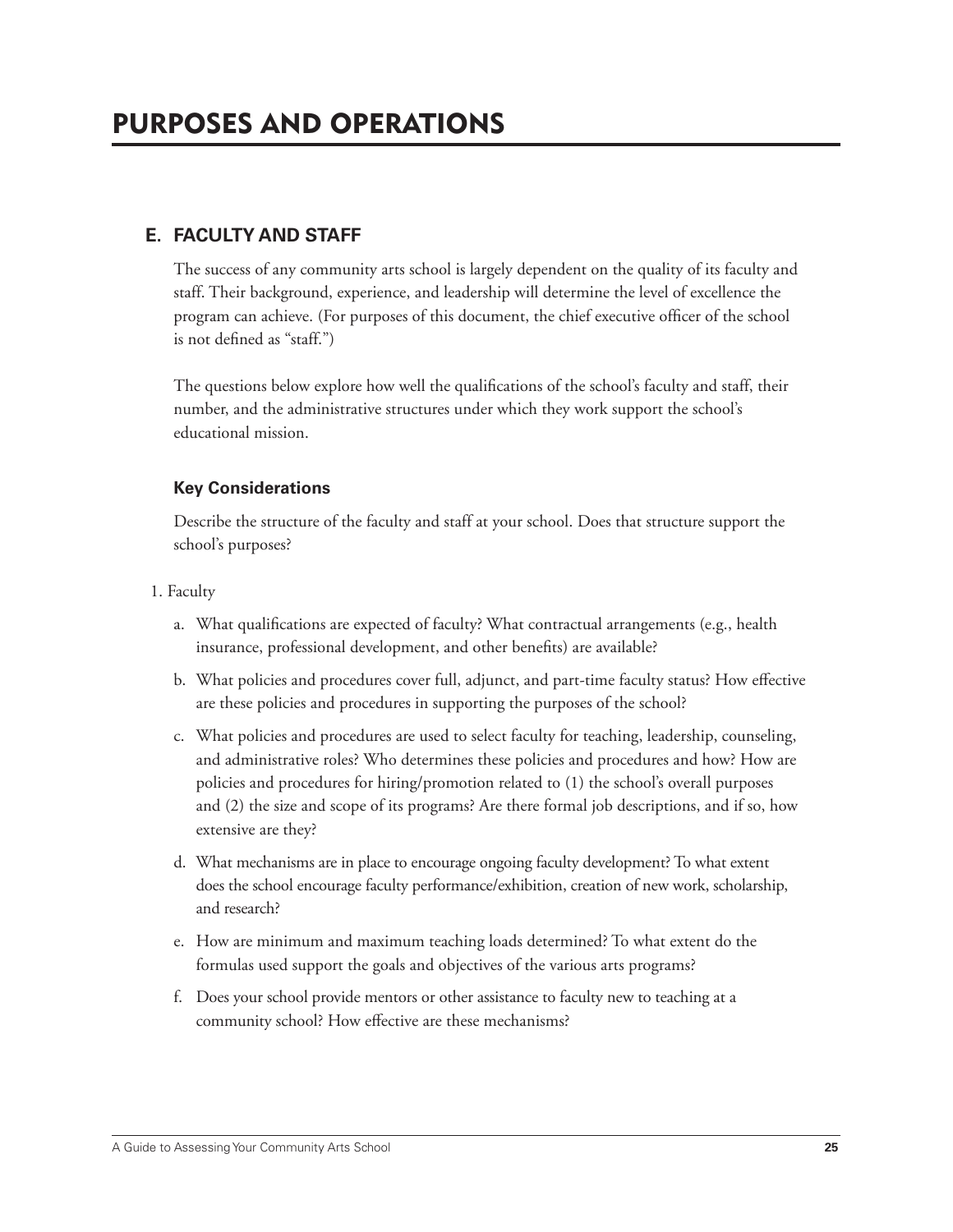- g. How are compensation decisions reached? Is peer review involved? How is compensation linked to teaching load and performance evaluation?
- h. How do members of your faculty and administration, both individually and as a group, exert leadership in their areas of expertise (1) locally, (2) regionally, and (3) nationally? Is an individual's level of leadership taken into consideration in decisions about hiring, promotion, and retention/tenure?
- i. What faculty promotion and retention policies are in place? How do those policies relate to the school's overall purposes and program objectives? How do you ensure, in the school's financial and other accounting, that resources are available to fulfill these policies?
- j. How effectively do faculty handbooks or other means of communication clarify faculty duties, regulations, and policies?
- k. *Are faculty handbooks or other means of communication consistent with similar documents and policies in effect for faculty in the parent organization?*
- 2. Staff
	- a. What qualifications are expected of staff? What contractual arrangements (e.g., professional development, flexible scheduling, telecommuting) are available?
	- b. What policies and procedures are used to select staff for support, administrative, and leadership roles? Who determines these policies and procedures and how? How are policies and procedures for hiring/promotion related to (1) the school's overall purposes and (2) the size and scope of its programs? Are there formal job descriptions, and if so, how extensive are they?
	- c. What mechanisms are in place to encourage ongoing staff development?
	- d. Does your school provide mentors or other assistance to staff persons new to working in a community arts education environment? How effective are these mechanisms?
	- e. Does the school provide managers with information and tools associated with their responsibilities (e.g., professional association membership, best practices guides, fundraising literature, instructional technology)?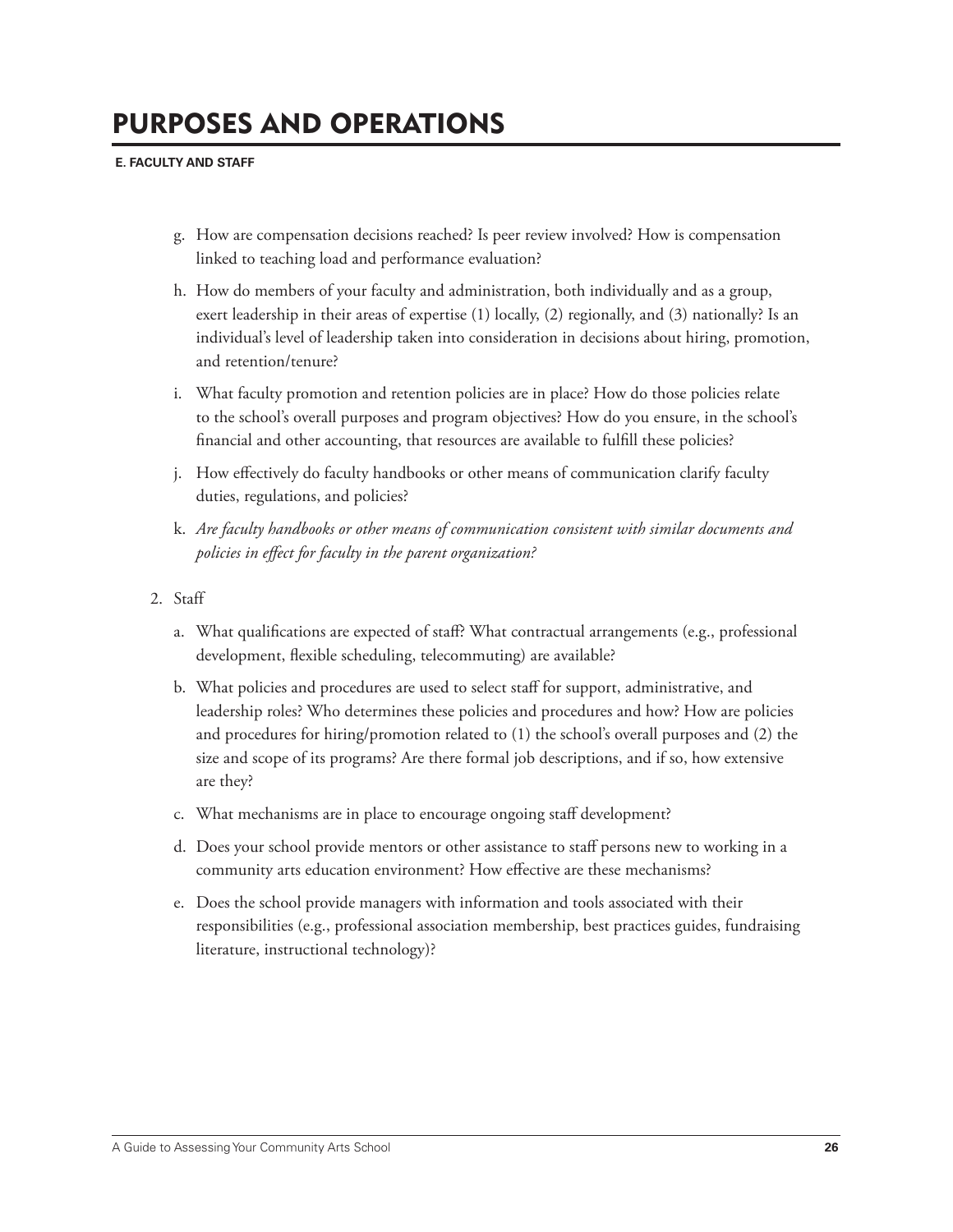- f. How are compensation decisions reached? Is peer review involved? How is compensation linked to responsibilities?
- g. How effectively do staff handbooks or other means of communication clarify staff duties, regulations, and policies?
- h. How are staff workloads determined?

### **Summary**

 With regard to faculty and staff, summarize what your assessment reveals about strengths, areas that need improvement, and consistency with school-wide or specific program purposes. What do your findings reveal about questions, new aspirations, and future challenges?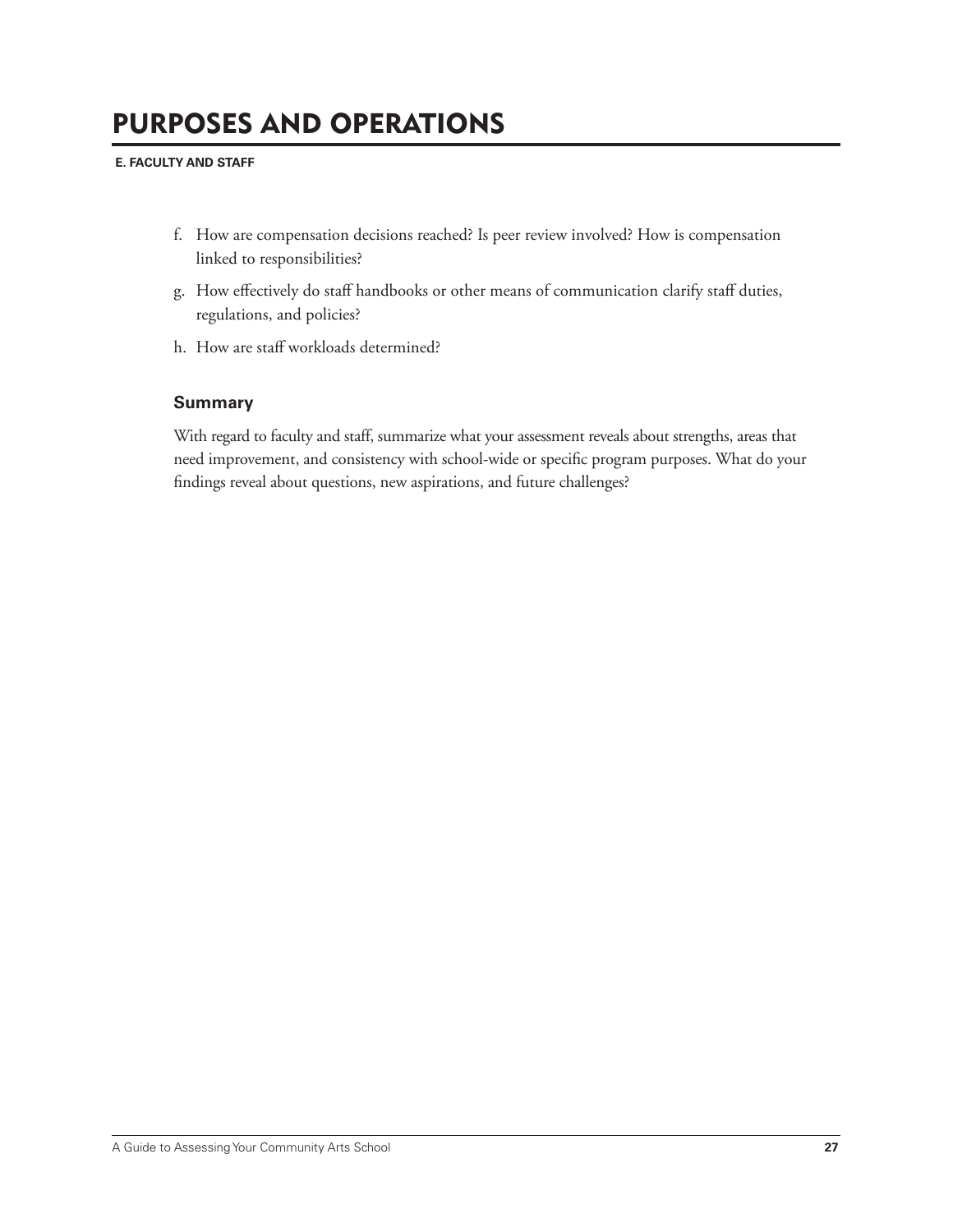**E. FACULTY AND STAFF**

## **ACCPAS STANDARDS**

The ACCPAS standards and guidelines in this area are presented in eight sections.

#### **I. Qualifications**

- A. Standards
	- 1. The school shall maintain faculties and staff whose aggregate individual qualifications enable the school and the specific educational programs offered to accomplish their purposes.
	- 2. Faculty members (including part-time faculty) shall be qualified by earned degrees and/or professional experience and/or demonstrated teaching competence for the subjects and levels they are teaching.
	- 3. All faculty must be able to guide student learning and to communicate personal knowledge and experience effectively.

#### B. Guidelines, Recommendations, and Comment

- 1. Standard 1.A. above [Standard II.E.1.a. of the Handbook] applies to studies and coursework taken at the school or under cooperative arrangements with another educational or performing institution, or in any other third-party arrangement.
- 2. Teachers of creation and/or performance in the arts normally are, or have been, deeply involved as practicing artists and teachers in the specific disciplines or specializations they are teaching.
- 3. Academic degrees are a pertinent indicator of the teacher's qualifications for instructing in theoretical, historical, and pedagogical subjects associated with the arts.

#### **II. Number and Distribution**

- A. Standards
	- 1. The number of faculty positions must be (a) sufficient to achieve the school's purposes, (b) appropriate to the size and scope of the school's programs, and (c) consistent with the nature and requirements of specific programs offered.
	- 2. The school must have clear, published definitions of any faculty classifications in use (for example, full-time, part-time, and visiting).
	- 3. A school shall distinguish in its printed literature between regular and guest faculty. For these purposes, regular faculty shall be defined as those employed to teach on a regularly scheduled basis (at least biweekly) throughout a program of study.
	- B. Recommendation

Multiple faculty involved in any specific area of specialization should represent a diversity of background and experience in their field of expertise.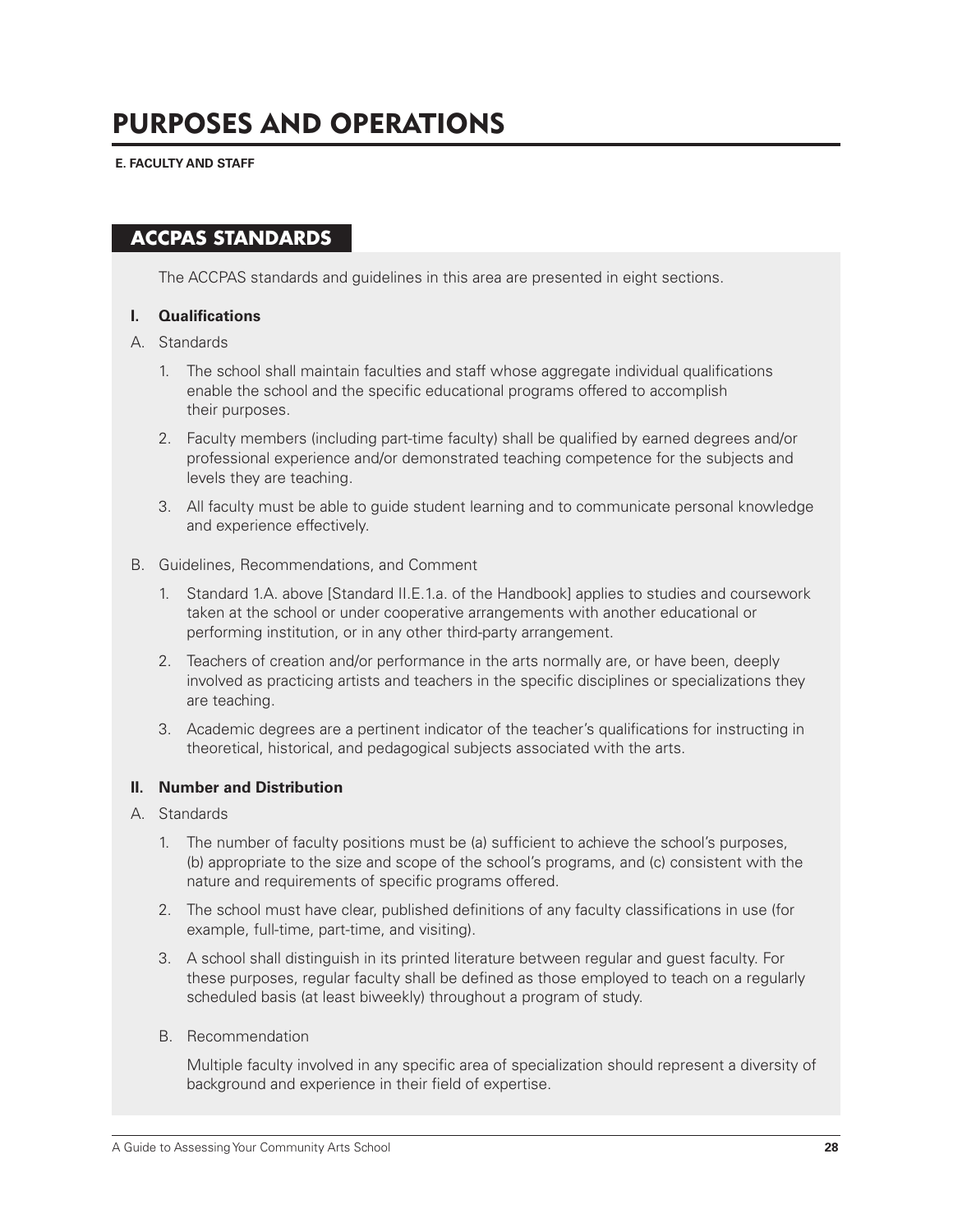**E. FACULTY AND STAFF**

## **ACCPAS STANDARDS (cont'd)**

#### **III. Appointment, Evaluation, and Advancement**

- A. Standards
	- 1. The school must have or be subject to procedures for appointing, evaluating, advancing, and compensating faculty that promote objectivity and that ensure appropriate connections between personnel decisions and purposes, especially as aspirations and purposes concern teaching, creative work, performance, research, scholarship, and service.
	- 2. The school must have procedures for the regular evaluation of all faculty.
- B. Guidelines and Recommendation

Effective and fair evaluation of faculty and staff is based on clear and accurate statements regarding responsibilities and expectations made at the time of employment and subsequently. Normally, elements, perspectives, and priorities used to determine the quality of faculty and staff work are articulated as clearly as possible.

#### **IV. Responsibilities and Time Conditions**

- A. Standards
	- 1. Faculty assignments shall be such that faculty members are able to carry out their duties effectively.
	- 2. Faculty members shall have adequate time to prepare and provide effective instruction, advise and evaluate students, continue professional growth, and participate in service activities expected by the school.

#### B. Guidelines, Recommendations, and Comment

- 1. Institutions use a variety of methods for calculating teaching loads. The choice of method is the prerogative of the institution.
- 2. The teaching responsibilities of those having administrative and consultative duties should be carefully developed to ensure an effective balance between teaching and administration.

#### **V. Student/Faculty Ratio**

A. Standard

The student/faculty ratio must be consistent with the size, scope, goals, and the specific purposes and requirements of the programs offered.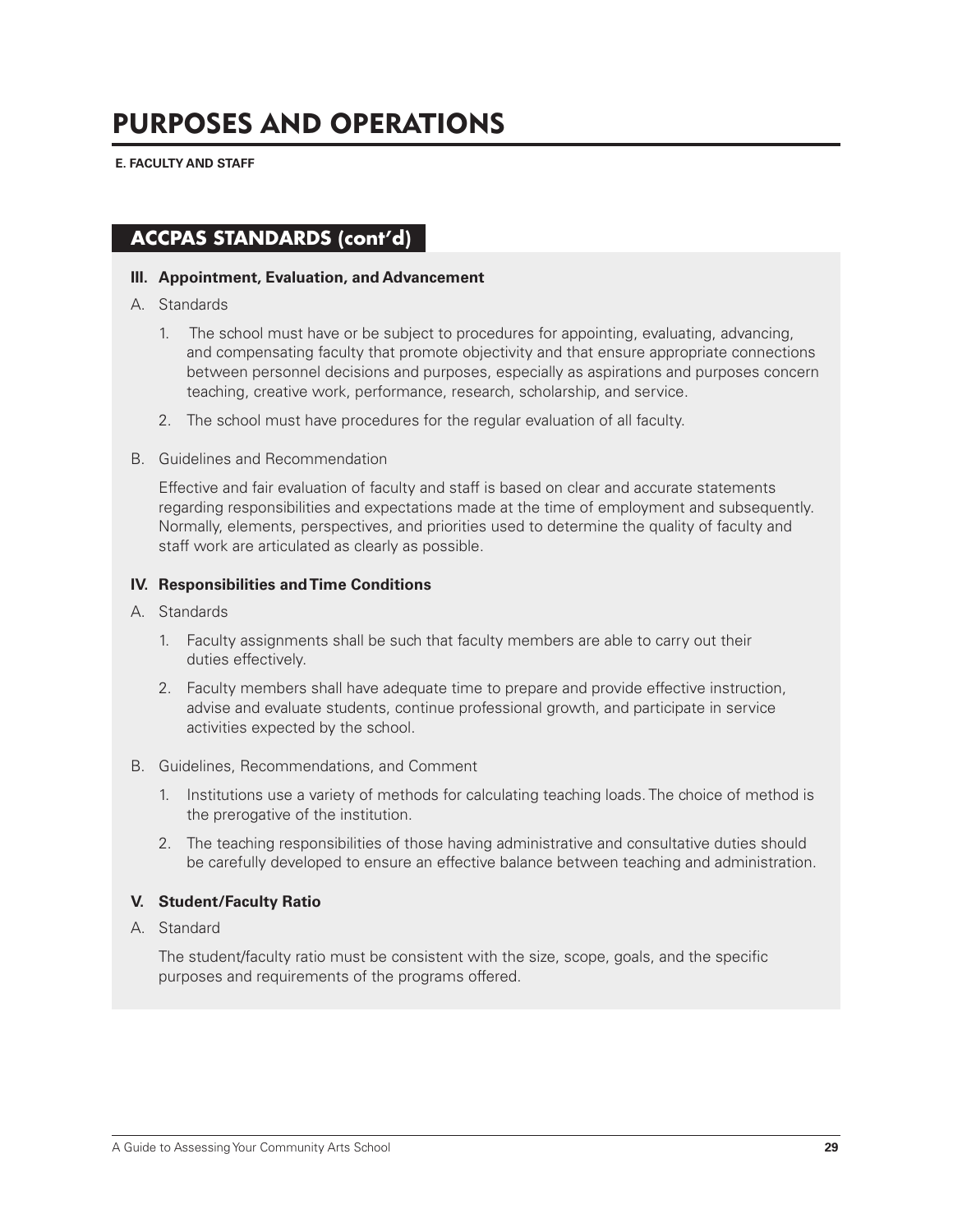## **ACCPAS STANDARDS (cont'd)**

#### **VI. Class Size**

- A. Standards
	- 1. When classes are offered, their size shall be appropriate to the subject matter and instructional form of each class, with regard to such considerations as materials and equipment requirements, safety, and the amount of student and faculty time necessary to accomplish the purpose of the class.
	- 2. When individual faculty attention to an individual student work is required during class, class size shall be such that students can receive regular critiques of meaningful duration during the regular class period.

#### **VII. Faculty Development**

A. Standard

Schools must encourage continuing professional development, even if funding is limited.

- B. Recommendation and Comment
	- 1. Professional leaves; participation in activities that foster exchanges of ideas; cooperative activities and research, scholarship, and course preparation support are encouraged.
	- 2. Whatever the institution's faculty development policies and mechanisms, the primary initiative for professional growth rests with each faculty member.

#### **VIII. Support Staff**

A. Standard

Support staff shall be provided commensurate with the school's purposes, size, and scope, and programs in the arts disciplines.

B. Guideline

Secretarial, technical, production, artistic, and other types of staff are included in the scope of Standard A above [Standard II.E.8.a of the Handbook].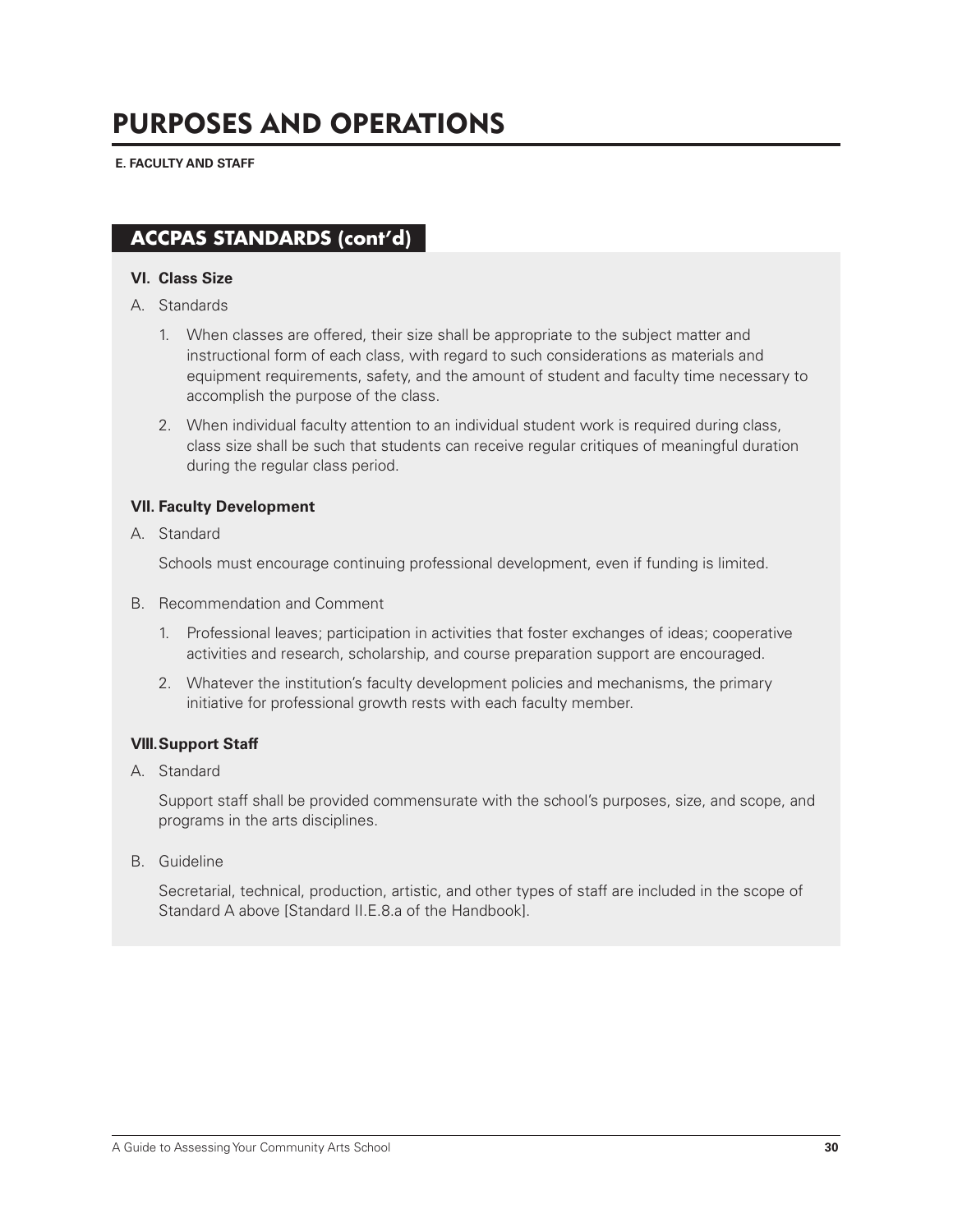## **F. FACILITIES AND EQUIPMENT, HEALTH AND SAFETY**

 This section enables you to evaluate whether your school's facilities are adequate to support the specific types of programs you offer, the equipment is sufficient and up to date, and proper attention is given to maintaining health and safety standards.

## **Key Considerations**

- 1. Are facilities adequate for the size and scope of the school?
- 2. What criteria does the school use to determine whether space is adequate for the various functions of the school? How often does the school formally address the issue of space? Who is included in the discussions?
- 3. Describe your school's program for building maintenance and repair. How effective is it?
- 4. Is equipment adequate for the size and scope of the school?
- 5. Describe your school's program for equipment maintenance and repair. How effective is it?
- 6. Does your school evaluate equipment needs on a continuing basis? How effective are the evaluation mechanisms?
- 7. If facilities and/or equipment are shared, how effective are mechanisms for scheduling the use of space, supplies, and equipment?
- 8. Besides school uses, how do your school's facilities and equipment contribute to the cultural life of the community?
- 9. Describe your policies and procedures with regard to health and safety, including emergency response plans. How often does the school formally address health and safety issues? Who is included in the discussions?

## **Summary**

 With regard to facilities, equipment, and health and safety, summarize what your assessment reveals about strengths, areas that need improvement, and consistency with school-wide or specific program purposes. What do your findings reveal about questions, new aspirations, and future challenges?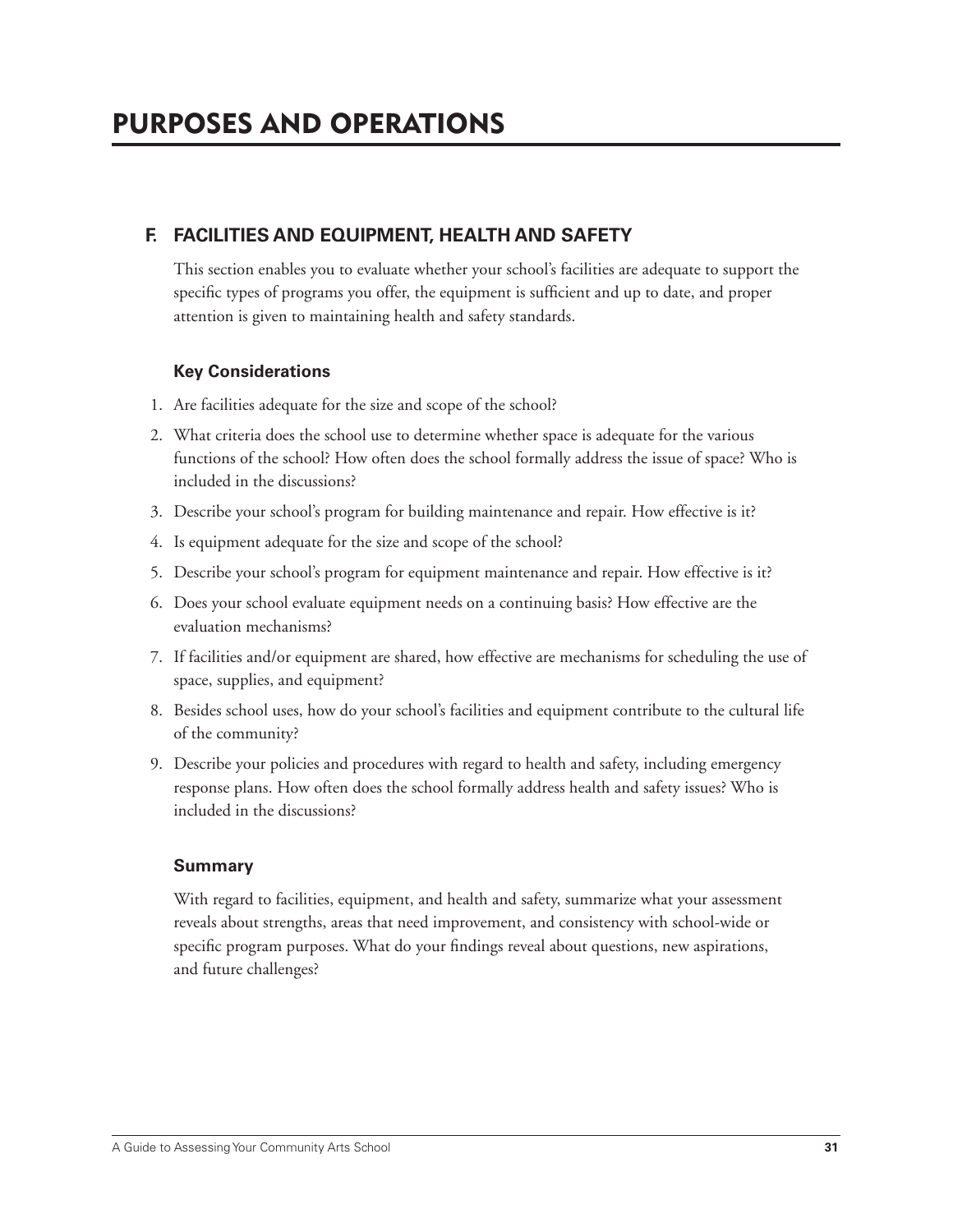#### **F. FACILITIES AND EQUIPMENT, HEALTH AND SAFETY**

## **ACCPAS STANDARDS**

- A. Facilities and equipment shall be adequate to support teaching and learning in all curricular offerings and for all faculty and students engaged in them, and be appropriately specialized consistent with the nature and levels of programs offered.
	- 1. As applicable to school offerings, facilities include but are not limited to studios, classrooms, and spaces for performance, exhibition, and administration. Facilities may also include spaces for costume and scene construction, student practice rooms, ensemble rehearsal rooms, computer facilities, maintenance and storage facilities, and dressing and shower facilities.
	- 2. As applicable to school offerings, equipment includes but is not limited to materials, equipment, and technology for production in the visual arts; acoustic and electronic instruments; computers; audio and video playback equipment; lighting equipment; set construction equipment; supplies; and audio-visual aids.
- B. Space allotted to any teaching and learning function must be adequate for the effective conduct of that function.
- C. Budget plans and provisions shall be made for adequate maintenance of the physical plant and for adequate acquisition, maintenance, and replacement of equipment.
- D. Schools with goals and objectives in art disciplines or specializations that require constant updating of equipment must demonstrate their capacity to remain technologically current.
- E. All instructional facilities shall be accessible, safe, and secure, and shall meet the standards of local fire and health codes.
- F. Ventilation, acoustical, and safety treatments shall be provided as appropriate to the disciplines offered.
- G. Schools with programs in the visual arts, or in costumes or set construction, must apprise all students, faculty, and staff engaged in these programs of health and safety hazards and procedures inherent in the use of materials and equipment associated with such programs; the school must provide instruction in the proper handling of materials and equipment as applicable to the nature and level of student engagement.
- H. Schools must have specific procedures to protect the health and safety of their students, including clearly defined emergency response plans.
- I. Schools must have a plan for reviewing and addressing health and safety issues on a regular basis.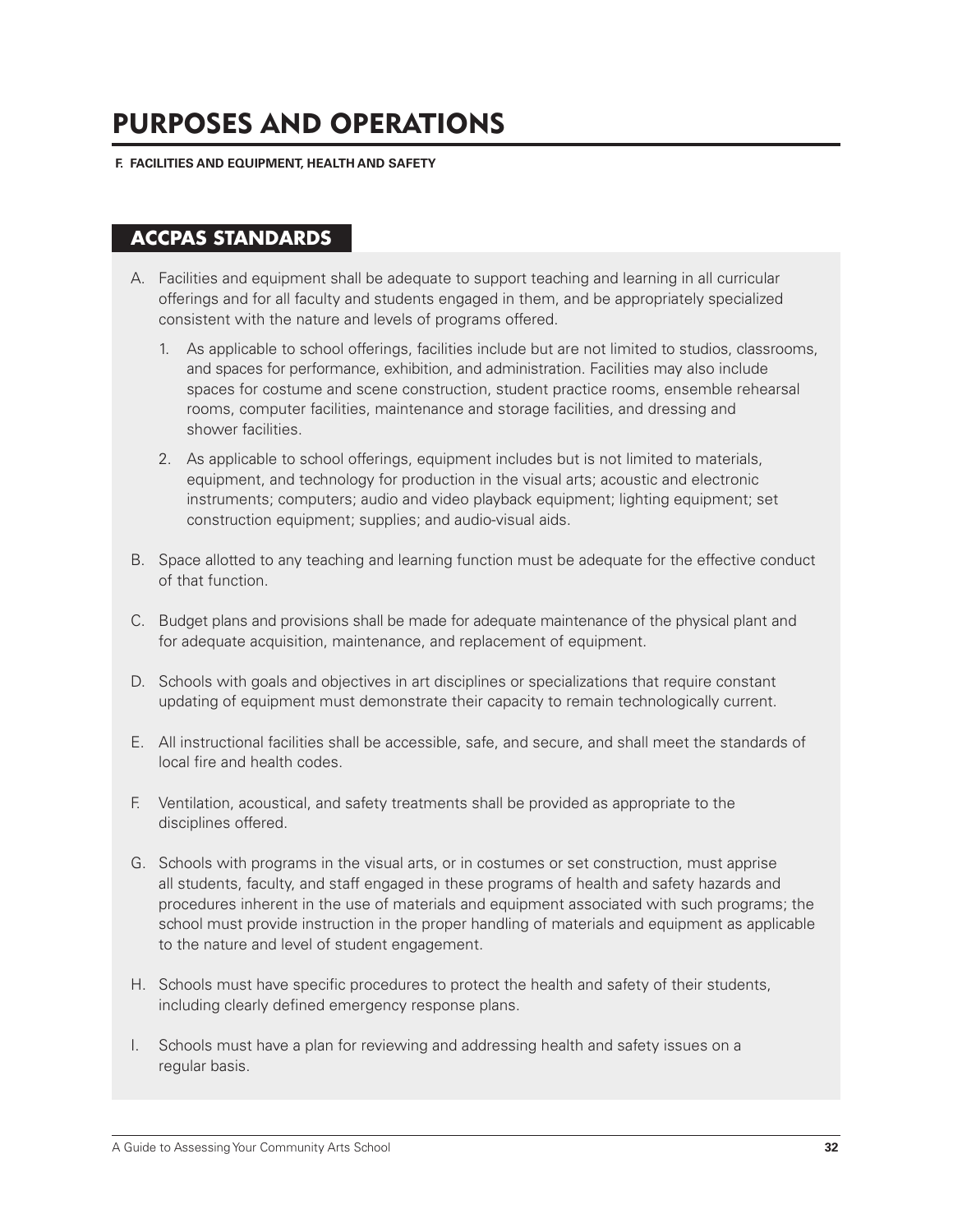#### **F. FACILITIES AND EQUIPMENT, HEALTH AND SAFETY**

## **ACCPAS GUIDELINES AND RECOMMENDATIONS**

- A. Normally, the school maintains a multi-year plan for the regular upkeep of its facilities and upkeep and replacement of equipment. The plan is developed consistent with purposes, the size and scope of the school, programs offered, and prospective changes.
- B. All facilities and equipment should produce an environment conducive to learning and be sufficient to enable faculty and students to focus on artistic and academic endeavors.
- C. If applicable to program offerings, provisions should be made for students to have access to adequate facilities at times other than regularly scheduled classes.
- D. Schools should assist students to acquire knowledge from qualified professionals and authoritative medical sources regarding the maintenance of professional health and the prevention of injuries.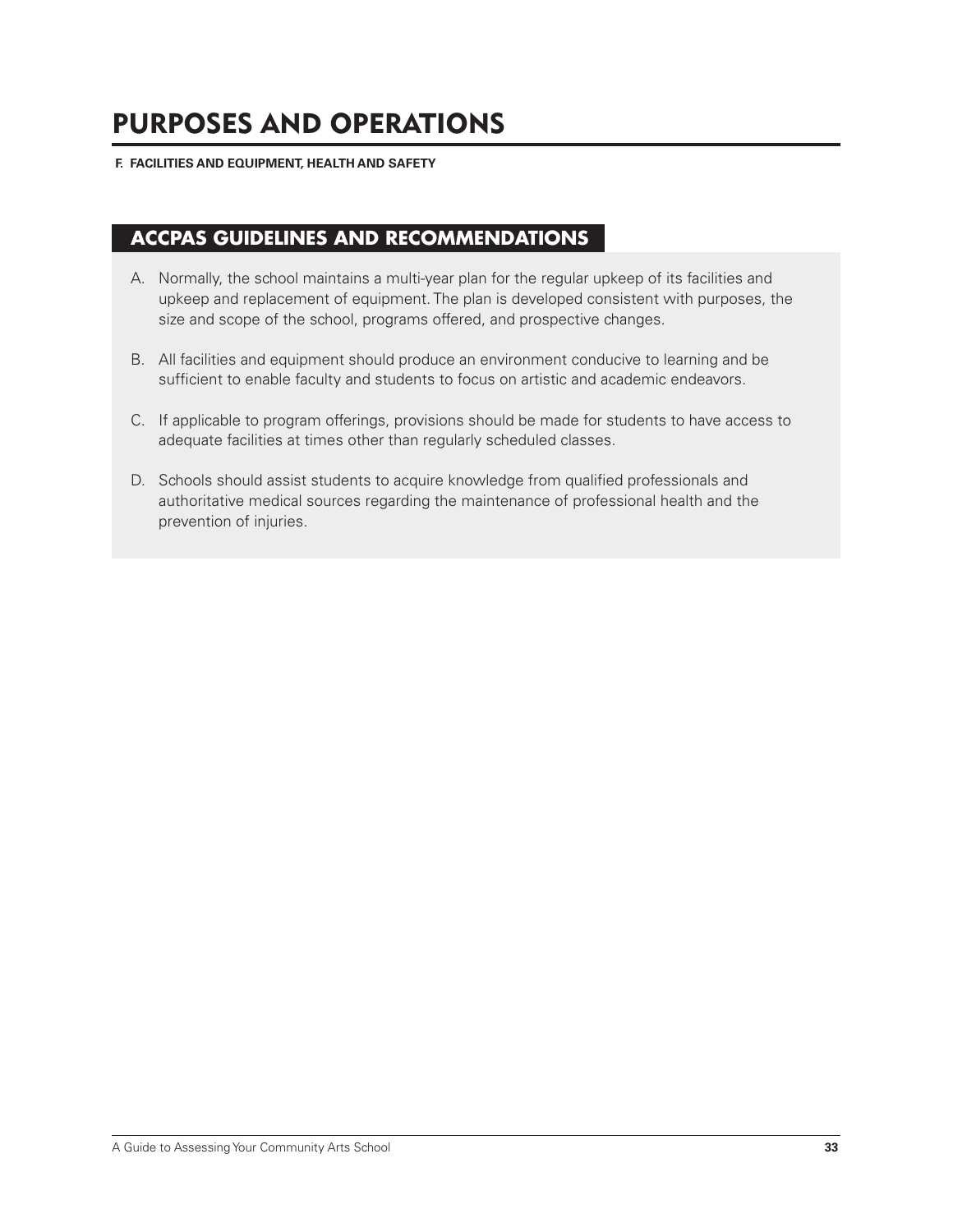## **G. LEARNING AND INFORMATION RESOURCES**

 The questions below focus on whether the school's library and/or other information resources are sufficient to support its programs and the needs of students and faculty.

### **Key Considerations**

- 1. Does your school have a text describing, documenting, and evaluating student library and/or information resource services available at the school or off-site? What feedback has the text received from students?
- 2. Describe, evaluate, and project library holdings (including electronic or other access to holdings outside the school) in relation to the needs of (a) students, (b) faculty, and (c) curricular offerings and levels. Include hours of availability and staff resources allocated to this area.
- 3. If community library facilities are used by your faculty and/or students,
	- a. How close are these facilities to the school?
	- b. Are resources plentiful for all curricular offerings and levels?
	- c. What agreements between your school and the library facility are in place regarding use by your students/faculty?
- 4. How much does your school budget for acquisitions in the arts disciplines offered? For example, provide a breakdown with expenditures (a) last year, and (b) budgeted for this year in the following categories: books, slides, collected editions, periodicals, videotapes, scores, recordings, microfilm/microfiche, electronic access, other holdings (specify). Also provide a total for each year.

### **Summary**

 With regard to learning and information resources, summarize what your assessment reveals about strengths, areas that need improvement, and consistency with school-wide or specific program purposes. What do your findings reveal about questions, new aspirations, and future challenges?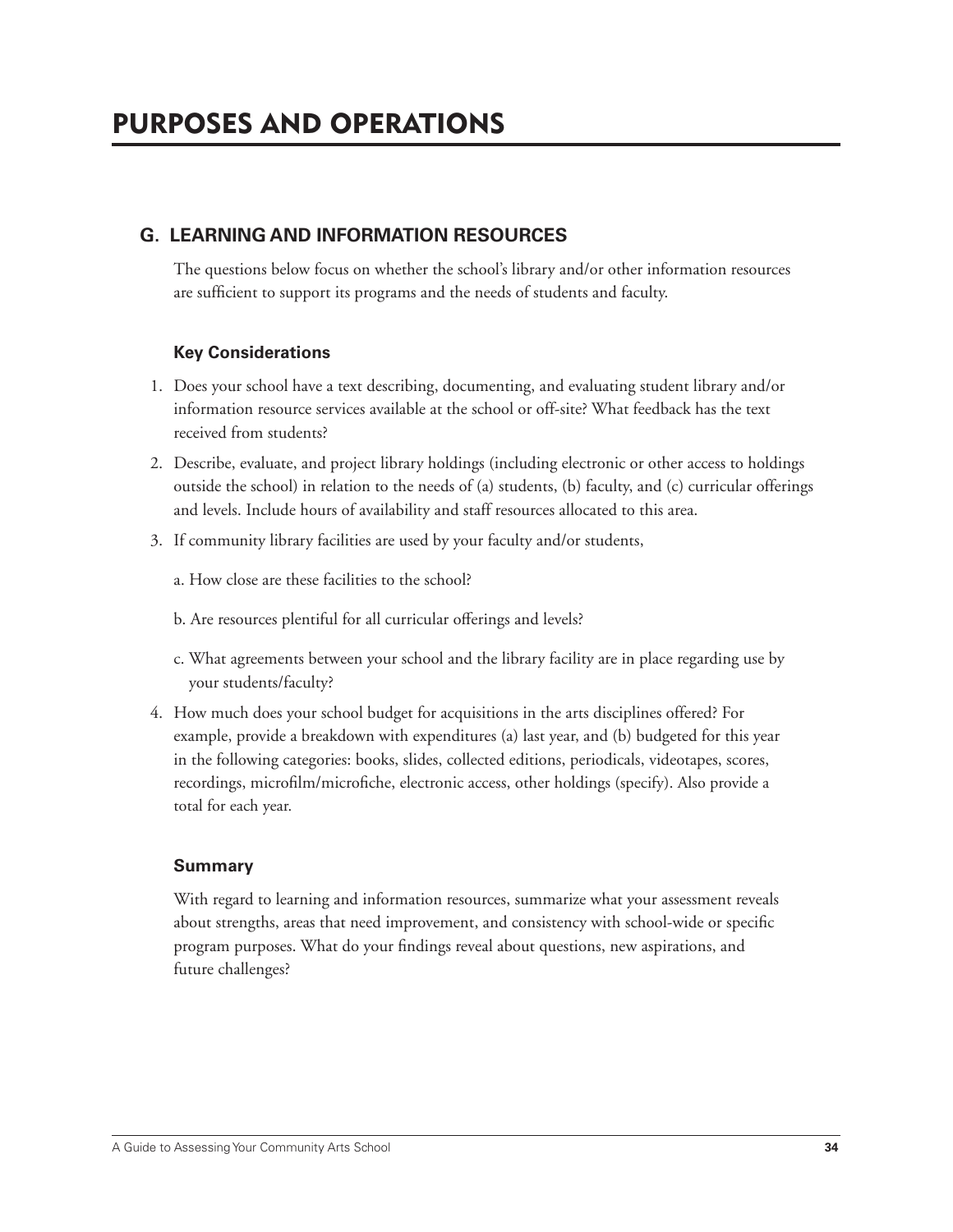**G. LEARNING AND INFORMATION RESOURCES**

## **ACCPAS STANDARDS**

- A. Adequate library and/or learning and/or information resources (for example, library materials, electronic access, teaching collections) must be readily available to support both the programs offered and the needs of faculty and enrolled students.
- B. Learning materials must be current and relevant to the programs offered.
- C. Schools providing access to learning resources off-site must demonstrate that the collection is adequate to support the program, and that policies and procedures for access are appropriate to the needs of the students and faculty.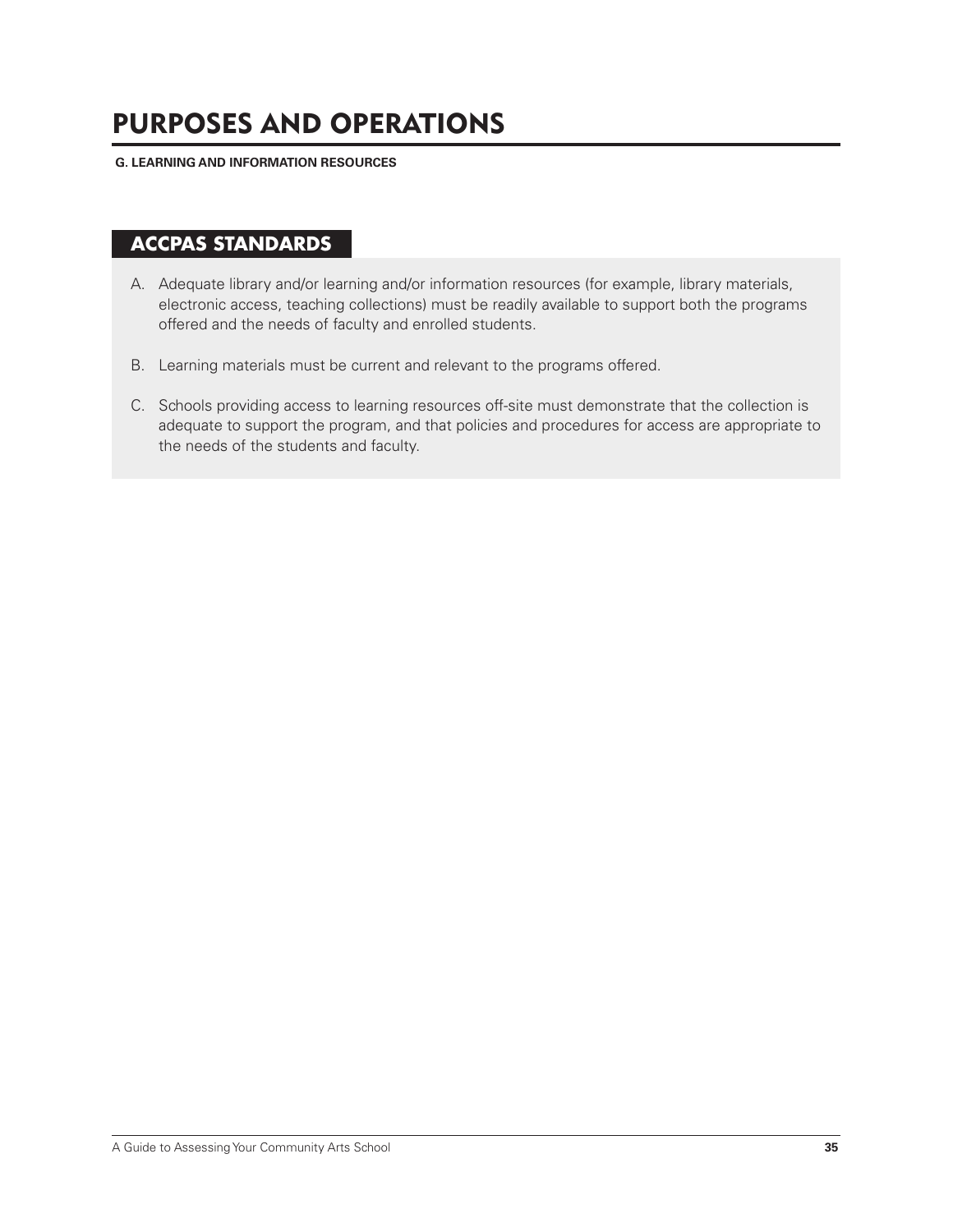### **H. RECRUITMENT, ENROLLMENT, FINANCIAL AID, RETENTION, RECORDKEEPING, AND ADVISEMENT**

 The questions here evaluate a range of administrative policies related to students: recruitment, admission, advising, retention, and recording educational progress, as well as offering financial aid.

### **Key Considerations**

- 1. What are your school's enrollment policies and procedures? Discuss their role in developing a group of students compatible with the purposes of your school.
- 2. Describe any recruitment policies and procedures. How are these compatible with the school's purposes?
- 3. What is the distribution of staff and/or faculty responsibilities for recruitment and enrollment? How effective is this distribution? What do staff and faculty say about their experiences in this area?
- 4. How effective are recruitment and enrollment efforts in meeting the size and scope requirements of your school and its programs?
- 5. What are your school's policies and procedures regarding financial aid? How are these determined? What is the school's system for administering financial aid? How successful is your financial aid program at recruiting and retaining students? If the school uses a sliding scale, what are its features and how is it developed?
- 6. What is the relationship between your school's financial aid program and the economic characteristics of the community you serve?
- 7. What mechanisms are in place regarding retention of students (a) in the school as a whole; (b) in specific courses of study?
- 8. What is the average length of time students remain enrolled in the school?
- 9. Are there systems in place for regular reviews of student retention? For example, is retention calculated, evaluated, and discussed annually?
- 10. What are the institution's policies and procedures for recordkeeping? How effectively does your school maintain consistent records useful to students, parents, and other constituencies?
- 11. Is the recordkeeping program related to the purposes of your school and its programs?
- 12. How do you collect and apply data to evaluate your school's continuing relationship to its community?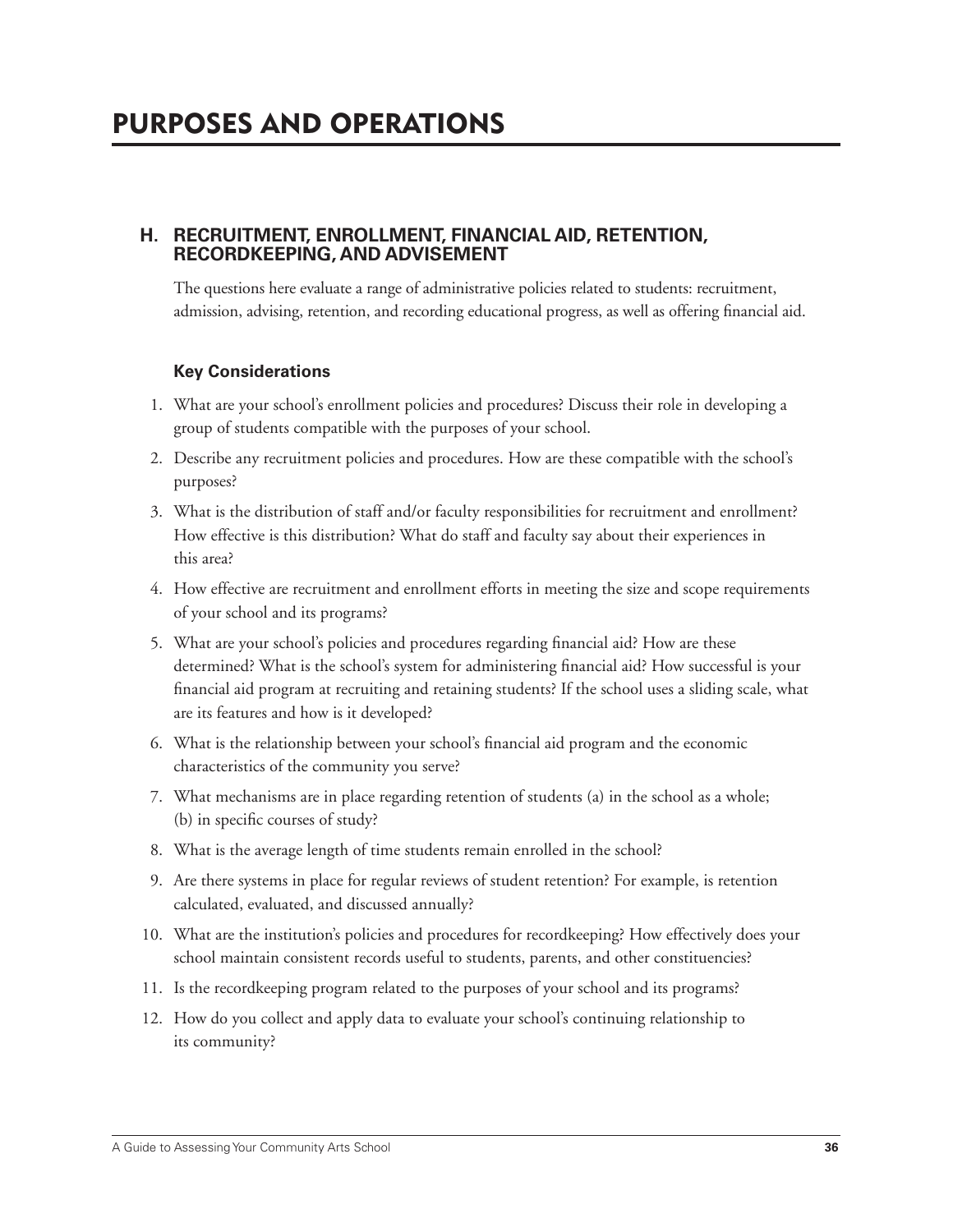**H. RECRUITMENT, ENROLLMENT, FINANCIAL AID, RETENTION, RECORDKEEPING, AND ADVISEMENT**

### **Summary**

With regard to recruitment and enrollment, summarize what your assessment reveals about strengths, areas that need improvement, and consistency with school-wide or specific program purposes. What do your findings reveal about questions, new aspirations, and future challenges?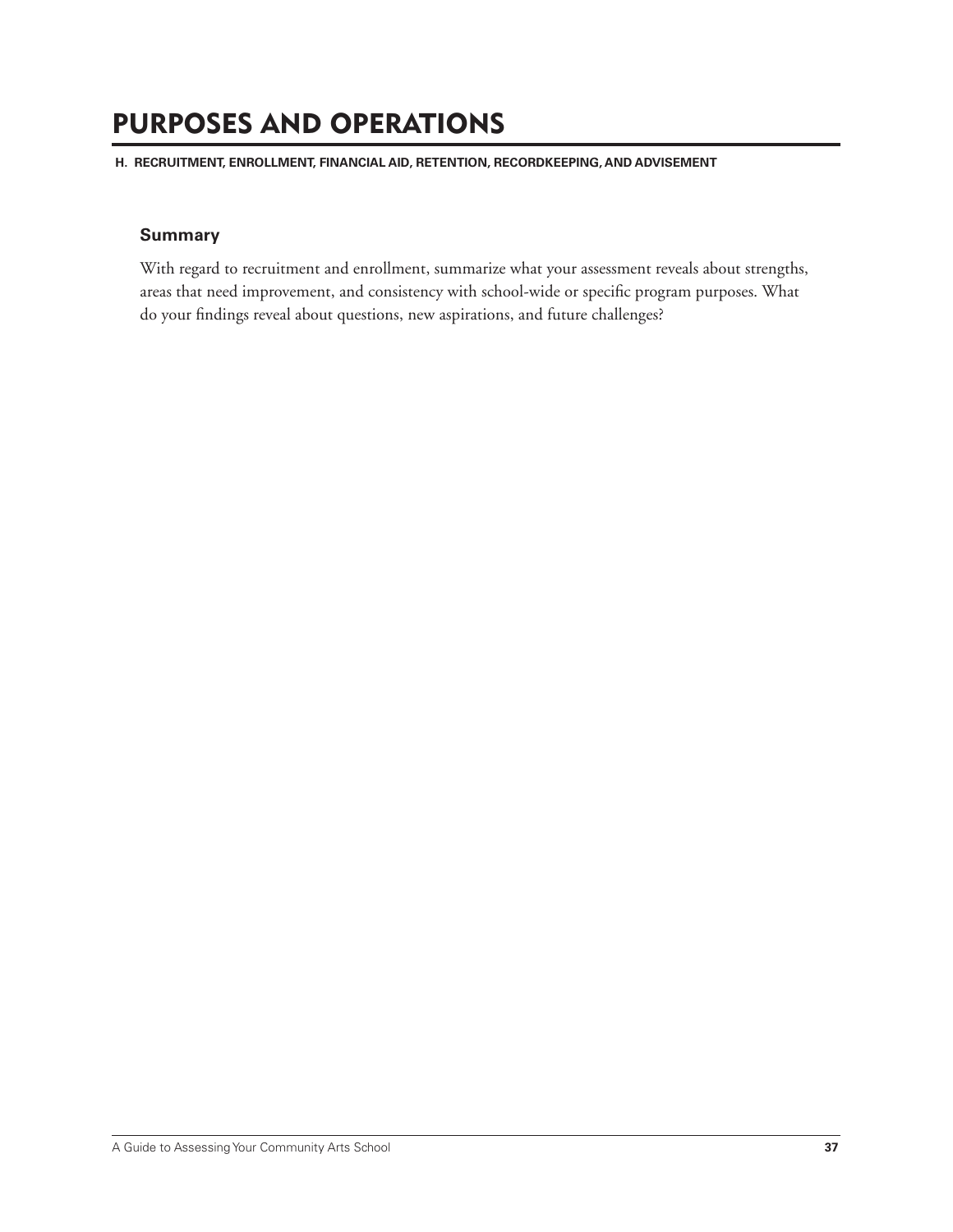**H. RECRUITMENT, ENROLLMENT, FINANCIAL AID, RETENTION, RECORDKEEPING, AND ADVISEMENT**

## **ACCPAS STANDARDS**

- A. Communications with prospective students and parents must be accurate and must present the school and its programs in an authentic manner.
- B. A school must make clear the extent to which enrollment in the school and its programs is open or selective.
- C. As a matter of sound educational practice, schools with selective enrollment policies recruit and admit students only to programs or curricula for which they show aptitudes and prospects for success.
- D. Admission and recruitment goals, policies, and procedures shall be ethical, controlled by the school and compatible with the purposes of the school.
- E. Admissions evaluation procedures and advising services must be clearly related to the goals and objectives of the school's arts programs.
- F. Enrollment in or admission to particular programs of study must be correlated to the institution's ability to provide the requisite instruction at the appropriate level for all students enrolled.
- G. Retention policies must be:
	- 1. appropriate to the purposes of the school's curricular programs;
	- 2. clearly defined;
	- 3. published for students and faculty; and
	- 4. applied with rigor and fairness.
- H. Policies and procedures for financial aid must be codified and applied consistently.
- I. The school shall maintain accurate, up-to-date records of each student's educational progress, which may include particular courses taken, grades, and/or credits earned, performances or exhibitions associated with program requirements, and the results of other appropriate evaluations.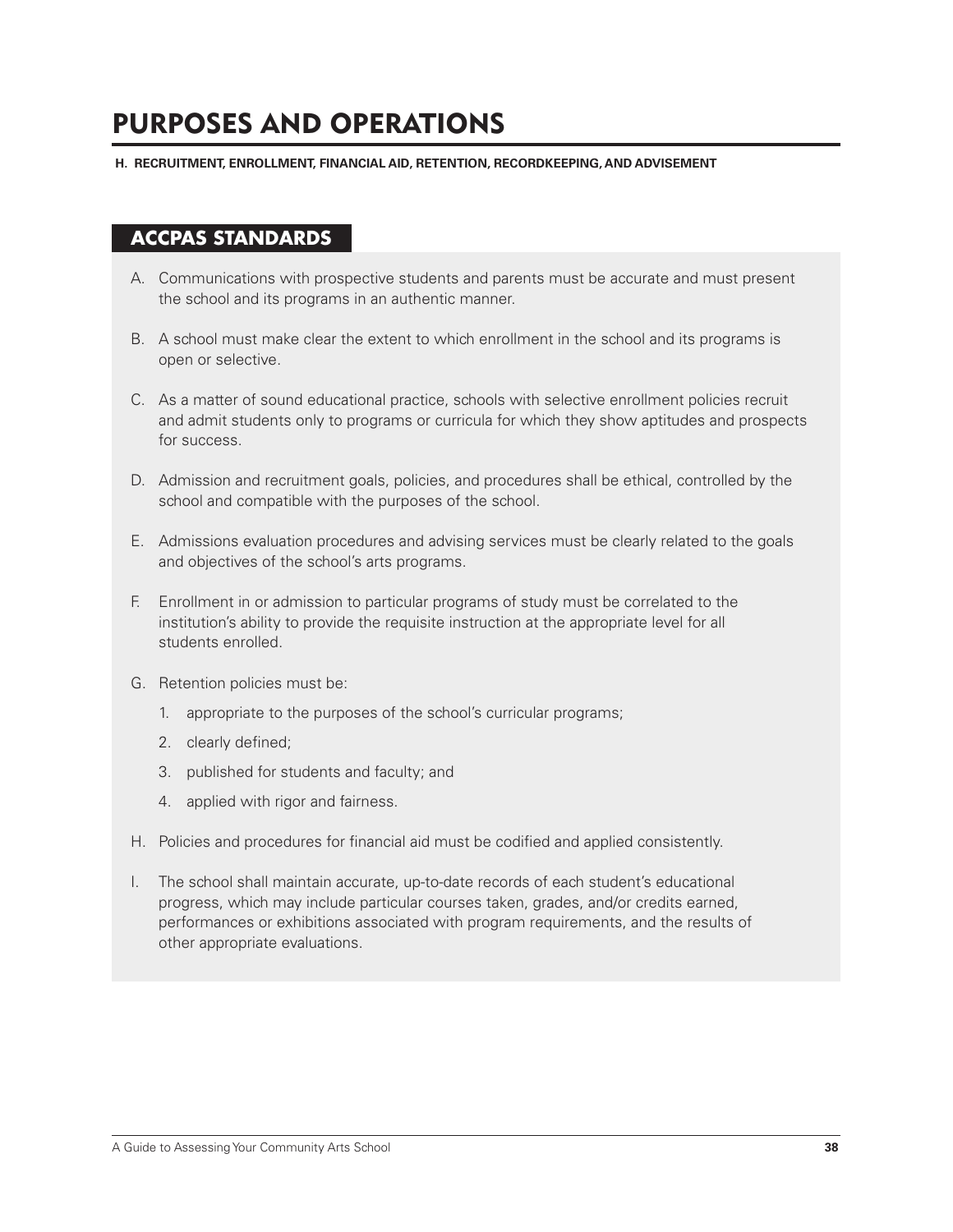**H. RECRUITMENT, ENROLLMENT, FINANCIAL AID, RETENTION, RECORDKEEPING, AND ADVISEMENT**

## **ACCPAS GUIDELINES AND RECOMMENDATIONS**

- A. Normally, community schools offer financial aid or subsidized programs that serve the needs of the community.
- B. Community schools should develop recruitment and financial policies that reflect awareness of the demographic composition of the community.
- C. Community and comprehensive schools should engage students with specific career goals in a continuous advisement program related to their area of specialization.
- D. Advisement should reflect concern for the student's goals and should provide assistance with the selection of lessons and courses that serve as appropriate preparation for advanced study.
- E. Each student should have access to information concerning available career options in his or her primary arts discipline.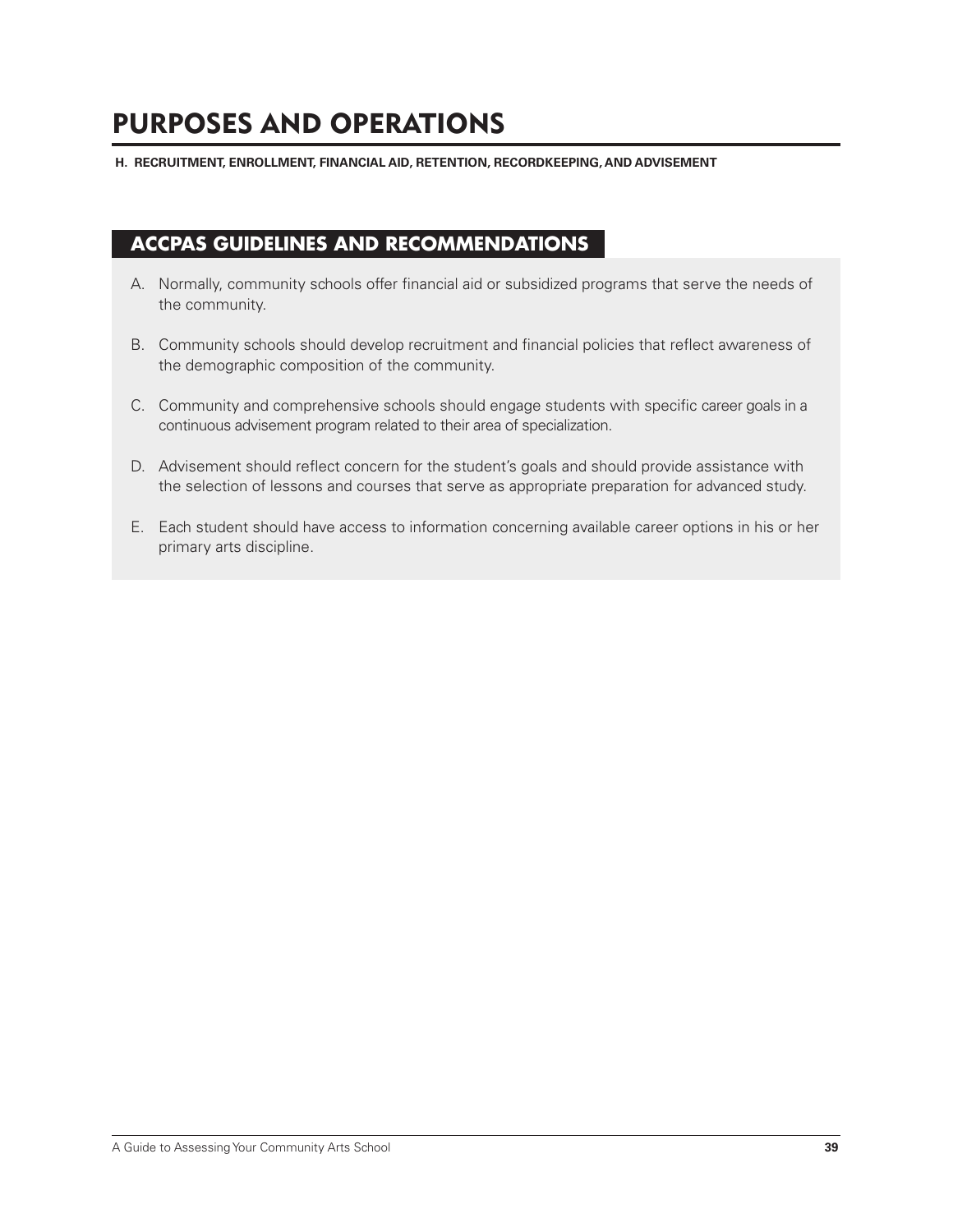## **I. PUBLISHED MATERIALS AND WEBSITES**

 This section evaluates whether the school's publications, including catalogues and websites, provide clear, accurate, and complete information about operations and its success in achieving its purposes.

### **Key Considerations**

- 1. What documents are published by the school, and what are their respective purposes?
- 2. Do all documents provide consistent information? For example, are there inconsistencies between paper and web publications?
- 3. Do your various publications have the clarity, accuracy, and availability necessary to communicate successfully with their intended readers?
- 4. Have publications been reviewed to ensure that they address all legal requirements and provide a legal framework that supports the institution in case of disagreements or complaints?
- 5. How consistent are the content and appearance of publications with the school's purposes?
- 6. How are various publication decisions made? How effective is the decision-making process?

### **Summary**

 With regard to published materials and websites, summarize what your assessment reveals about strengths, areas that need improvement, and consistency with school-wide or specific program purposes. What do your findings reveal about questions, new aspirations, and future challenges?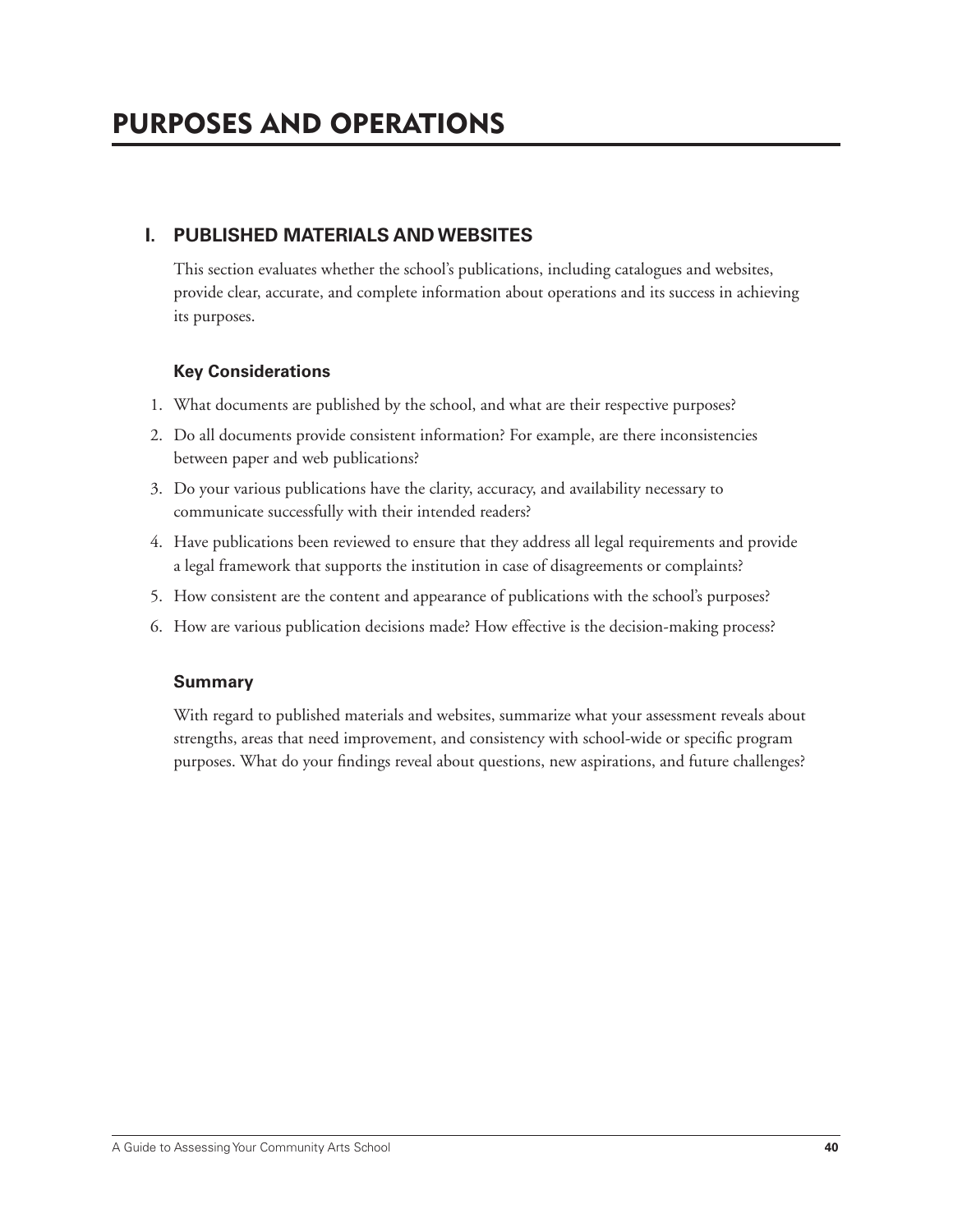**I. PUBLISHED MATERIALS AND WEBSITES**

## **ACCPAS STANDARDS**

- A. Published materials concerning the school shall be clear, accurate, and readily available.
- B. A catalog or similar document(s) shall be published at least biennially and shall cover:
	- 1. purposes;
	- 2. size and scope;
	- 3. programs or curricula;
	- 4. faculty;
	- 5. administrators and board members;
	- 6. locale;
	- 7. facilities;
	- 8. costs and refund policies including scholarship offerings and policies;
	- 9. rules and regulations for conduct;
	- 10. any quantitative, qualitative, and time requirements for admission, retention, and completion of programs, including, if applicable, any school, district, or state requirements governing the award of diplomas or certificates;
	- 11. school calendar;
	- 12. grievance procedures
	- 13. accreditation status with ACCPAS and, if applicable, other appropriate accrediting agencies
- C. Costs; qualitative, quantitative, and time requirements; and academic calendars shall have an evident and appropriate relationship to purposes, curriculum, and subject matters taught.
- D. Program and degree titles shall be consistent with content.
- E. When a school or program offers work that is given academic credit by another institution, the source of the credit and any credential it leads to must be clear.
- F. Through means consistent with its purposes and resources the school shall routinely provide reliable data and information to the public concerning the achievement of its purposes.
- G. The school shall have readily available valid documentation for any statements and/or promises regarding such matters as program excellence, educational results, success in placement, and achievements of graduates or faculty.
- H. Published materials must clearly distinguish those programs, courses, services, and personnel available every academic year from those available on a less frequent basis.
- I. Publications shall not list as current any courses not taught for two consecutive years that will not be taught during the third consecutive year.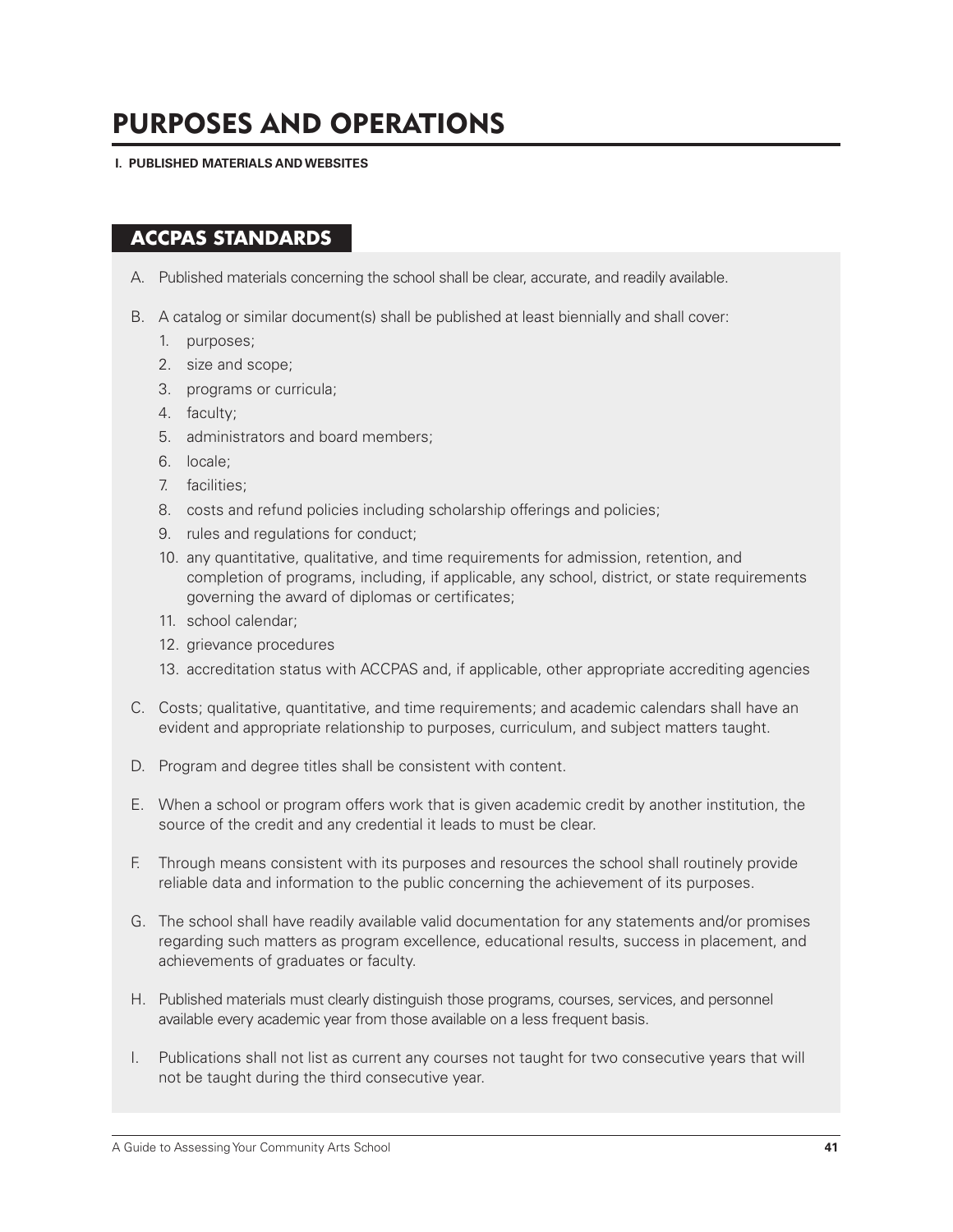**I. PUBLISHED MATERIALS AND WEBSITES**

# **ACCPAS GUIDELINES**

- A. Published materials include Internet Web sites and any other forms of information distribution.
- B. In addition to a standard catalog, schools should maintain published documents of sufficient clarity and detail to facilitate understanding about all aspects of their work among administrators, faculty, students, parents/guardians, and other constituencies.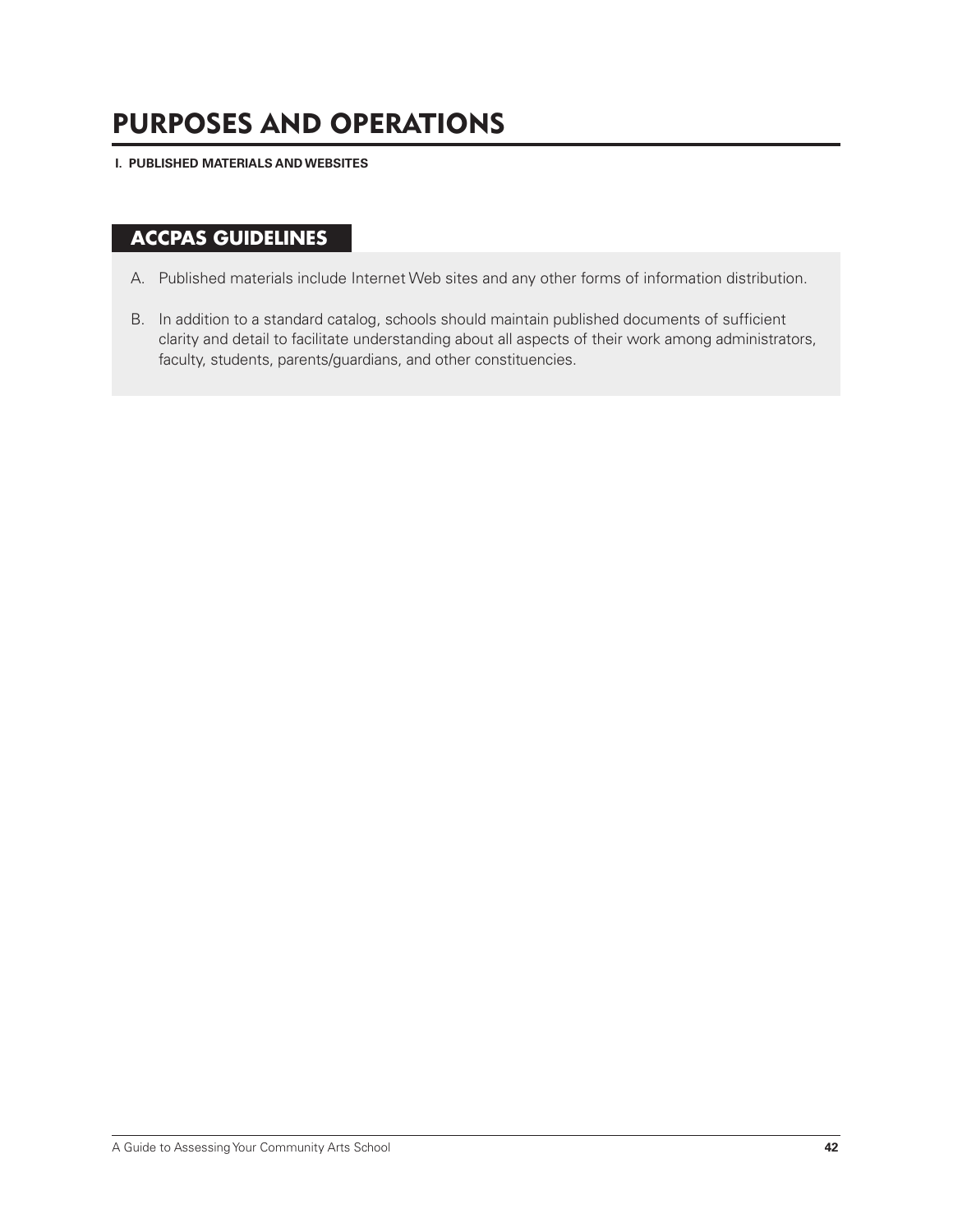## **J. BRANCH CAMPUSES AND EXTENSION PROGRAMS**

 These questions assess the nature of the relationship between the main institution and any extension and satellite programs, and whether this relationship has been clearly defined.

 You will need to decide whether to include branch campuses and extension programs in your assessment, and how to apply each item in this *Guide*, or the *Guide* as a whole, to each branch or extension. Normally, a comprehensive assessment includes all offerings of the school in any location. Of course, branches and extensions may be the subject of a separate or specific assessment.

### **Key Considerations**

- 1. How many branch campuses or extensions are there? Are any being planned?
- 2. For each branch or extension, what exists or is planned with regard to the following items, and what is or will be the relationship of each to the main school? These relationships should be clear in terms of organizational structure, operations, and educational programs.
	- a. Purposes
	- b. Size and scope
	- c. Finances
	- d. Governance and administration
	- e. Faculty and staff
	- f. Facilities, equipment, health and safety
	- g. Learning and information resources
	- h. Recruitment, enrollment, financial aid, retention, recordkeeping, and advisement
	- i. Published materials and Websites
	- j. Community involvement
	- k. Relationship with parents/guardians
	- l. Evaluation, planning, and projections
	- m. Specific arts discipline programs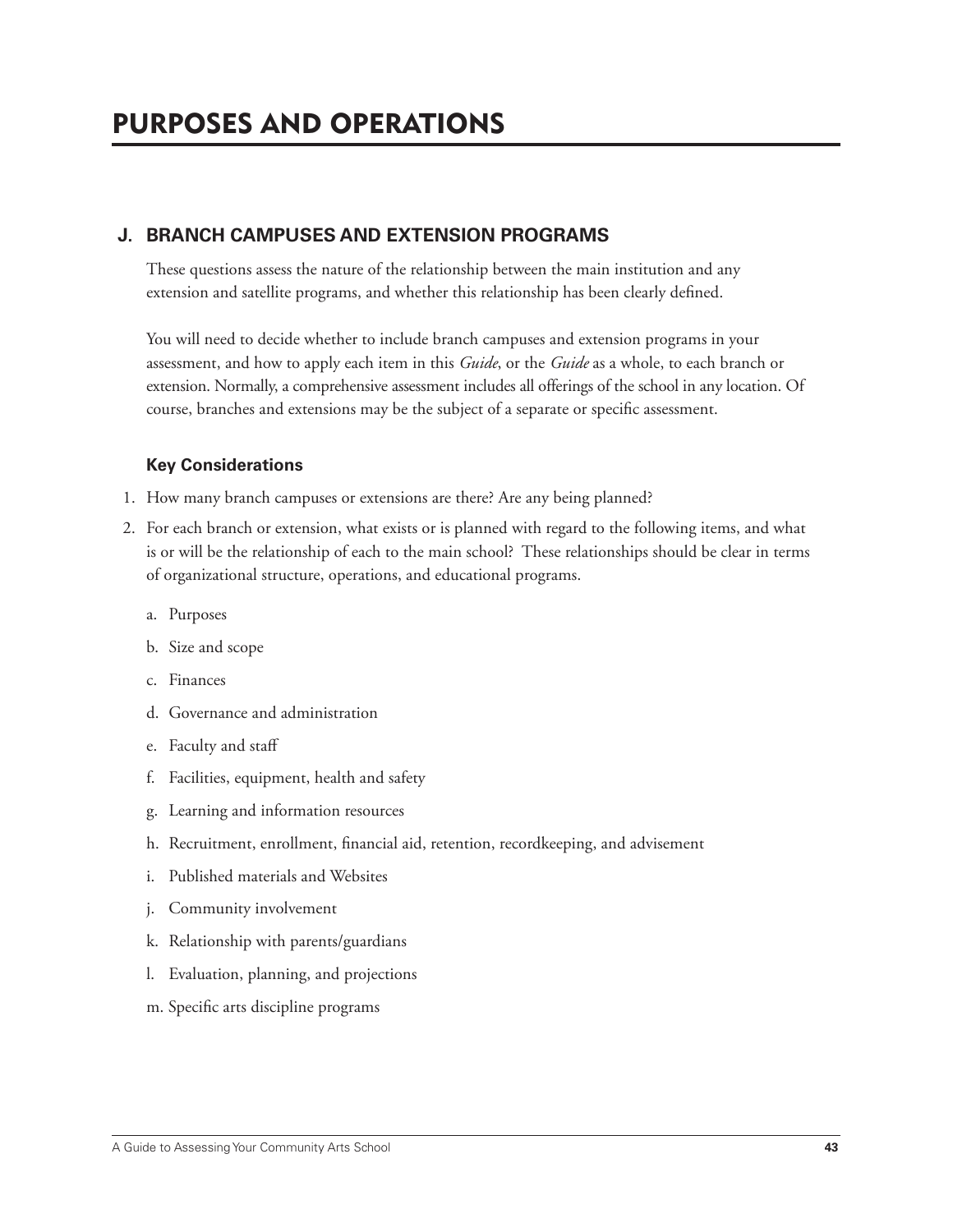#### **J. BRANCH CAMPUSES AND EXTENSION PROGRAMS**

- 3. What documents, administrative practices, and communication processes are in place to ensure that the above relationships are clearly understood by the relevant constituencies of the school, its branches, and its extensions?
- 4. What systems are in place to address issues of consistency when the same educational program, with the same title, is offered in different locations—whether the faculty is different, or all or partly the same? If appropriate: is the equipment for such programs consistent among locations?
- 5. If facilities or equipment used by a branch or extension are not owned by the school, what are the long-term projections for their availability?
- 6. If you are starting a branch or extension, what is the timetable for specific achievements in such areas as program planning, operational and teaching personnel, facilities development, and enrollment?

### **Summary**

 With regard to branch campuses and extension programs, summarize what your assessment reveals about strengths, areas that need improvement, and consistency with school-wide or specific program purposes. What do your findings reveal about questions, new aspirations, and future challenges?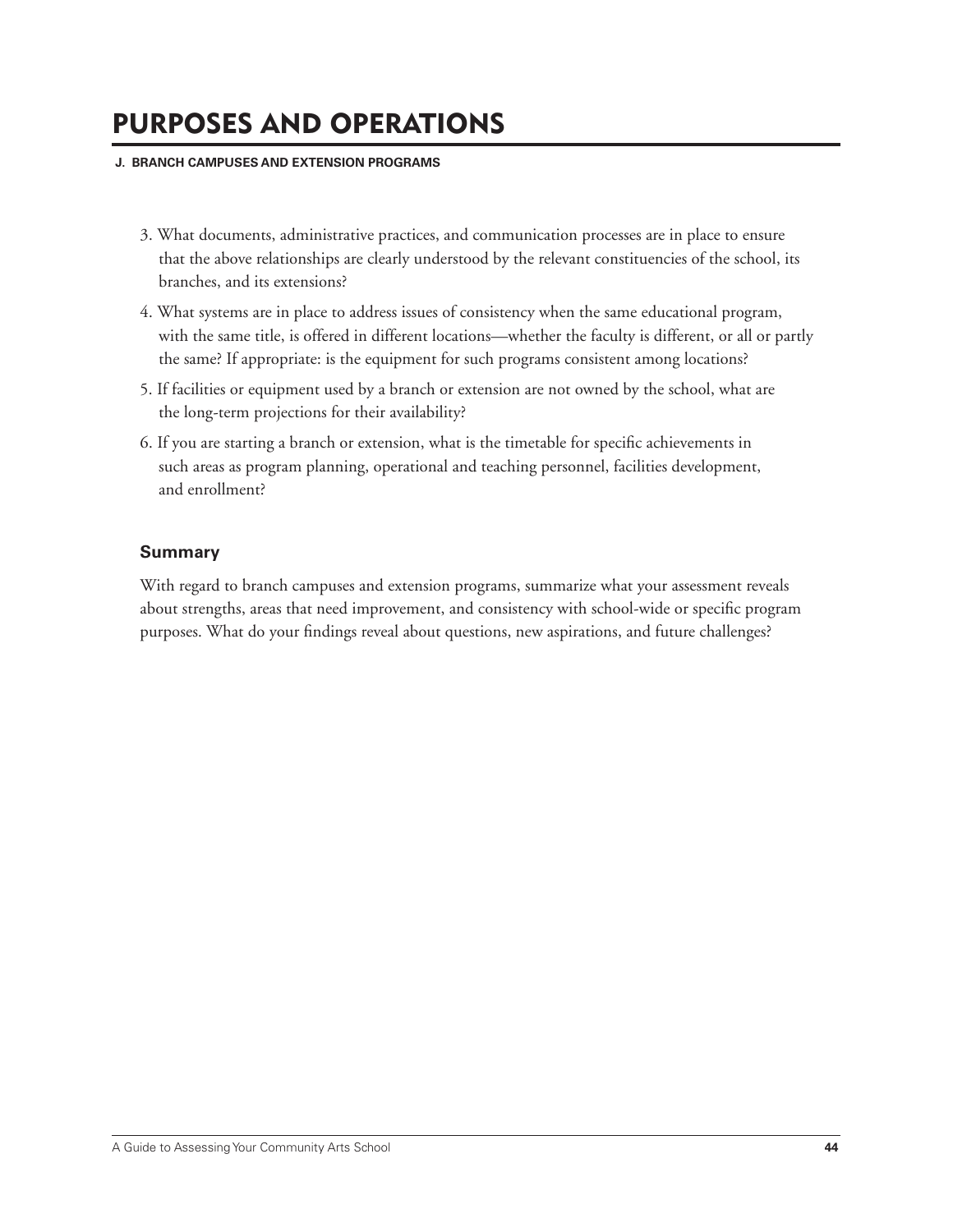### **J. BRANCH CAMPUSES AND EXTENSION PROGRAMS**

## **ACCPAS STANDARDS**

- A. The school shall protect the use of its name and by doing so, protect the integrity of its accredited status.
- B. Branch campuses must have and advertise the same name as the main campus, and must be identified in the catalog or catalog supplement and in other publications of the main campus.
- C. It is not necessary for the branch to offer all of the programs that are offered at the main campus; however, the catalog of the main campus must clearly identify the programs offered only at the branch campus.
- D. Extension programs may be affiliated with either the main campus or branch campus, and, as appropriate, must be identified in the catalog of either the main or the branch campus.
- E. The school must ensure that all branch campus, extension, or similar activities:

1. are considered integral parts of the institution as a whole;

2. maintain the same standards as courses and programs offered on the main campus; and

3. receive sufficient support for instructional and other needs.

- F. Students involved in branch or extension programs must have convenient access to all necessary learning resources.
- G. The institution must maintain direct and sole responsibility for the academic quality of all aspects of all programs and must ensure adequate resources.
- H. If programs or courses use special instructional delivery systems such as computers, television, videotape, or audiotape, appropriate opportunities must be provided for students to question and discuss course content with faculty.
- I. The nature and purpose of any use of the institution's name must be clearly and accurately stated and published.
- J. Schools must keep ACCPAS informed of discussions and actions leading to the establishment of branch campuses or extensions or to any expanded affi liative uses of the institution's name.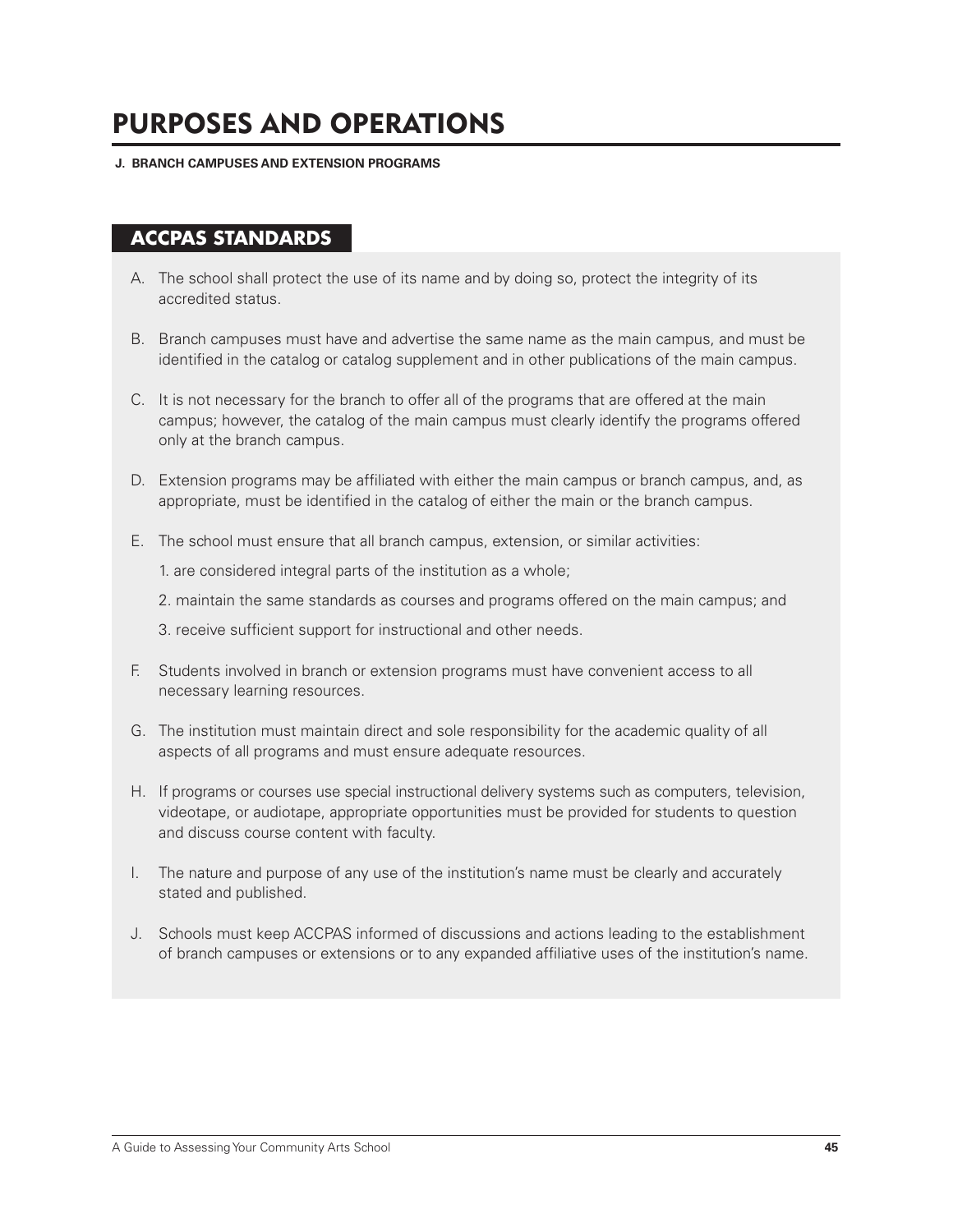#### **J. BRANCH CAMPUSES AND EXTENSION PROGRAMS**

# **ACCPAS GUIDELINES AND POLICY**

- A. Various terminologies are used to describe affiliated entities and activities. The terminology used here [Appendix I.C. of the Handbook] designates functions and organizational structures. ACCPAS policies and standards are applied according to these functions and organizational structures, irrespective of the terminology used to designate them.
- B. A branch campus is normally considered a separate institution within the same corporate structure as the main campus.
- C. A branch normally offers a complete program leading to an academic credential or provides community education services, and has a significant amount of local responsibility for administrative control and program decision making.
- D. A branch may publish its own catalog.
- E. An extension ordinarily does not offer a complete program of study leading to an academic credential. Extension programs normally share faculty with, offer the same programs as, and are under the administrative programmatic control of the main school.
- F. In extension and similar services, main campus faculty have a substantive role in the design and implementation of programs.
- G. Accreditation by ACCPAS does not automatically transfer when a branch campus becomes independent or if an extension facility becomes a branch campus.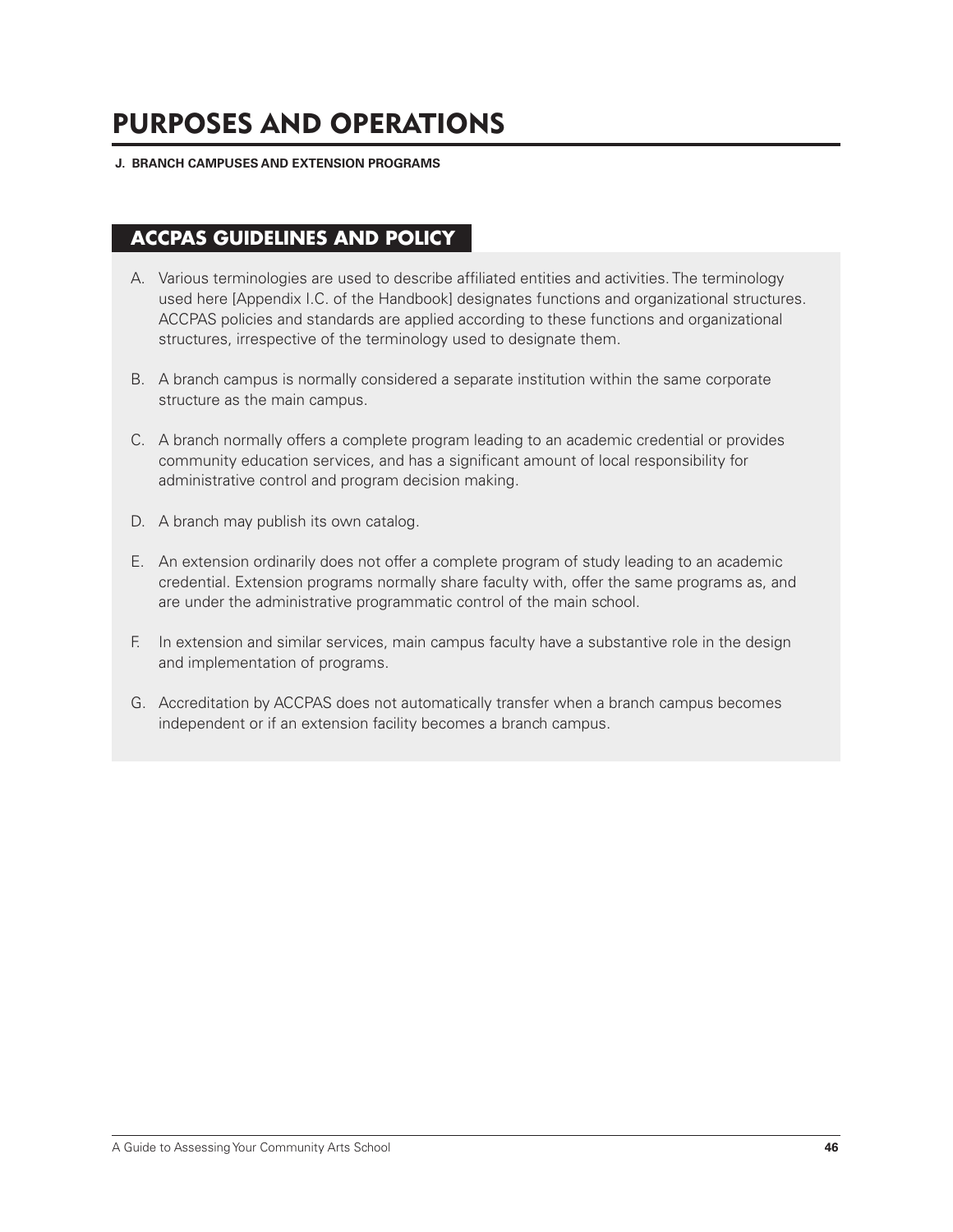## **K. COMMUNITY INVOLVEMENT**

 These questions explore whether the school's relationships to its community are consistent with its purpose and are made clear to all constituents.

## **Key Considerations**

- 1. To what extent is the community arts school working with other members of the local arts and arts education communities to promote serious study of the arts?
- 2. Are community involvement efforts integrated philosophically with the school's purposes, especially as these are expressed in educational, artistic, operational, and intellectual terms?
- 3. What school constituencies—faculty, students, administration, parents, board members, etc.—are involved in programs based on alliances, partnerships, joint educational efforts, etc.?
- 4. What support systems are used by the school to defray costs not covered by tuition? For example, are funds raised from (a) the public and/or private sectors outside the institution, *(b) from subsidies within the institution as a whole*, (c) other?
- 5. What mechanisms are in place to secure this non-tuition income? (For example, patron societies, public events, operation of development program.) How effective are these systems and mechanisms?
- 6. *How are these systems and mechanisms related to those for promotion and development used (a) by the community arts education division, (b) by the parent institution?*
- 7. Are faculty, students, and administration involved in promotion and/or fundraising and/or development for the school? How is their involvement related to their respective teaching, learning, and management responsibilities?
- 8. Are other constituents—parents, board members, community support groups, etc., involved in promotion, fundraising, and development for the school?
- 9. Are promotion, fundraising, and development efforts integrated philosophically with the school's purposes, especially as these are expressed in educational, artistic, intellectual, and operational terms?

### **Summary**

 With regard to community involvement, summarize what your assessment reveals about strengths, areas that need improvement, and consistency with school-wide or specific program purposes. What do your findings reveal about questions, new aspirations, and future challenges?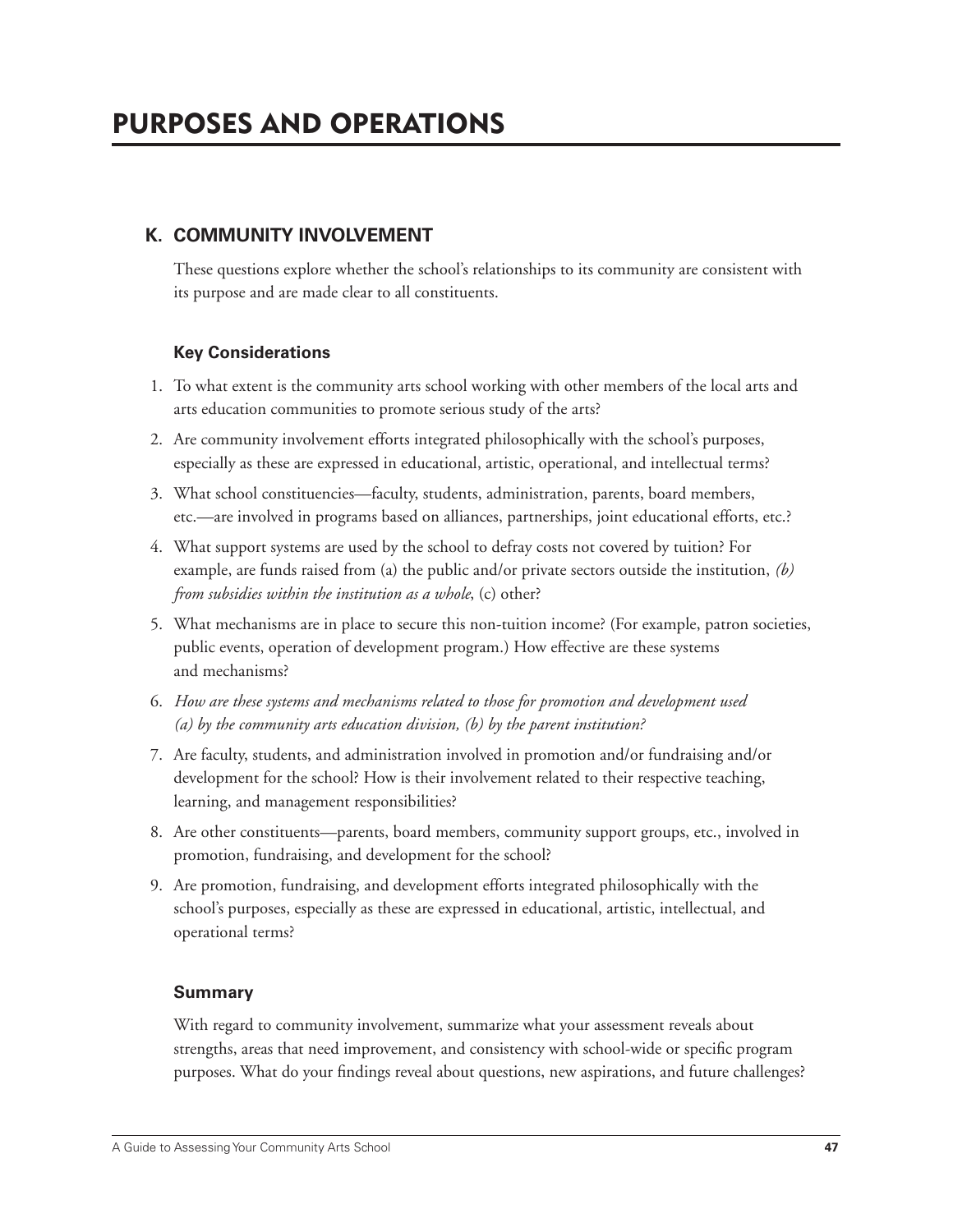**K. COMMUNITY INVOLVEMENT**

## **ACCPAS STANDARDS**

- A. Policies concerning community alliances, partnerships, and the like shall be consistent with the school's purposes, clearly stated, and approved by the governing board or authority of the institution.
- B. Schools must publish any formal relationships and policies concerning community involvement.

## **ACCPAS GUIDELINE**

Schools vary in the intensity of their community involvement according to their various objectives and types of program offerings. Normally, all schools enjoy reciprocal benefits from cooperating with local schools, colleges, conservatories, universities, performing groups, arts, and other community-based organizations.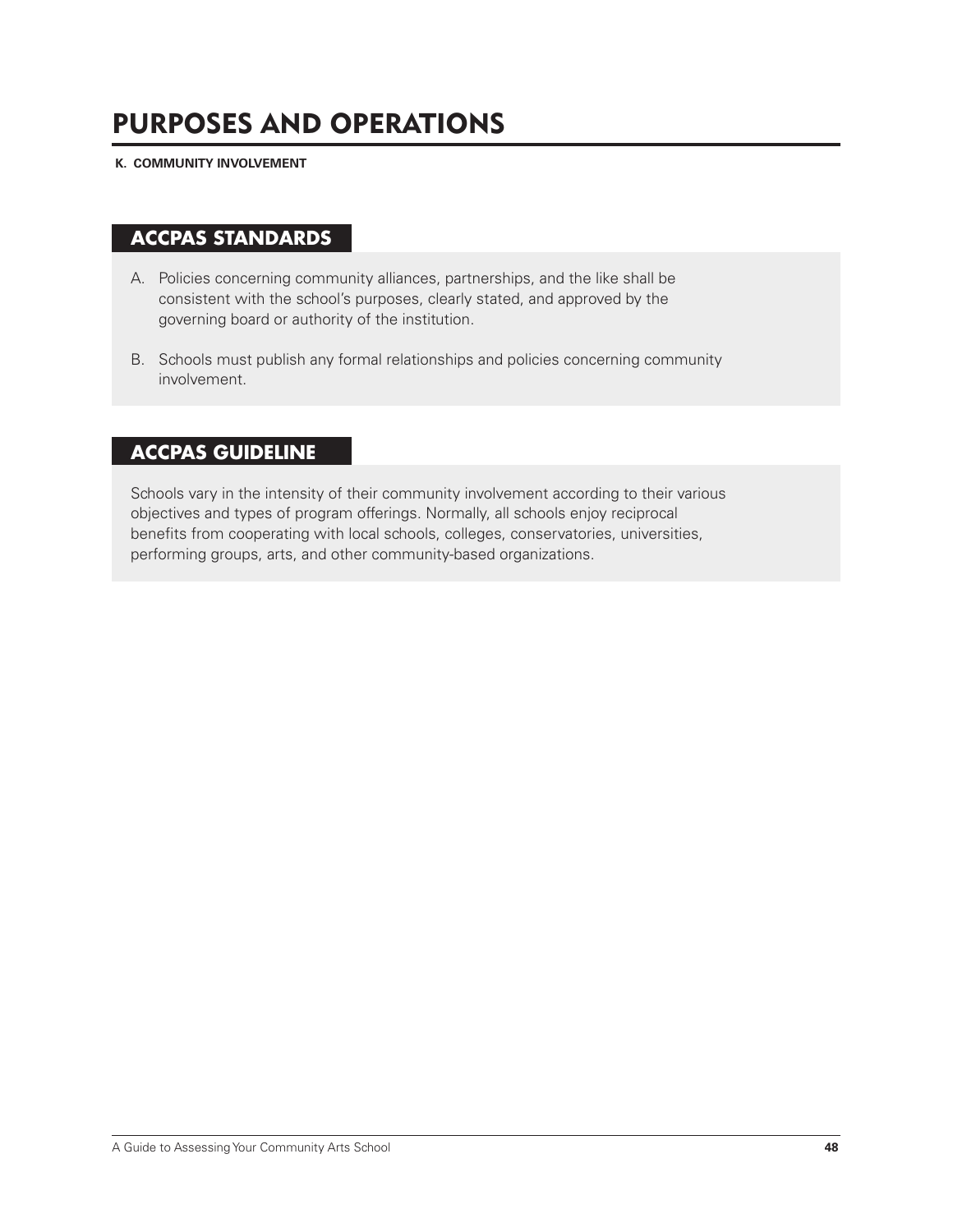## **L. RELATIONSHIP WITH PARENTS/GUARDIANS**

 Questions here seek to evaluate the effectiveness of the school's communication with the parents or guardians of students. Communications are seen as a two-way street: the school informs parents/guardians how the students are doing and listens to comments from parents/guardians.

### **Key Considerations**

- 1. What mechanisms does the school have to communicate with parents/guardians and for parents/ guardians to communicate with the school?
- 2. Does the school work actively to communicate its overall purposes for education in the arts to parents/guardians?
- 3. What are the mechanisms for reporting student progress? What kinds of communications and counseling are used either to communicate exceptional work or when students appear to be in difficulty with their programs?
- 4. You may wish to summarize issues of parent/guardian involvement that come to light in your assessments of finances, governance, community involvement, and evaluation, planning and projections.

### **Summary**

 With regard to the relationship with parents/guardians, summarize what your assessment reveals about strengths, areas that need improvement, and consistency with school-wide or specific program purposes. What do your findings reveal about questions, new aspirations, and future challenges?

## **ACCPAS STANDARDS**

Each school serving children and youth must have policies and procedures that facilitate communication between parents/guardians and the school, including regular reports of student progress.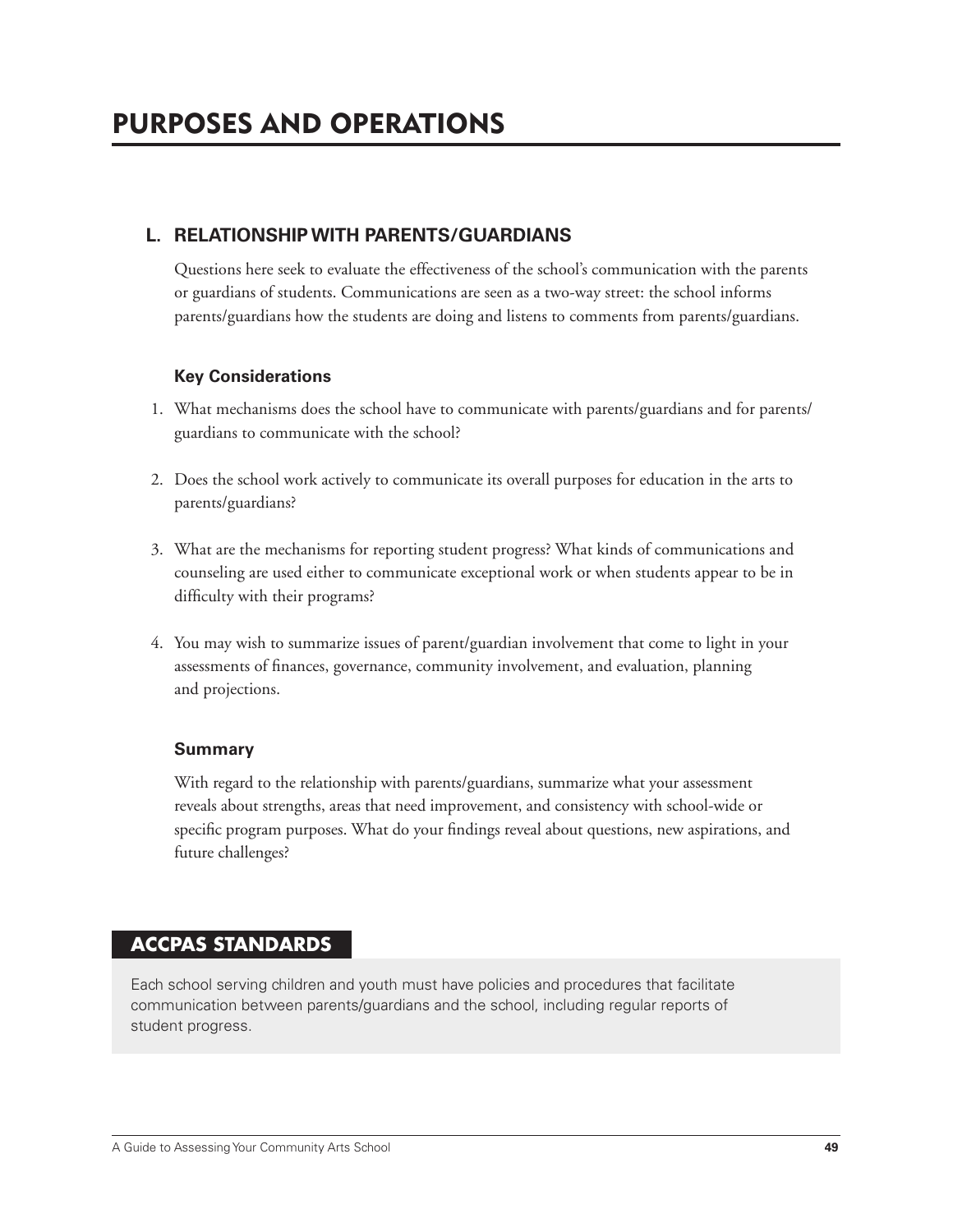## **M. EVALUATION, PLANNING, AND PROJECTIONS**

 Questions in this section evaluate whether the school's procedures for evaluation, planning, and projections are consistent with its purposes and its size and scope, as well as whether these procedures focus primarily on students' educational development and show how well educational goals are being attained.

## **Key Considerations**

- 1. What principles, means, and schedules are used to evaluate the school's purposes, structures of authority and responsibility, operational policies, programmatic scope, specifi c educational programs, and the relationships among these elements?
	- a. What concepts do you use to structure your evaluation (e.g., a mission to serve everyone in the community, or a specified geographic area)?
	- b. What means of assessment are used: board studies, faculty retreats, particular methods of analyzing information, hiring a consultant?
	- c. How often do you conduct your evaluations?
- 2. Are overall assessments and targeted reviews of specific problems consistent with (a) the overall concept of evaluation present in the community arts school and *(b) the parent organization's concept of evaluation?*
- 3. What is the school's approach to evaluations of its instructional programs? How does this approach relate:
	- a. to the school's overall assessment philosophy;
	- b. to the purposes of the community education program as a whole;
	- c. to the purposes of each program?
- 4. What is the content of instructional evaluations? Is the nature of the evaluation appropriate for the purposes of each program? Are evaluations appropriate considering the school's admission, retention, and program requirements or expectations of achievement?
- 5. Are there comprehensive and/or final examinations for students in specific programs? Do these support the specific purposes of each curriculum?
- 6. How does the instructional evaluation system encourage and assess the development of individual knowledge and skills? Does this system support the development of artistic as well as technical capabilities?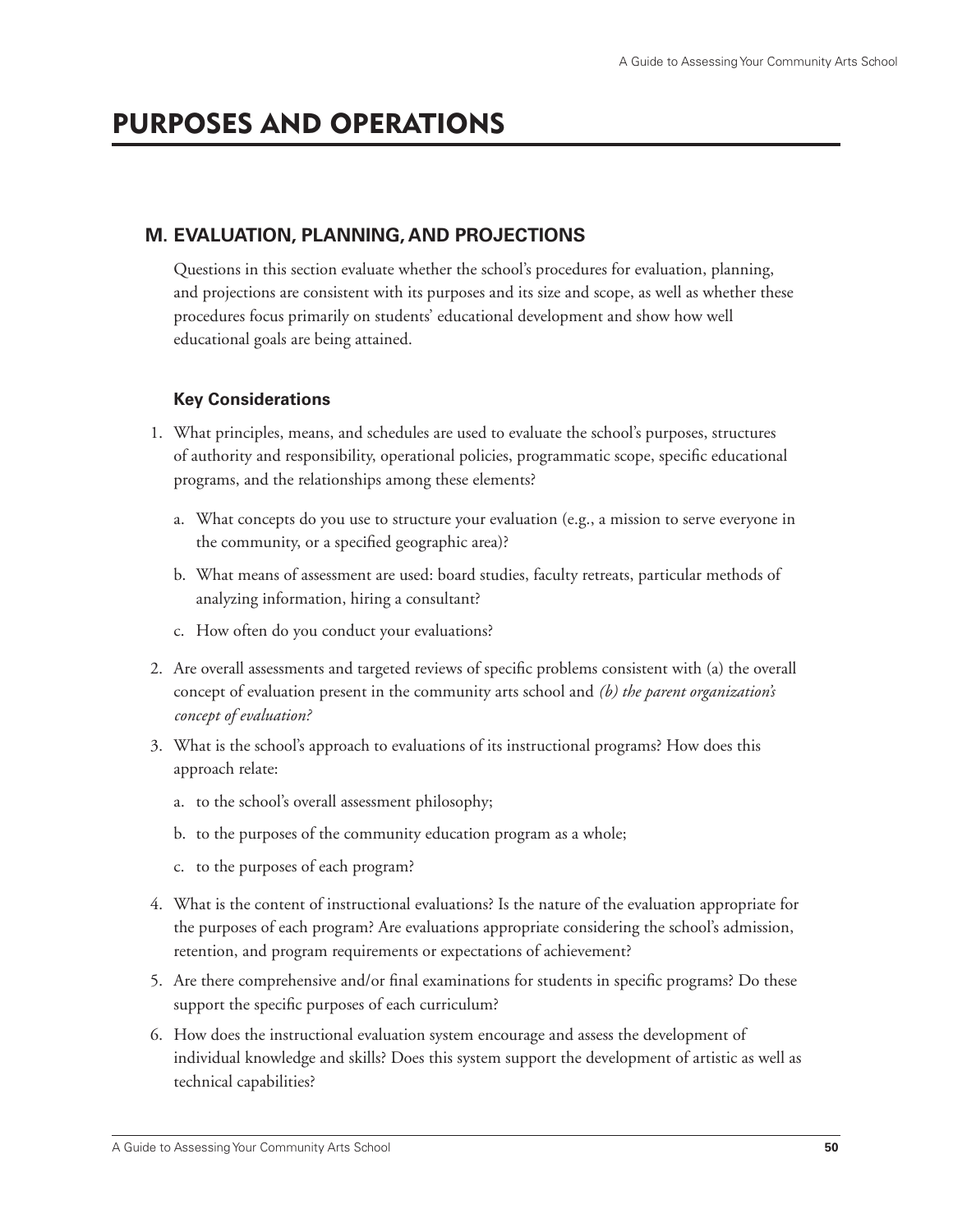#### **M. EVALUATION, PLANNING, AND PROJECTIONS**

- 7. Are instructional evaluations a factor in other evaluations of the community education program? For example, are instructional evaluations taken into consideration in:
	- a. operational policy development;
	- b. personnel decisions;
	- c. promotion of the community school;
	- d. administration and governance patterns related to the community education program;
	- e. *the relationships between the community education program and the parent program?*

### **Contextual Considerations in Starting, Upgrading, and Cutting Programs**

- 1. What are the real costs involved in beginning, improving, or cutting a particular instructional program? If a new program is being started or an existing program is being upgraded, will resources be available to ensure an acceptable level of quality? If the program is being cut, what financial effects may be expected for the school as a whole? For example, will cutting the program result in a loss of resources or the ability to redirect resources into stronger programs?
- 2. If a new initiative is being planned, what degree of excellence or success can be expected given the relationships among the school's purposes, resources, and community context? How long will it take to achieve this level of excellence or success? What is the relationship of this length of time to the development or maintenance of a strong reputation for the community education program?
- 3. Will projected programs be consistent with the school's purposes, general requirements, and general policies? Will they have an effect on the resources available to existing programs? Anticipated resource utilization of projected programs is especially crucial, particularly with respect to prospects for excellence.

### **Summary**

 With regard to evaluation, planning and projections, summarize what your assessment reveals about strengths, areas that need improvement, and consistency with school-wide or specific program purposes. What do your findings reveal about questions, new aspirations, and future challenges?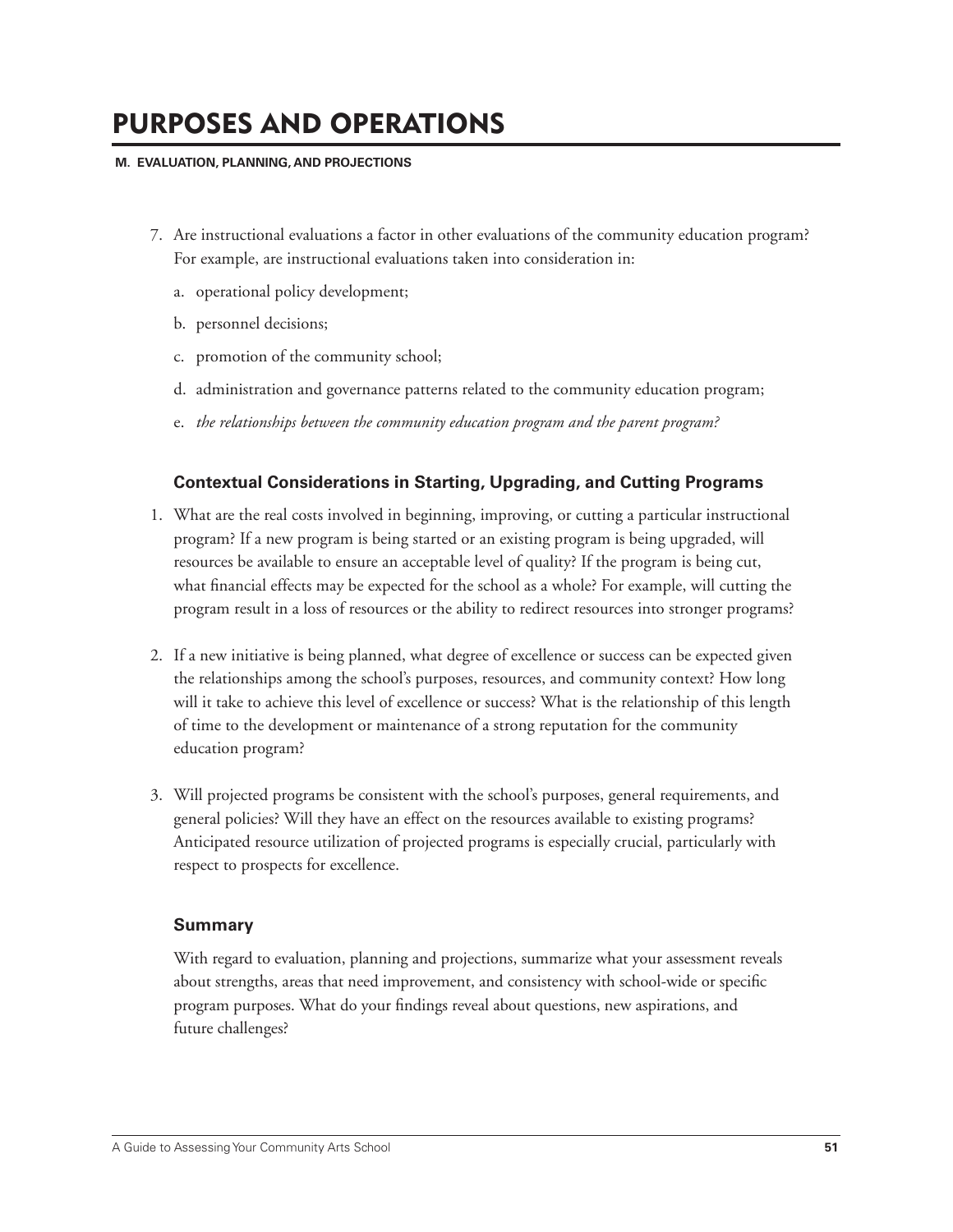#### **M. EVALUATION, PLANNING, AND PROJECTIONS**

## **ACCPAS STANDARDS**

- A. The school shall evaluate, plan, and make projections consistent with and supportive of its purposes and its size and scope.
	- 1. Techniques, procedures, resources, time requirements, and specific methodologies used for evaluation, planning, and projections shall be developed by the school appropriate to the natures of the disciplines offered at the institution and with a logical and functioning relationship to overall financial conditions impacting the institution.
	- 2. The school shall ensure that appropriate individuals (for example, administrators, faculty, board members, parents/guardians, and students) are involved and appropriate information is available to accomplish the goals and scope of each evaluation, planning, and projections project.
	- 3. Each school must determine the scope, breadth, and degree of formal systematic attention to the connected activities of evaluation, planning, and projection as it makes decisions pertaining to:
		- a. purposes;
		- b. present and future operational conditions;
		- c. resource allocation and development; and
		- d. specific programs and services.
	- 4. Reviews and evaluations must demonstrate consideration of the purposes, structure, content, and results of each specific program of study.
	- 5. Evaluation, projection, and planning associated with adding, altering, or deleting offerings must address multiple, long-term programmatic and resource issues.
	- 6. Evaluation, planning, and projection must be pursued with sufficient intellectual rigor and resource allocations to accomplish the purposes established.
- B. The school shall demonstrate that the educational development of students is first among all evaluative considerations.
	- 1. Regular, systematic attention shall be given to internal and external indicators of student achievement.
	- 2. Indicators of student achievement shall be analyzed and organized sufficiently to produce an overall picture of the extent to which the educational and artistic purposes of the school and its arts discipline programs are being attained.
	- 3. When various levels of programs are offered in the same field of study, differences in expectations about achievement must be specified.
	- 4. The school shall be able to demonstrate that students completing programs have achieved the artistic and educational levels and competencies consistent with applicable ACCPAS standards.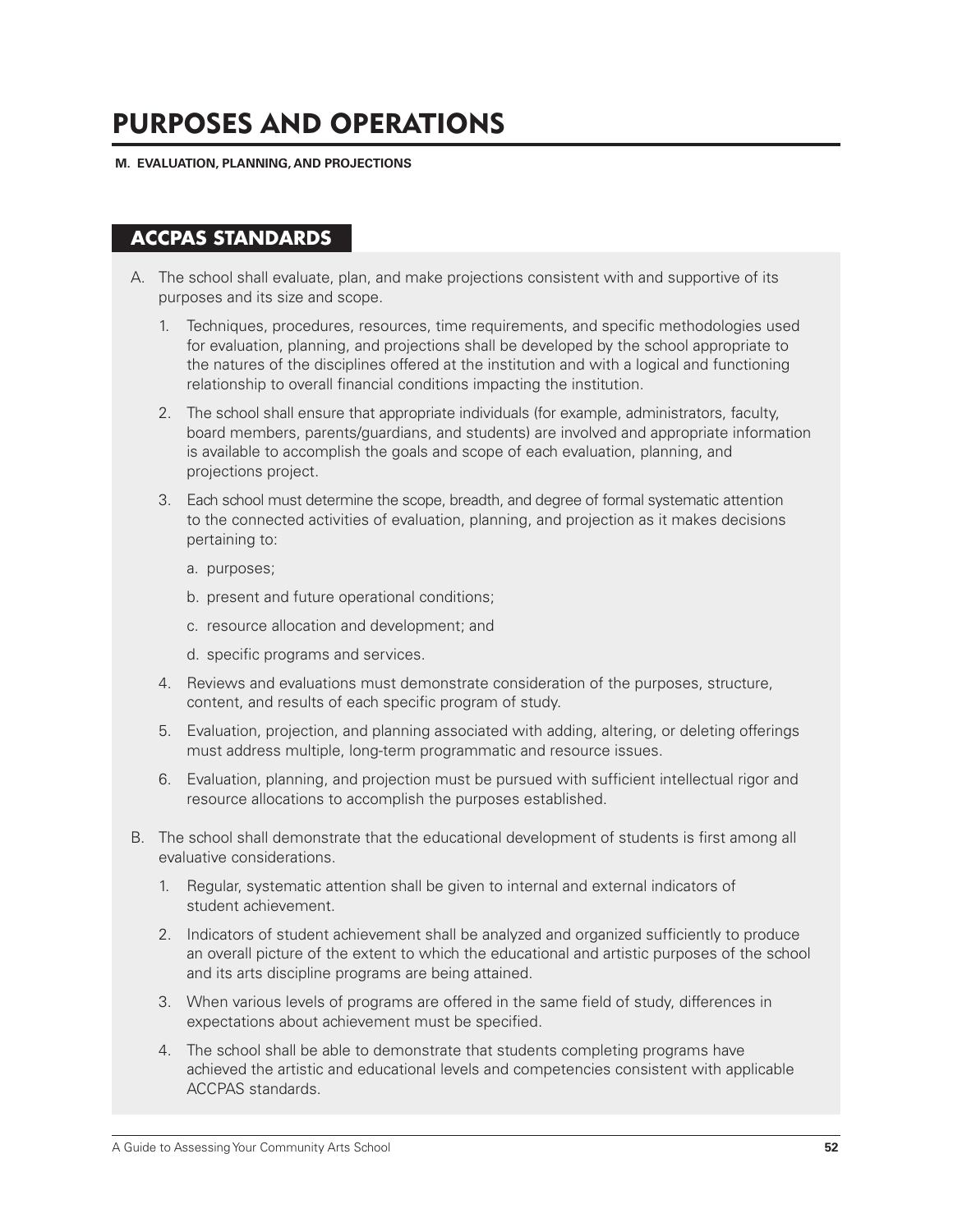#### **M. EVALUATION, PLANNING, AND PROJECTIONS**

## **ACCPAS GUIDELINES, RECOMMENDATIONS, AND COMMENT**

- A. Evaluations provide analyses of current effectiveness; planning provides systematic approaches to the future; and projections create understanding of potential contexts and conditions.
- B. There is a broad range of evaluation techniques that produce indicators of achievement such as juries, critiques, course-specific and comprehensive examinations, institutional reviews, peer reviews, and the performance of students in various settings. Information gained should be used as an integral part of planning and projection efforts. However, the school should ensure and make clear that evaluation, planning, and projection development exists to serve the school's programs, rather than the reverse.
- C. Over-reliance on quantitative measures is inconsistent with the pursuit of quality in the arts. The higher the level of achievement, the more this is true.
- D. Evaluation, planning, and projection should contribute to general understanding about the relationships of parts to wholes, both for the school and its component programs, and, as applicable, the relationship of the school to its constituencies and communities. Evaluation, planning, and projections should result in successful management of contingencies, opportunities, and constraints. They should produce realistic short- and long-term decisions. They should ensure a productive relationship between priorities and resource allocations.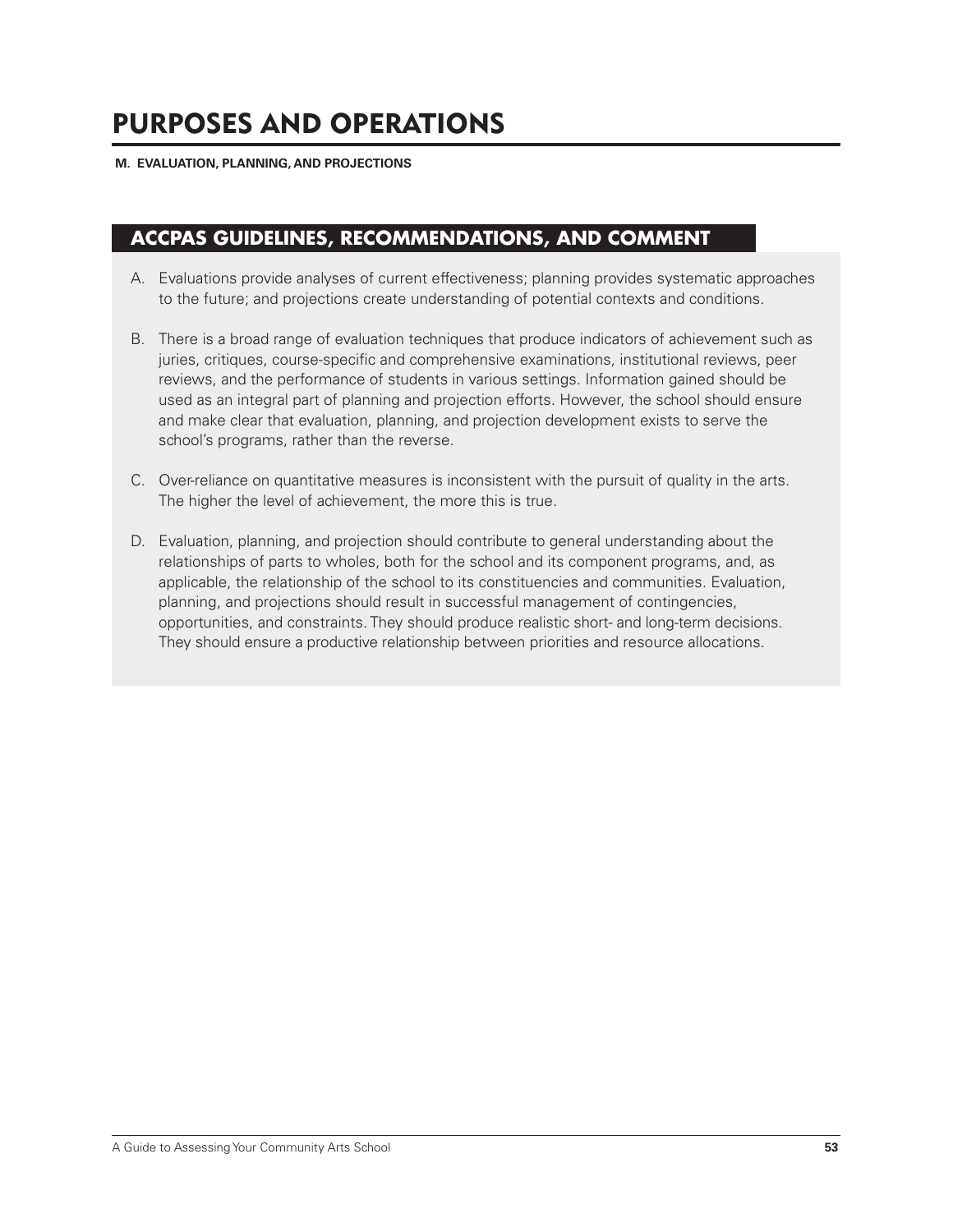This section presents questions that enable you to evaluate how effectively your school presents the essential components of education in each of the specific arts disciplines that you offer.

## **Key Considerations for Each Program Offered**

- 1. What are the specific purposes—goals and objectives—of the program or course of study? How do these goals and objectives relate to the overall purposes, size, and scope of the school?
- 2. How do these purposes relate to various basic approaches to arts study: (a) performance oriented; (b) academic-oriented (performance, theory, history); (c) appreciation-oriented; (d) experimental or non-traditional?
- 3. Are the individual goals and objectives of the faculty, students, and administrators who are most deeply involved in a program consonant with the program's goals and objectives?
- 4. Do faculty and administrators involved with the program or curriculum have a long-range development plan for it? How does this plan relate to the school's overall purposes?
- 5. What place does the program hold in the school's total instructional profile? What priority does the program have in planning for the future?
- 6. What is the content of the program? How consistent is the content with the school's purposes?
- 7. What is the specific student population in the program? How are students recruited (if applicable) and enrolled?
- 8. What are the specific objectives for students at various ages and at various developmental stages? For example, to what extent is the emphasis on (a) basic skills development, (b) coverage of material, (c) the experience of preparing works for public performance or exhibition, (d) studies tailored to the needs and background of the individual student as assessed at the beginning of the program and/or at other specific points during the program?
- 9. What policies and procedures exist regarding public performance or exhibition by (a) students, (b) faculty, (c) faculty and students? How are these policies and procedures related to educational, artistic, and developmental objectives?
- 10. How does the school evaluate both student progress and program performance according to the school's overall developmental, educational, and artistic purposes?
- 11. What is the relationship (if any) of the community arts school's program to private and public school (K-12) offerings? To what extent do the offerings complement each other?
- 12. What is the relationship (if any) of the community arts school's program to other arts education offerings in the community for preschool children, adults, and older adults? Do the offerings complement each other?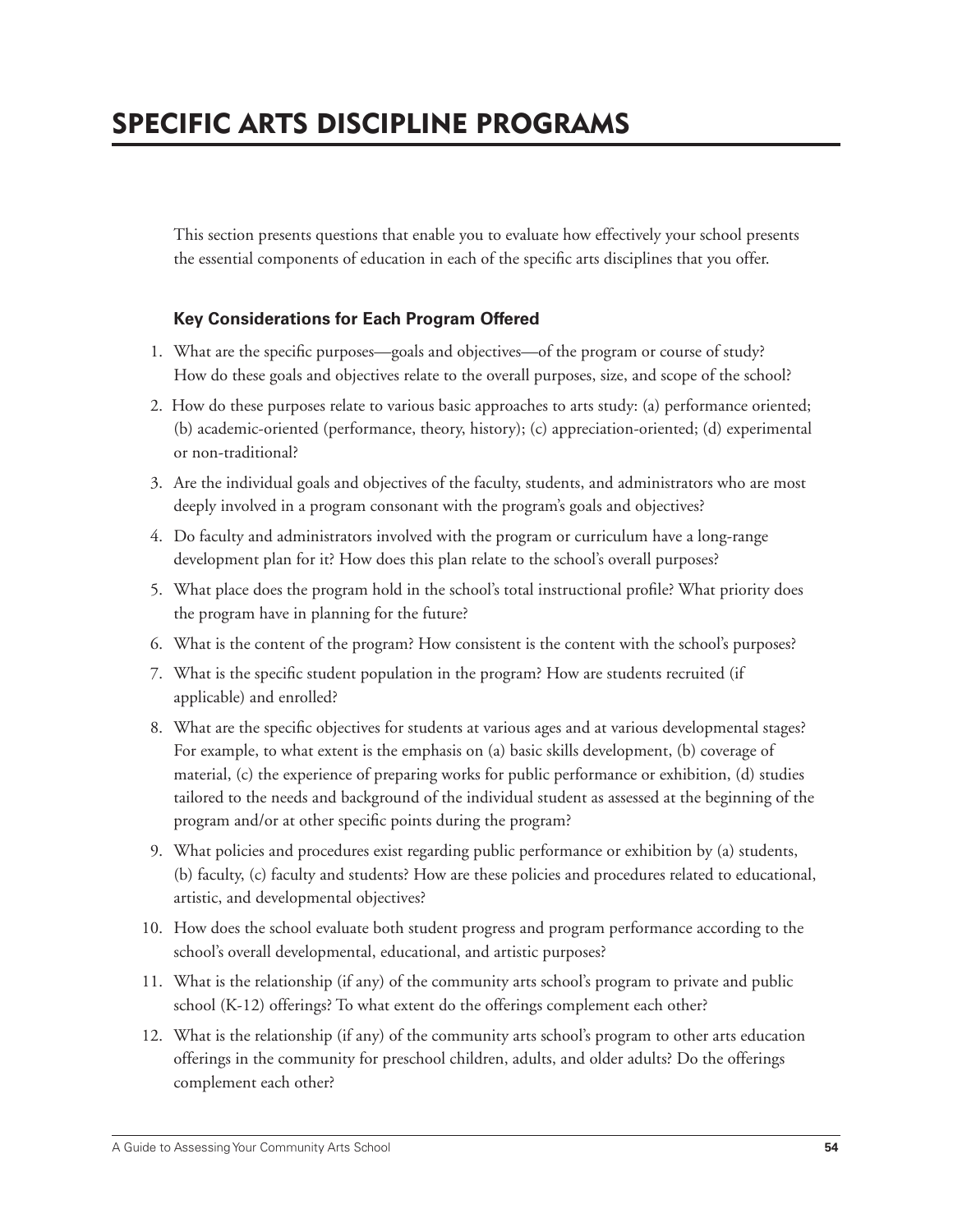# SPECIFIC ARTS DISCIPLINE PROGRAMS

### **Summary for Each Program Offered**

Summarize what your assessment reveals about strengths, areas that need improvement, and consistency with school-wide or specific program purposes. What do your findings reveal about questions, new aspirations, and future challenges?

*For additional questions regarding evaluation, see Section M, Evaluation, Planning, and Projections (page 50).*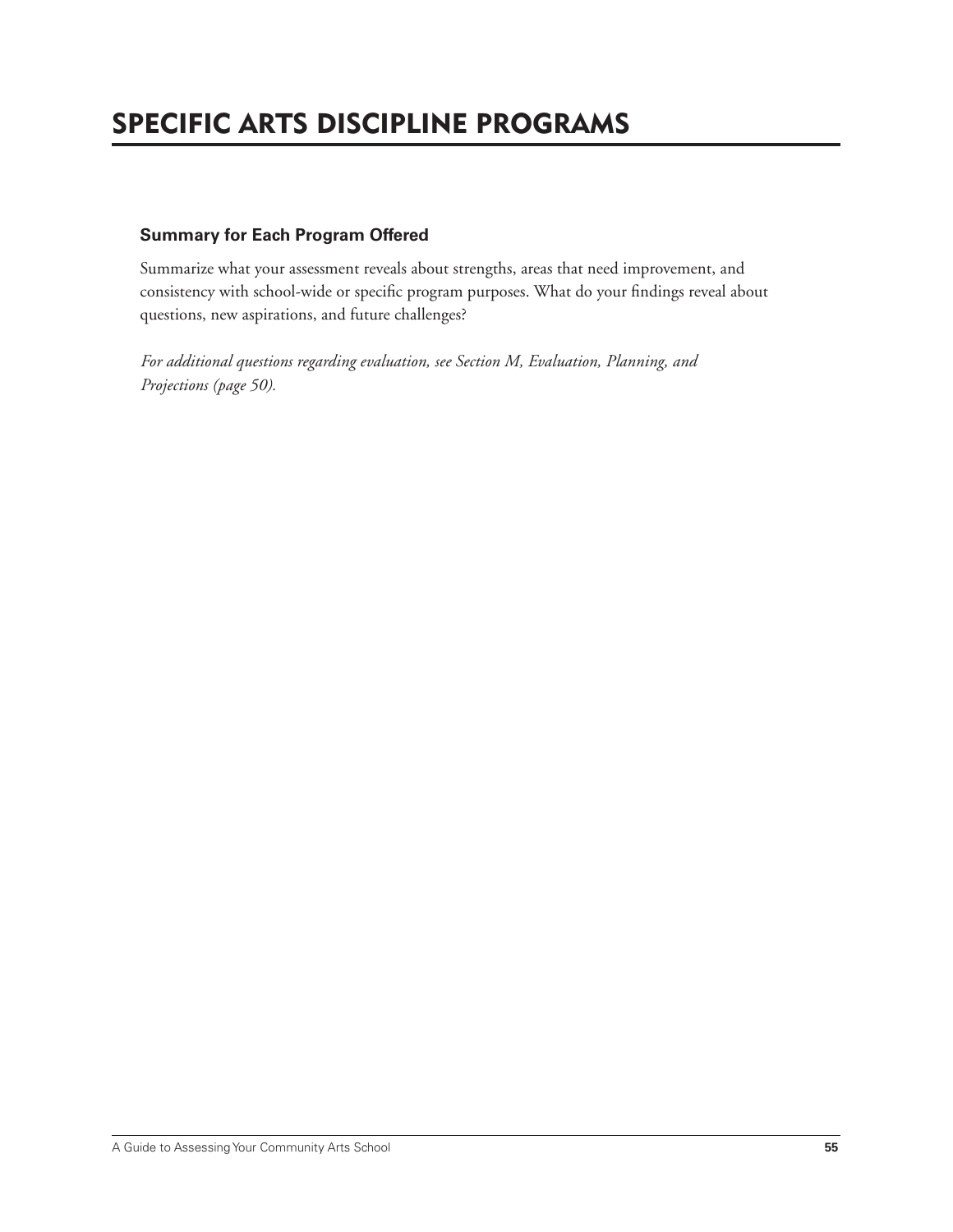# SPECIFIC ARTS DISCIPLINE PROGRAMS

## **ACCPAS STANDARDS FOR ALL PROGRAMS**

#### **I. Basic School Types**

ACCPAS recognizes two distinct types of schools and programs:

### 1. Community Arts Schools

- a. These schools offer programs of arts study in one or more formats for children, youth, and adults, in the institution's local community. These range from early childhood programs to private instruction to large institutionalized programs with specialized professional faculty and administration. Normally, these schools do not offer elementary, middle, or high school studies that include general education.
- b. The following arts discipline standards are applied as applicable to each discrete program offering of the school, whether lessons, classes, ensembles, or studios. Community arts schools may or may not offer curricula. A curriculum is a specified course of study, often involving more than one educational experience.
- 2. Precollegiate arts schools, offering general education or the high school diploma. [Not applicable to community arts schools.]

### **II. Fundamental Purposes and Principles**

1. Purposes

Each institution is responsible for developing and defining the specific purposes of its overall program in each arts discipline, and if applicable, of each program it offers in each arts discipline.

- 2. Relationships: Purposes, Content, and Expectations General
	- a. For each program, there must be logical and functioning relationships among purposes, structure, content, and levels of study or competency or proficiency expected.
	- b. For each program, the program or curricular structure and any requirements for admission, continuation, or completion must be consistent with program purposes and content.
	- c. Titles of programs must be consistent with their content.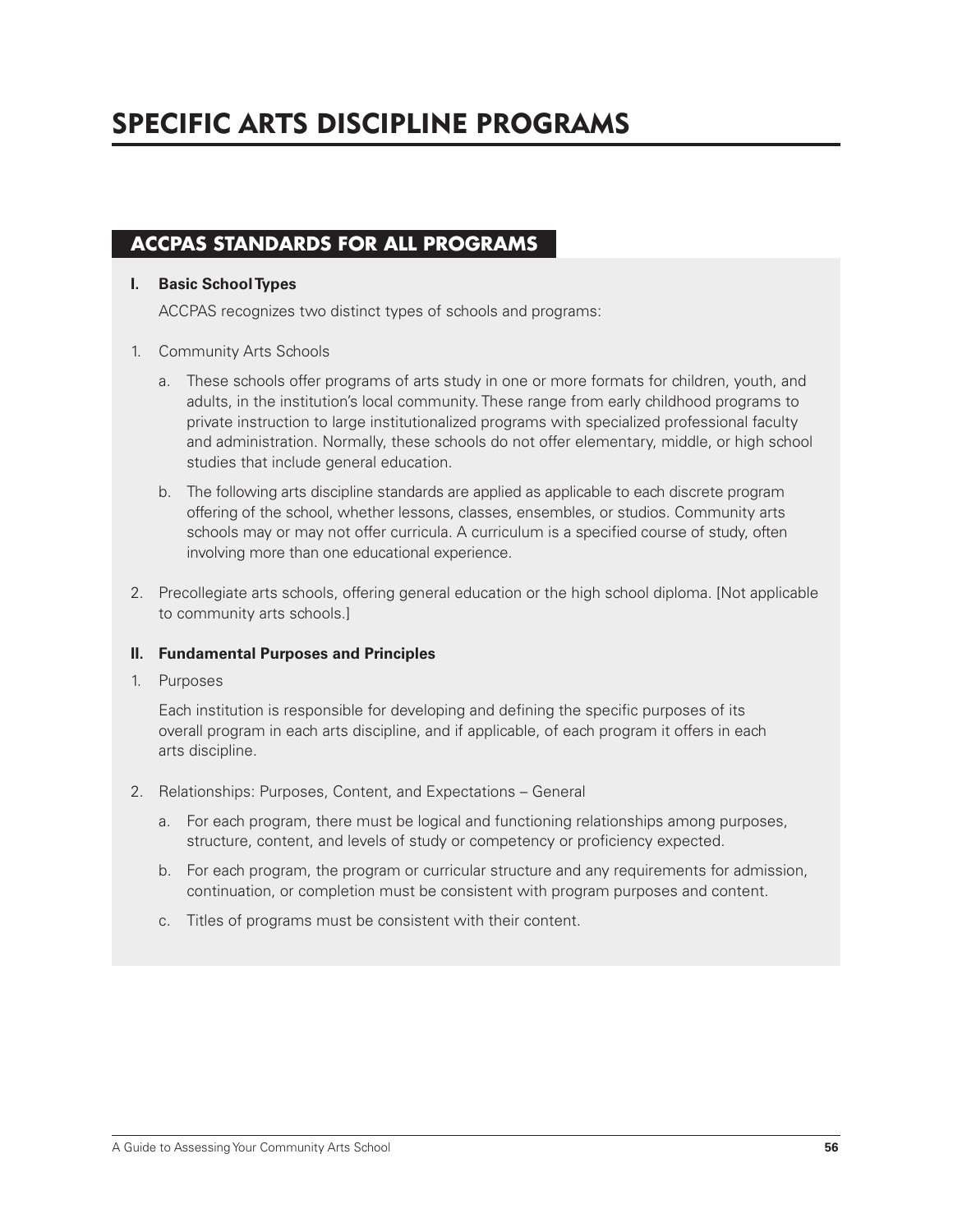3. Relationships: Purposes, Content, and Expectations – Arts Disciplines

### a. Specific Disciplines

(1) Dance

 Purposes must indicate the degree of involvement with any of the following content areas that are offered: performance, choreography, design/technology, analysis, dance history, and other subjects or fields central to the school's mission. Choices among the areas and emphases within each area are the prerogatives of each institution.

(2) Music

Purposes must indicate the degree of involvement with any of the following content areas that are offered: performance, aural skills and analysis, composition and improvisation, repertory and history, technology, and other subjects or fields central to the school's mission. Choices among the areas and emphases within each area are the prerogatives of each institution.

(3) Theatre

Purposes must indicate the degree of involvement with any of the following content areas that are offered: performance, design/technology, playwriting, analysis, theatre history, and other subjects or fields central to the school's mission. These may include film/video if offered by the institution. Choices among the areas and emphases within each area are the prerogatives of each institution.

(4) Visual Arts

Purposes must indicate the degree of involvement with any of the following content areas that are offered: studio, analysis, art/design history, technology, and other subjects or fields central to the school's mission. These may include film/video if offered by the institution. Choices among the areas and emphases within each area are the prerogatives of each institution.

(5) Other Arts

Purposes must indicate the degree of involvement with any of the following content areas that are offered: creation and/or performance, analysis, history of the art form, technology, and other subjects or fields central to the school's mission. Choices among the areas and emphases within each area are the prerogatives of each institution.

- b. All Arts Discipline Programs
- (1) Choices must be consistent with overall purposes and with the requirements of specific program offerings.
- (2) Work in any of these content areas offered by an institution is pursued and evaluated as appropriate to students' ages and degrees of involvement.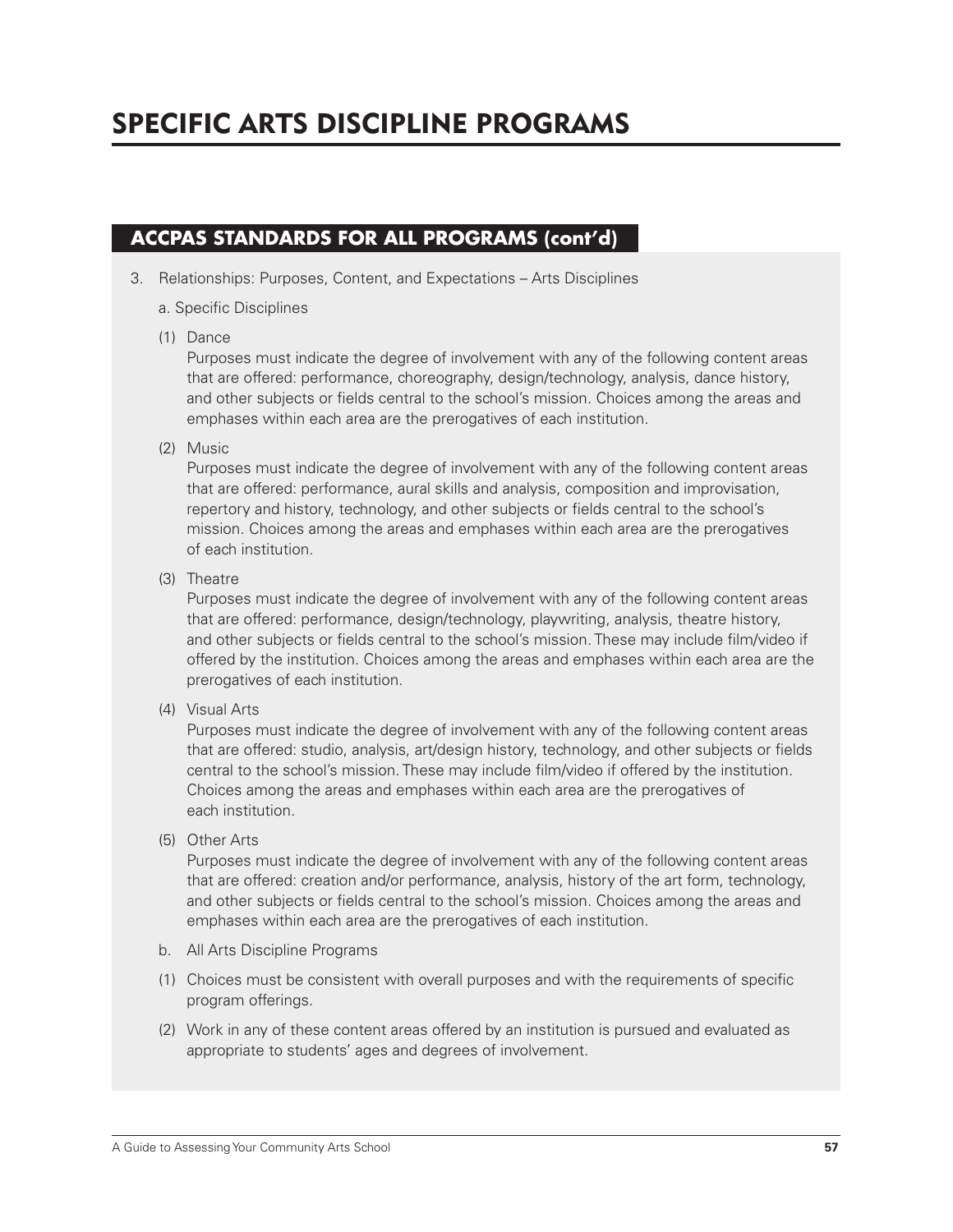### **III. Programs Involving Distance Learning, Disciplines in Combination, or with a Focus on Electronic Media**

Programs in these categories must meet applicable requirements in Appendices I.D., E., and F [of the Handbook].

### **IV. Resources**

Resources must be sufficient to support the purposes, goals, objectives, and content of each program offered and must meet ACCPAS operational requirements in this regard (see "Purposes and Operations," sections A–M above [section II of the Handbook]).

#### **V.** Specific Community or Precollegiate Programs

The standards applicable to each non-degree-granting program are comprised of those referenced in item B. (and C., if applicable) above, as well as those outlined for specific programs that follow in item E. (and F. or G., if applicable) below [items III.B., C., E., F., and G. of the Handbook].

A review of each institutional offering in the arts must demonstrate that:

- 1. Program purposes are specific and clear with regard to the levels of what students are expected to study, know, and be able to do in terms of content or subject matter and technique;
- 2. Any prerequisites or equipment and technology requirements are clearly stated;
- 3. Students are constantly achieving a measurable degree of advancement toward the fulfillment of program purposes;
- 4. Students are appropriately engaged and/or are developing an effective work process; and
- 5. Students are acquiring a body of knowledge and skills sufficient to be evaluated and a level of competence acceptable for presentation within and/or beyond the school.

To attain these objectives, it is assumed that work at the introductory/foundation level will be followed by increasingly advanced work.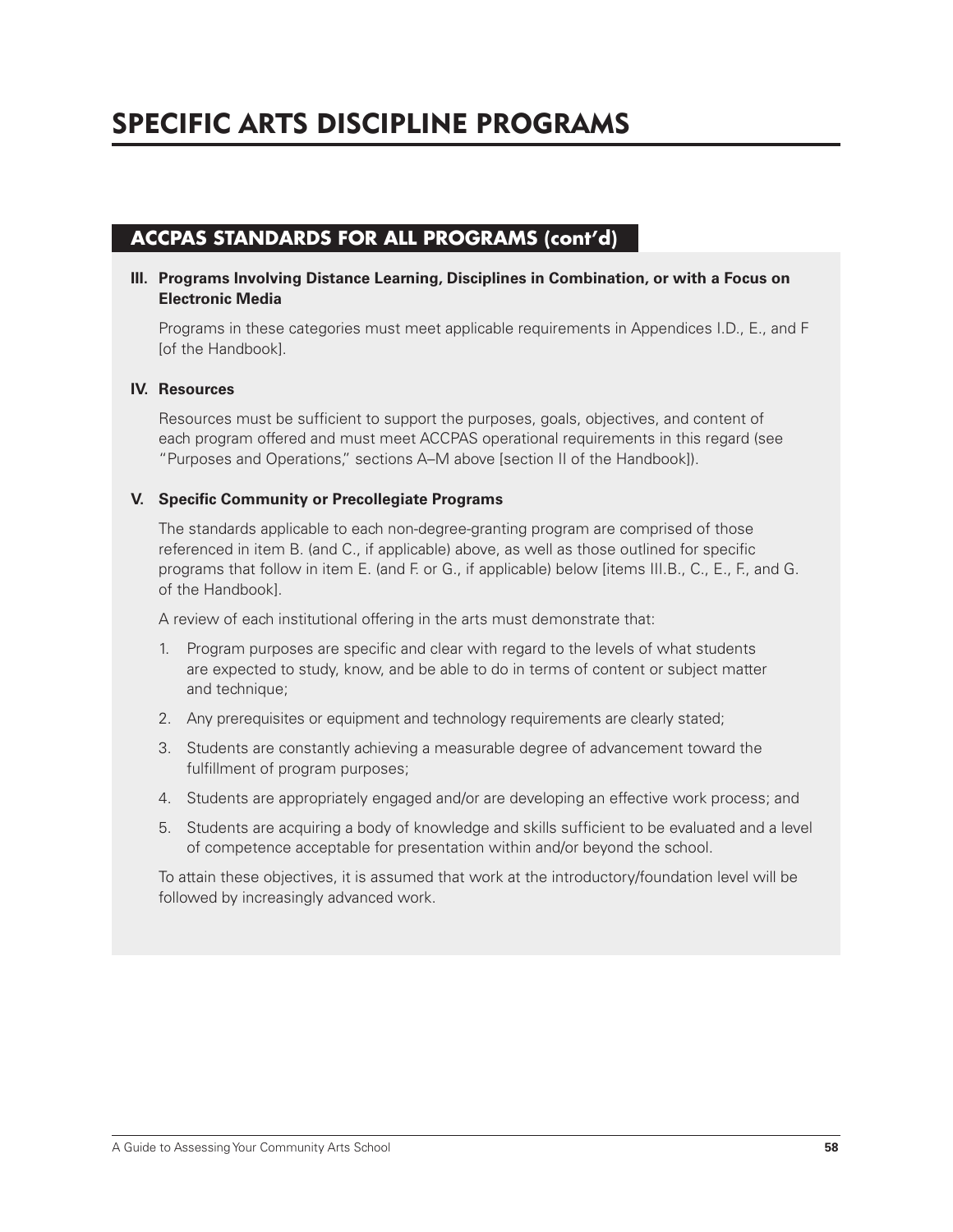### **VI. Pre-Professional Certificate Programs**

#### **1. General Standards and Guidelines**

- a. The pre-professional certificate program is a formal course of studies in an arts discipline offered by the school to provide training on the secondary level that develops disciplinary competence at least equivalent to the entrance requirements of NASAD (art and design), NASD (dance), NASM (music), and NAST (theatre) member institutions offering professional baccalaureate degrees.
- b. Though policies and procedures concerning admission to the pre-professional certificate program will vary among institutions, essential components include:
	- (1) a determination of student potential for advanced study; and
	- (2) a thorough explanation of the requirements of the certificate program.
- c. Through an appropriate and structured advising process, the matters listed above and information concerning future study and professional opportunities should be discussed with students and parents throughout the duration of the program.

### **2. Essential Competencies, Experiences, and Opportunities – Dance**

- a. Performance
	- (1) Achievement of the highest possible level of accomplishment in the field or fields chosen. It is assumed that study will continue throughout the entire certificate program.
	- (2) Opportunities for presentation and critique in a variety of formal and informal settings.
	- (3) Opportunities for study and/or experiences in more than one area. In most cases study of more than one dance style or genre is appropriate and should be encouraged.
- b. Analysis and Dance History
	- (1) Students should develop fundamental understanding of the elements of dance and abilities to respond to, interpret, create, analyze, and evaluate their own performances or works and those of others.
	- (2) Students should develop a basic knowledge of some of the major achievements in dance history.
- c. Final Project

A final project before certification is essential. Although most students will choose to perform in fulfillment of this requirement, students who show exceptional promise and inclination towards dance history, choreography, or analysis may undertake other appropriate projects.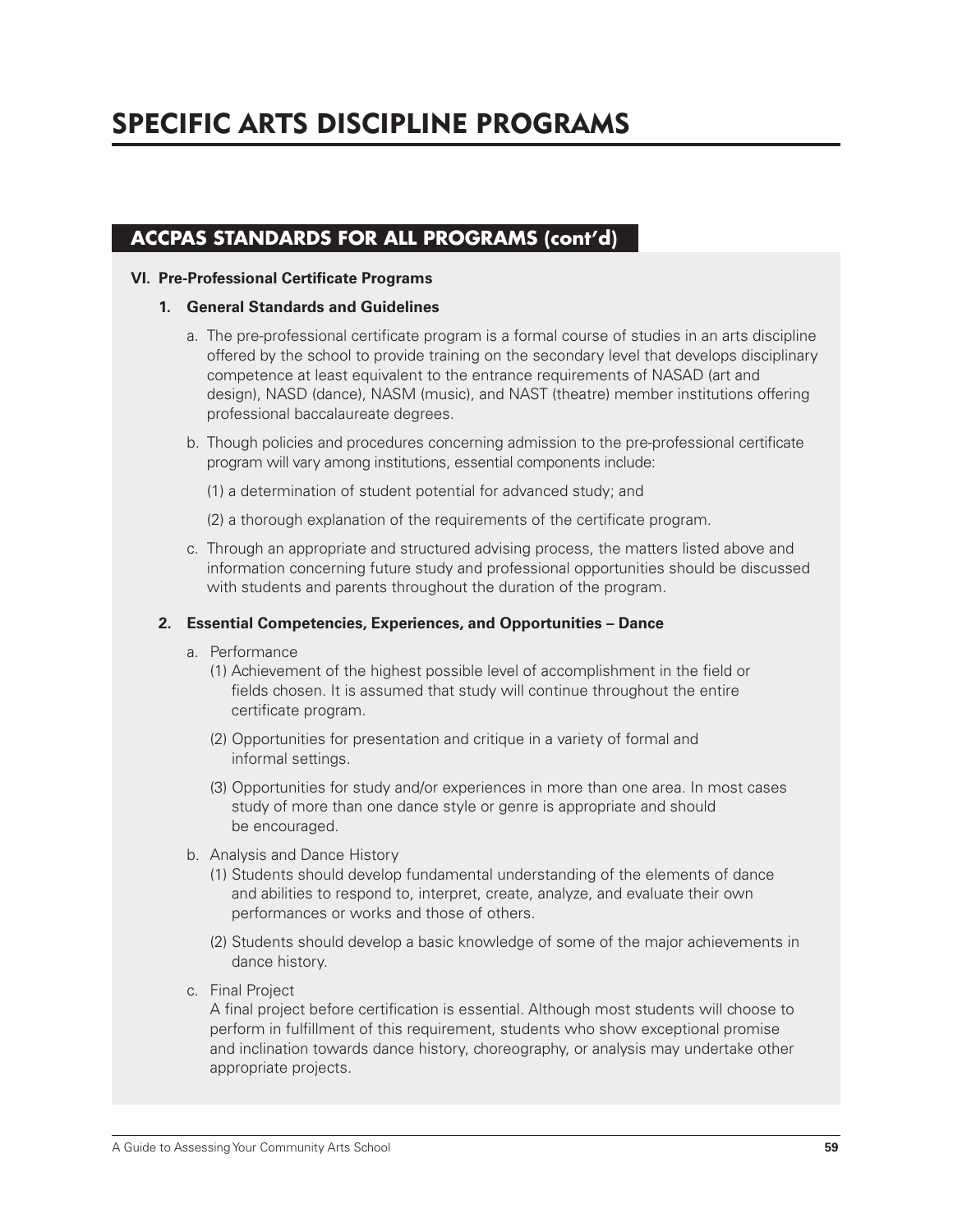#### **3. Essential Competencies, Experiences, and Opportunities – Music**

- a. Performance
	- (1) Achievement of the highest possible level of performance. It is assumed that study in the major performing medium will continue throughout the entire certificate program.
	- (2) Solo and ensemble experience in a variety of formal and informal settings.
	- (3) Opportunities for study in secondary performance areas. In most cases, keyboard study is appropriate and should be encouraged.
- b. Basic Musicianship
	- (1) Students develop fundamental musicianship, including basic understanding of musical properties such as rhythm, melody, harmony, timbre, texture, and form; abilities to respond to, interpret, create, analyze, and evaluate music; and sight-reading and aural skills.
	- (2) Students develop a general knowledge of music history through performance, listening, and discussion to enable them to place compositions in historic and stylistic perspective.
	- (3) Evidence of achievement in basic musicianship must be determined through formal examination procedures.
- c. Final Project

A final project before certification is essential. Although most students will choose to perform a public recital in fulfillment of this requirement, students who show exceptional promise and inclination toward composition or music history may undertake other appropriate projects in lieu of the recital.

#### **4. Essential Competencies, Experiences, and Opportunities – Theatre**

- a. Performance and/or Design/Technology or Playwriting
	- (1) Achievement of the highest possible level of accomplishment in the field or fields chosen. It is assumed that study will continue throughout the entire certificate program.
	- (2) Opportunities for presentation and critique in a variety of formal and informal settings.
	- (3) Opportunities for study and/or experiences in more than one area are appropriate and should be encouraged.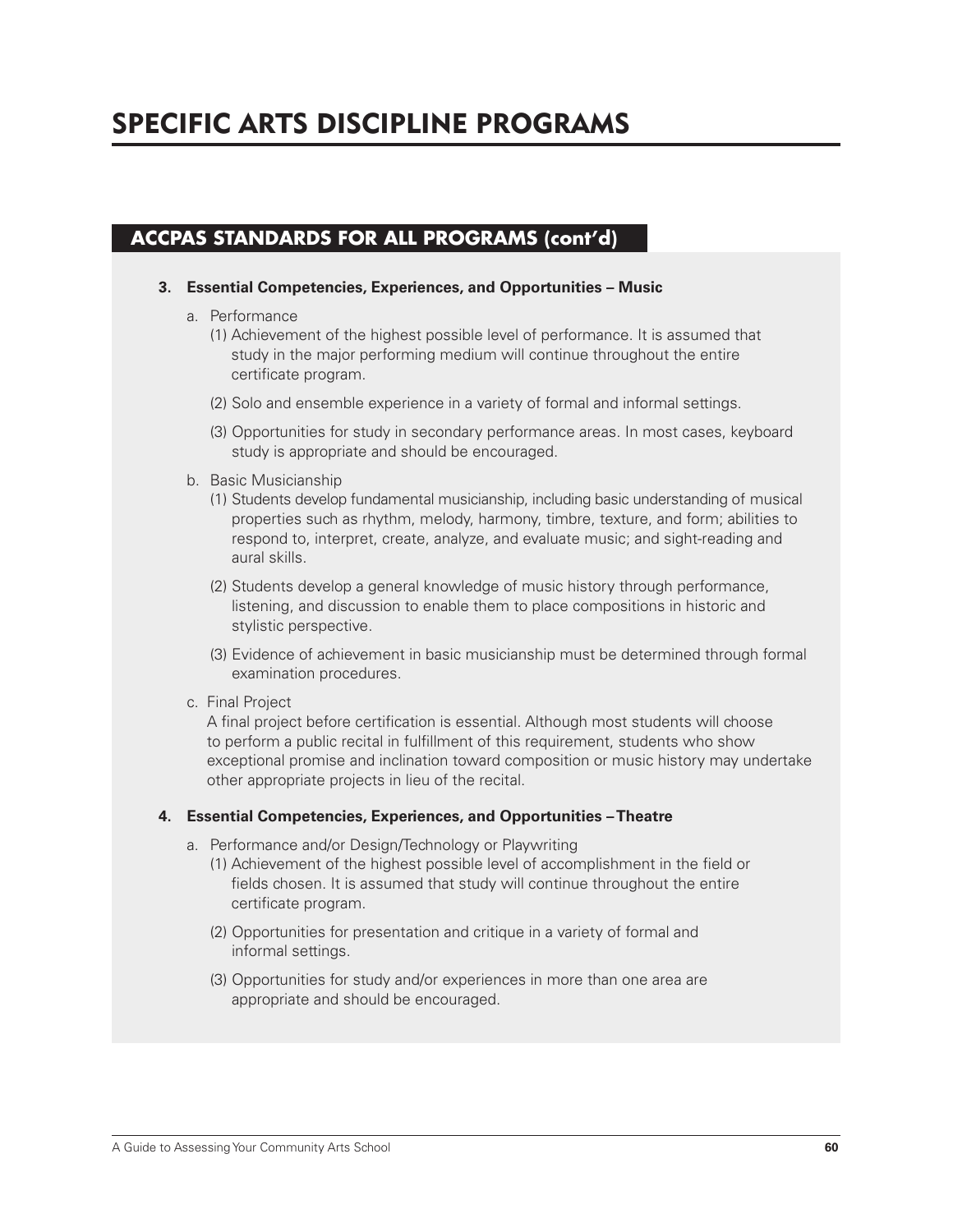# SPECIFIC ARTS DISCIPLINE PROGRAMS

## **ACCPAS STANDARDS FOR ALL PROGRAMS (cont'd)**

- b. Analysis and Theatre History
	- (1) Students should develop fundamental understanding of the elements of theatre and abilities to respond to, interpret, create, analyze, and evaluate their own works and the works of others.
	- (2) Students should develop a basic knowledge of some of the major achievements in theatre history.
- c. Final Project

A final project before certification is essential. Although most students will choose to present acting or design/technology or playwriting work in fulfillment of this requirement, students who show exceptional promise and inclination towards theatre history or analysis may undertake other appropriate projects.

### **5. Essential Competencies, Experiences, and Opportunities – Visual Arts**

- a. Studio
	- (1) Achievement of the highest possible level of studio accomplishment in such areas as one or more of the arts, design, media, film/video, etc. It is assumed that studio study will continue throughout the entire certificate program.
	- (2) Opportunities for presentation and critique in a variety of formal and informal settings.
	- (3) Opportunities for study and/or experiences in more than one area.
- b. Analysis and Art/Design History
	- (1) Students develop fundamental understanding of the elements of art/design and abilities to respond to, interpret, create, analyze, and evaluate their own works and the works of others in one or more specializations.
	- (2) Students develop a basic knowledge of some of the major achievements in visual arts and/or design and/or film history.
- c. Final Project

A final project before certification is essential. Although most students will choose to present studio work in fulfillment of this requirement, students who show exceptional promise and inclination toward art/design history or analysis may undertake other appropriate projects in lieu of an exhibition.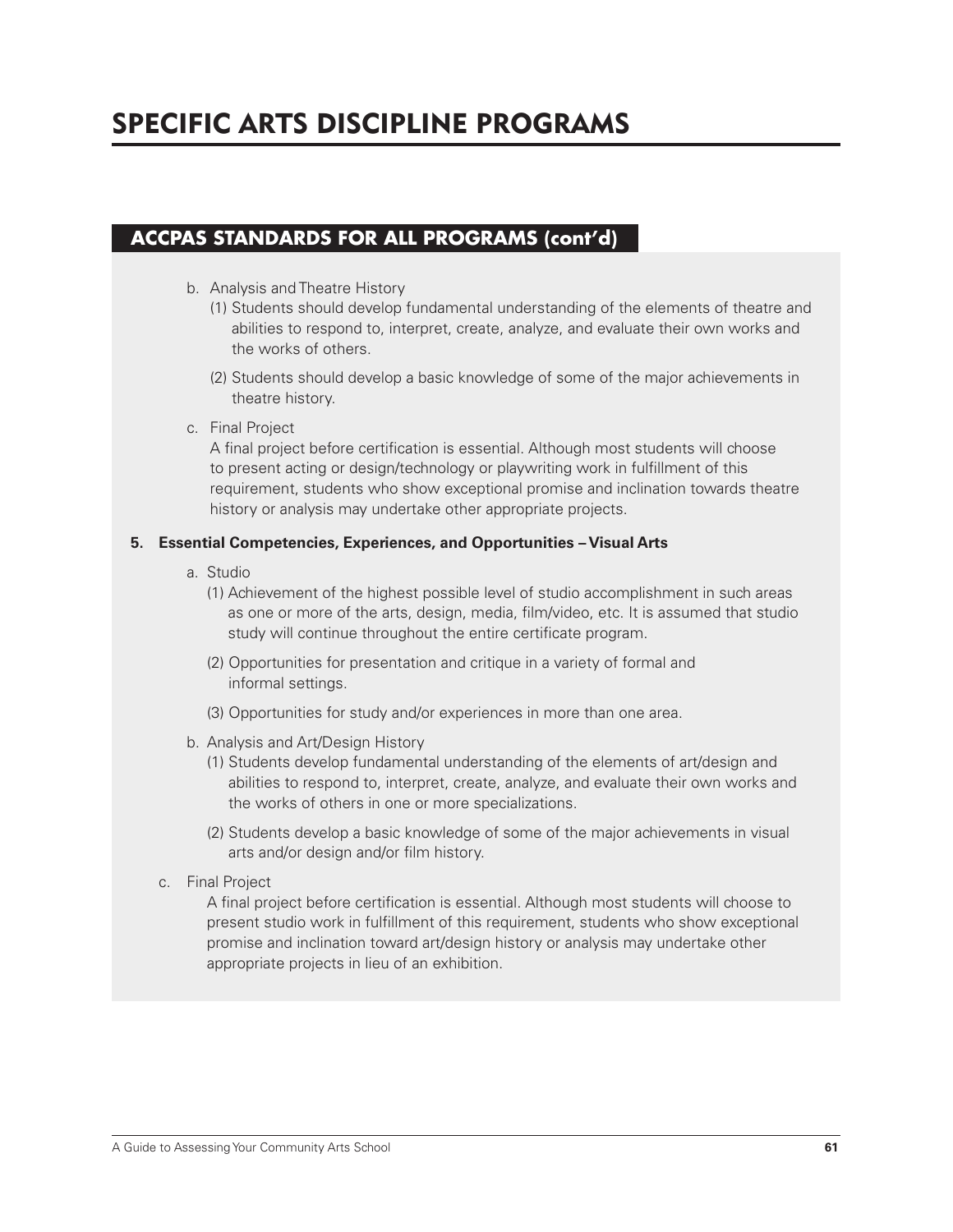# SPECIFIC ARTS DISCIPLINE PROGRAMS

## **ACCPAS STANDARDS FOR ALL PROGRAMS (cont'd)**

- **6. Essential Competencies, Experiences, and Opportunities Creative Writing and Other Arts**
	- a. Creation and/or Performance
		- (1) Achievement of the highest possible level of accomplishment in the art form. It is assumed that study will continue throughout the entire certificate program.
		- (2) Opportunities for presentation and critique in a variety of formal and informal settings.
		- (3) Opportunities for study and/or experiences in more than one area.
	- b. Analysis and History
		- (1) Students should develop fundamental understanding of the elements of the art form and abilities to respond to, interpret, create, analyze, and evaluate their own performances or works and those of others.
		- (2) Students should develop a basic knowledge of some of the major achievements in the history of the art form.
	- c. Final Project

A final project before certification is essential. Although most students will choose to present creative work and/or a performance in fulfillment of this requirement, students who show exceptional promise and inclination towards history or analysis in the art form may undertake other appropriate projects.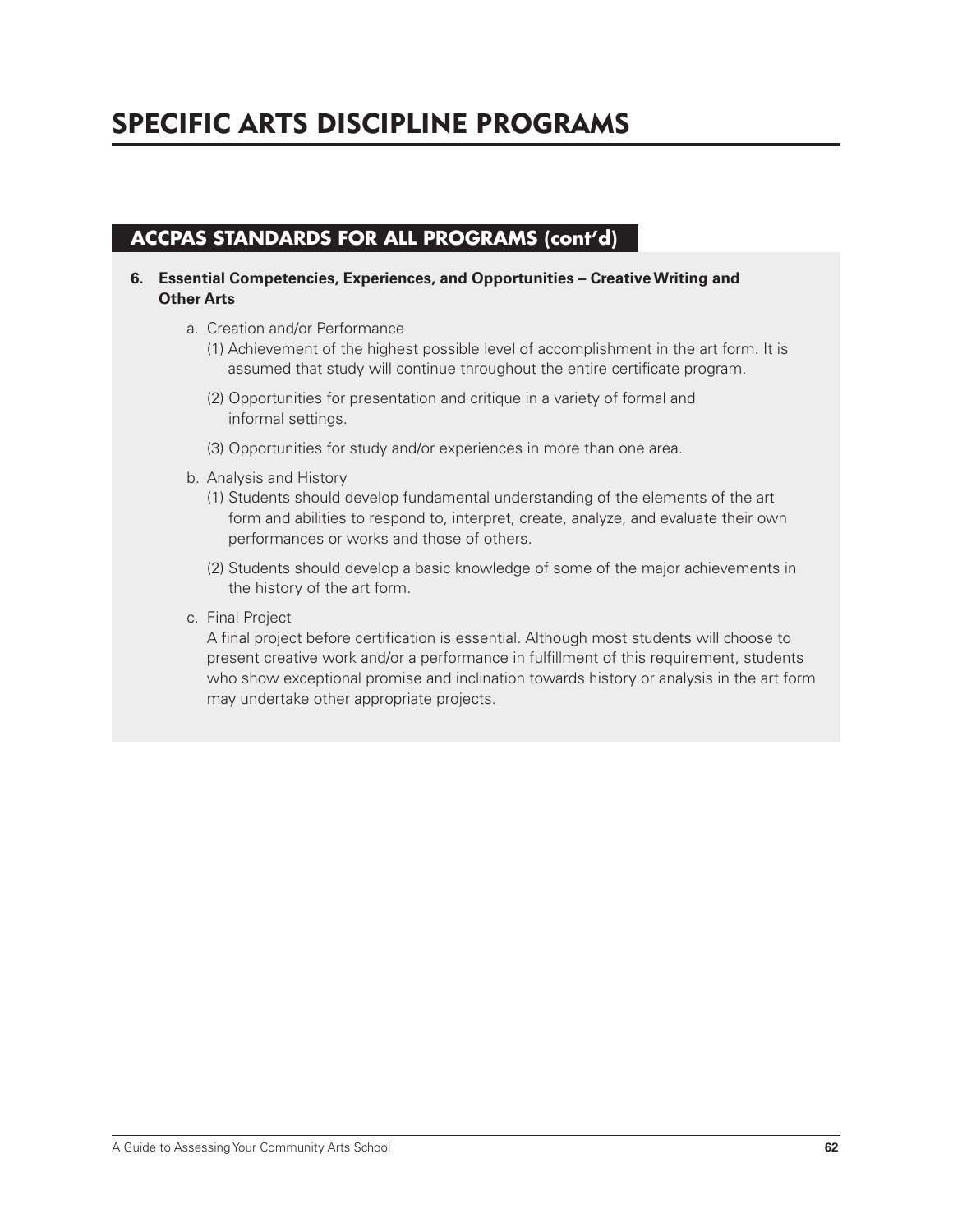### **VII. Other Elementary/Secondary Certificate Programs**

- 1. The awarding of a certificate implies the successful attainment of certain competencies at the elementary and/or secondary level either through course work or individual study.
- 2. Certificate programs usually provide a curriculum of performance or studio studies combined with other studies in the art form. Certificates indicating a level of achievement, such as Junior, Intermediate, Senior, and College Preparatory Certificates, are examples of this type. In certain instances, however, a course of study that has a specific emphasis may be appropriate. Examples are Certificates in Basic Musicianship, Art History, Technical Theatre, or Dance Performance.
- 3. It is essential that the school provides a clear statement of the entrance requirements, purposes, level of the program, and completion requirements for all types of certificate programs offered. This information shall be available to students and parents, and opportunities for counseling and discussion in this regard shall be provided.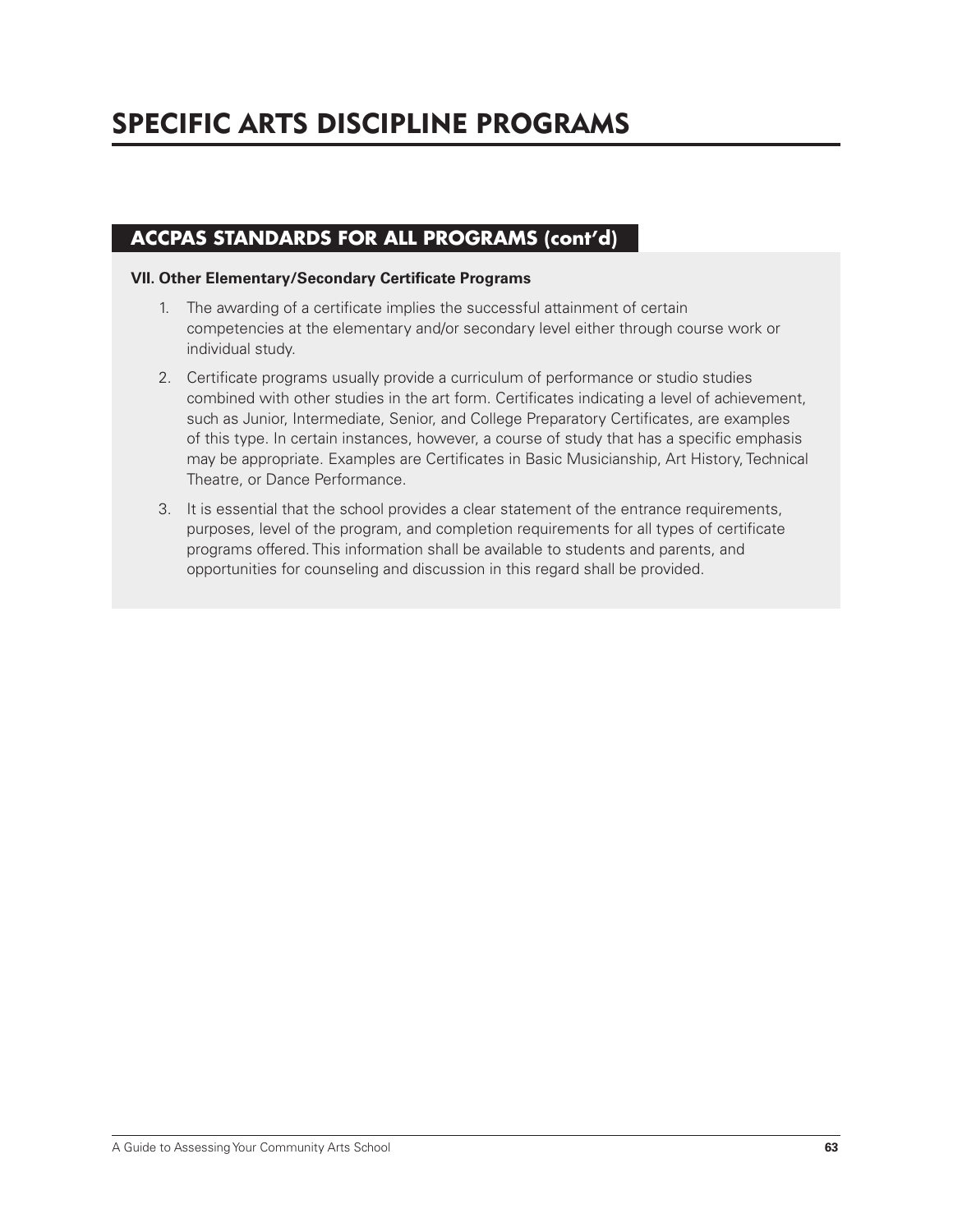# CONCLUDING QUESTIONS

 The assessment of community arts schools takes place in a variety of contexts. As indicated in the Introduction, these include:

- 1. examining the viability of current activities and future plans;
- 2. planning to improve current operations;
- 3. assessing the need for new programs or directions;
- 4. planning new initiatives;
- 5. *maintaining and developing positive connections with your school's parent organization*
- 6. determining readiness and preparing for ACCPAS accreditation..

Once you have answered the foregoing sets of assessment questions, you may find a large-scale summary useful to establish priorities and support decisions reached. Consider the following:

- 1. What level of achievement is evident in the community arts school as a whole and/or each existing program considered in your assessment? What are students learning overall?
- 2. Given the purposes of your school, are your programs designed and do they operate in a manner that fulfills these purposes? To what extent do concepts, policies, and operations of the various parts contribute to (a) the functioning of the entire school, *(b) the functioning of the entire parent organization?*
- 3. What are the critical issues that will influence the future viability and effectiveness of the community arts education school and/or specific programs it offers or plans to offer?
- 4. To what extent does the assessment reveal that the community arts school is in a good position to deal with these critical issues?
- 5. What are the most important next tasks for the school and its programs? What are the priorities among these tasks?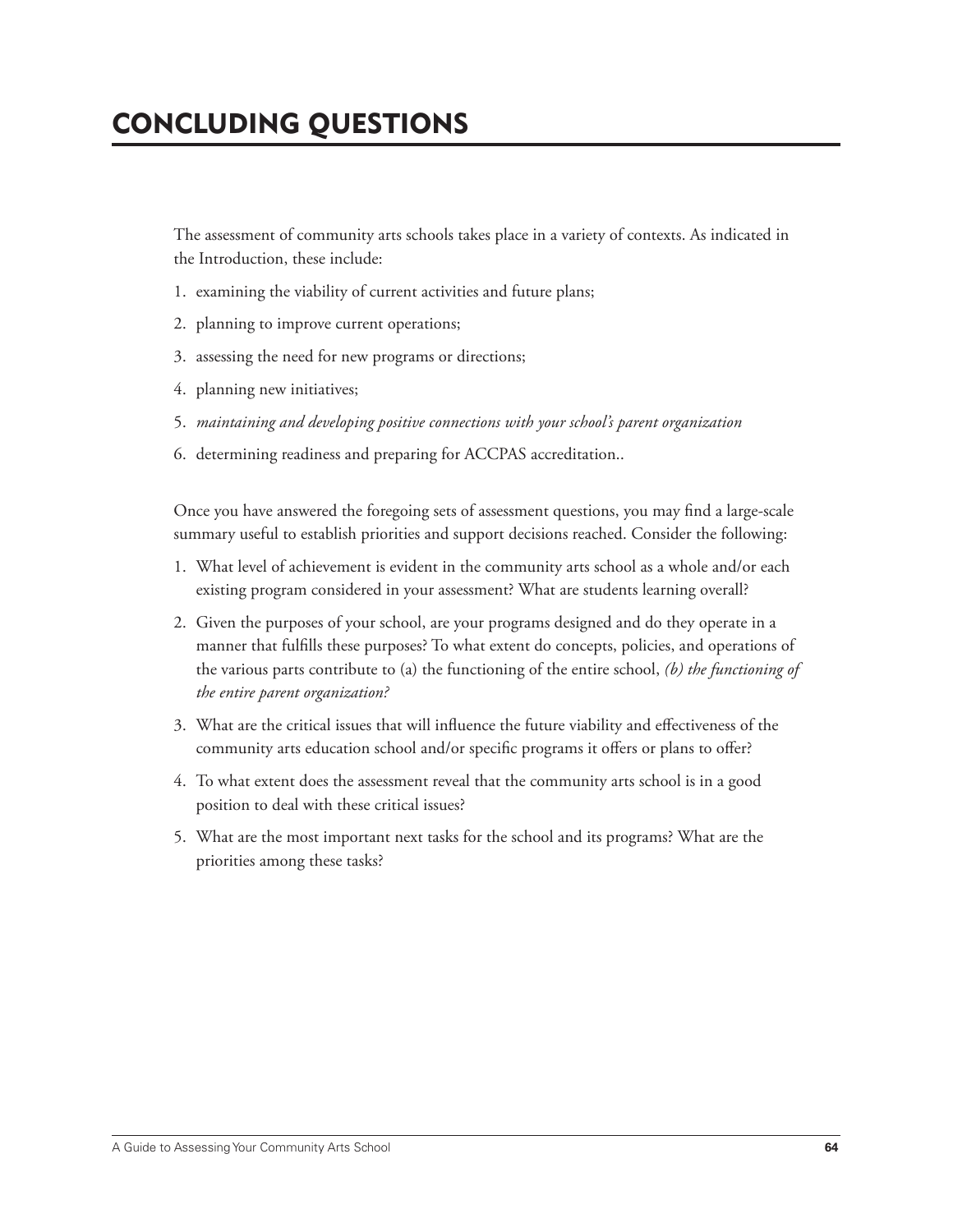## **ABOUT CAAA AND ACCPAS**

The Council of Arts Accrediting Associations (CAAA) is a nonprofit corporation based in Reston, Virginia. Council members are the National Association of Schools of Art and Design, the National Association of Schools of Dance, the National Association of Schools of Music, and the National Association of Schools of Theatre. The Presidents, Vice Presidents, and common Executive Director of these organizations constitute the Board of Trustees. These organizations collectively accredit over 1,100 institutions and programs in the arts.

 The Council has for decades been engaged in accrediting community arts programs. In 2001 it formalized this function by establishing ACCPAS. ACCPAS is not a membership association; its principal function is to assess and accredit.

ACCPAS requires community schools to pass two stages of review before becoming accredited:

- 1. **Self-Study**: Applying schools must complete the *ACCPAS Self-Study Document*, which asks analytical questions that may not appear verbatim in the *Guide*. The *Self-Study Document* also requests that certain documents (e.g., school admissions policies) be attached to the workbook and that others be provided to visiting evaluators from ACCPAS. Such documentation requirements are the primary difference between the *Self-Study Document* and the *Guide*.
- 2. **School Visit**: Upon completion of the *Self-Study Document*, ACCPAS schedules a school visit by a team of reviewers. These reviewers employ a more detailed set of criteria for their analysis: the same Standards, Guidelines, and Recommendations included in this *Guide*. The team produces a Visitors' Report, and ACCPAS invites the school to respond formally.

 The ACCPAS Commission takes action based on the Self-Study, the Visitors' Report, and comments from the school about the Visitors' Report.

 To maintain accreditation once achieved, ACCPAS requires the school to abide by ACCPAS Rules of Practice and Procedure and a Code of Ethics. A great deal more information about ACCPAS is available online at **www.arts-accredit.org**.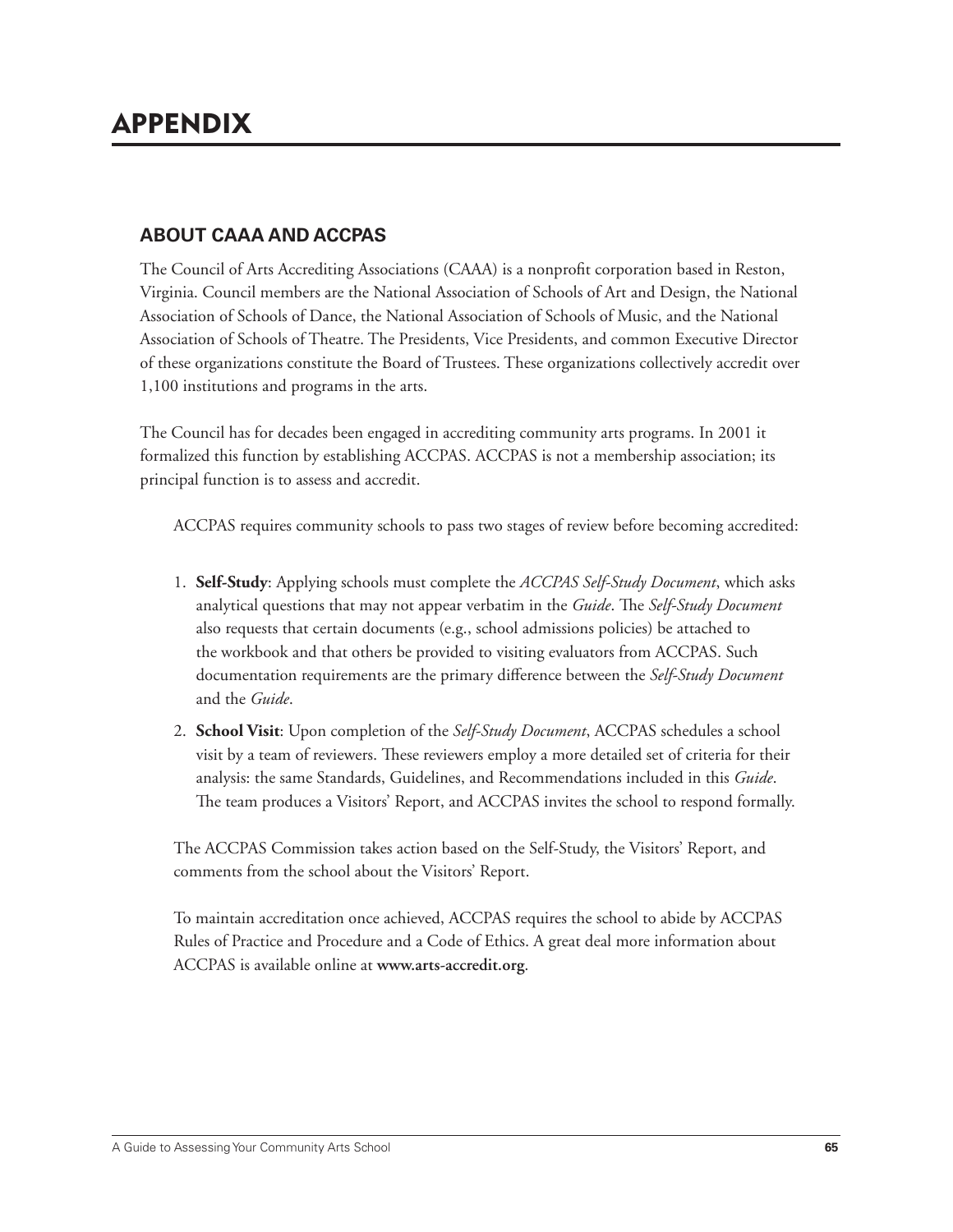# **OTHER ACCPAS SUPPORT SERVICES FOR SELF-ASSESSMENT Consultative Services**

ACCPAS offers three primary types of consultative services: staff consultations, on-site consultations, and Commission consultations.

The ACCPAS staff may be contacted at the National Office for information and assistance. The staff can provide suggestions and share appropriate information from ACCPAS records; however, the staff does not make evaluative judgments about educational programs. There is no charge for staff consultations.

ACCPAS will arrange for suitable on-site consultants to address needs identified by inquiring institutions. These consultants are nominated from among the most experienced individuals serving as visiting evaluators in the ACCPAS accreditation process. Arrangements for on-site consultants are made by contacting the ACCPAS Executive Director. Institutions are responsible for the expenses of the consultant and a small fee calculated on a per-day basis.

 ACCPAS-accredited institutions may also submit formal requests for consultation about new nondegree-granting curricula to the ACCPAS Commission. Designated personnel working with the Commission will review the proposed program and respond in writing without making an accreditation decision. Information about the process may be obtained from the ACCPAS National Office. There is no charge for Commission consultation, and this procedure is especially encouraged in the early stages of curricular planning.

## **Further Information**

For more information on ACCPAS services and publications, please contact the National Office at the following address:

**Accrediting Commission for Community and Precollegiate Arts Schools**

11250 Roger Bacon Drive, Suite 21 Reston, Virginia 20190 www.arts-accredit.org

Tel: (703) 437-0700 Fax: (703) 437-6312 Email: info@arts-accredit.org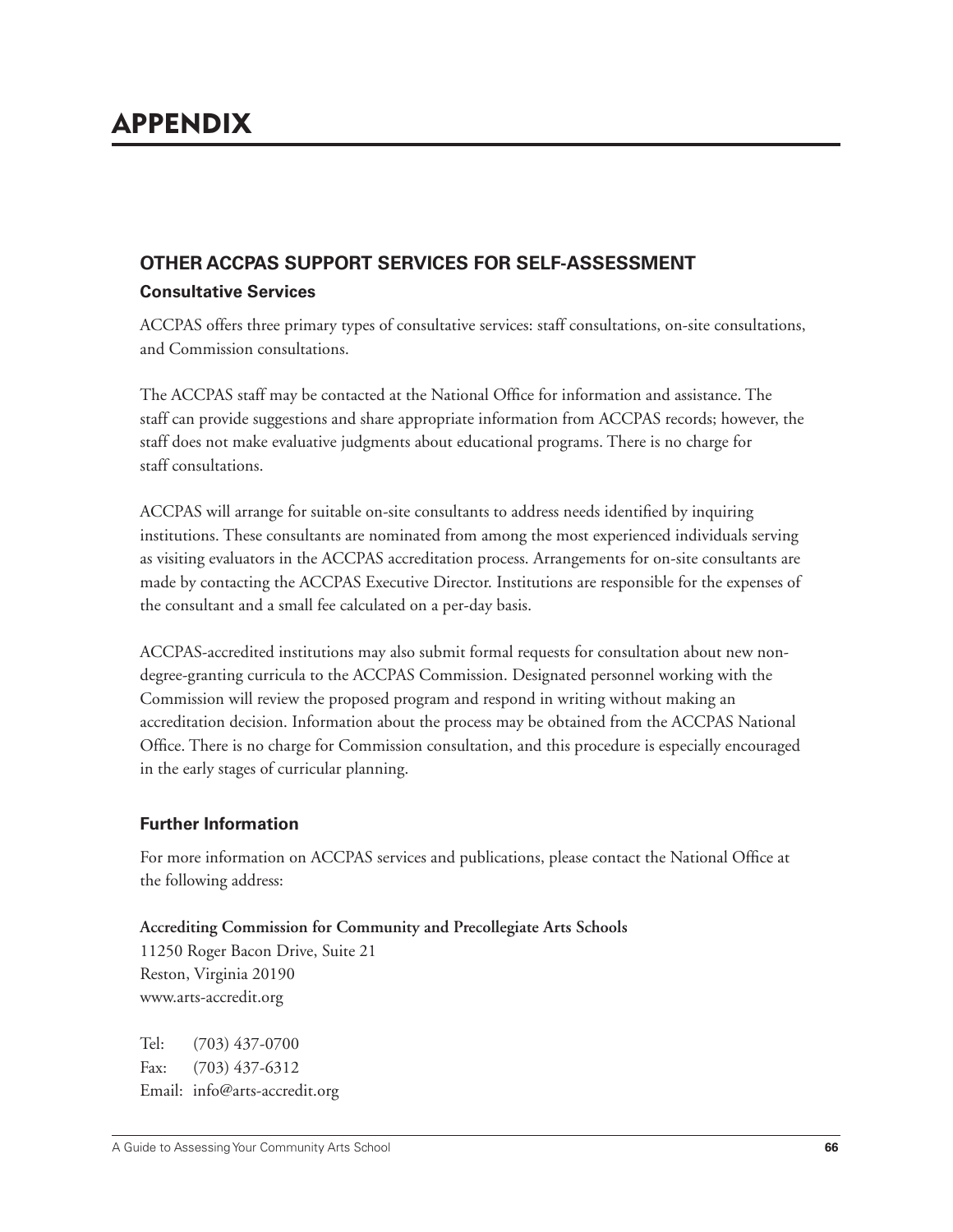## **ABOUT THE NATIONAL GUILD**

The National Guild of Community Schools of the Arts advances high quality arts education so that all people may participate in the arts according to their interests and abilities. The Guild's nearly 400 members include community schools of the arts; arts centers; community arts education divisions of universities, museums, and performing arts organizations; and others. In concert with this dynamic network, the Guild researches and promotes best practices, provides opportunities for professional development and dialogue, advocates for broad access, and makes grants to the field.

### Guild members are non-profit, non-degree-granting, community-based **organizations and government agencies that collectively**

- provide direct instruction to over 600,000 students, of all ages, in 45 states (school enrollments range from under 100 to upwards of 15,000)
- reach an additional 3.5 million Americans annually through exhibitions and performances
- employ more than 2,000 arts administrators and 16,000 teaching artists
- have budgets ranging from \$25,000 to \$10+ million
- offer instruction in one or more of the following disciplines: music; visual arts and crafts; dance; theater/drama; literary arts; media arts
- partner with public schools, senior centers, hospitals, public agencies and other organizations to increase communities' access to arts education
- strive to ensure that arts instruction is accessible to all by setting affordable tuition fees and subsidizing instruction for students unable to pay

The Guild's network also encompasses for-profit organizations, individual entrepreneurs and arts-ineducation programs. In so doing, the Guild enables the wider arts education field to participate in the exchange of information and ideas, and join with our core constituents to advance the field.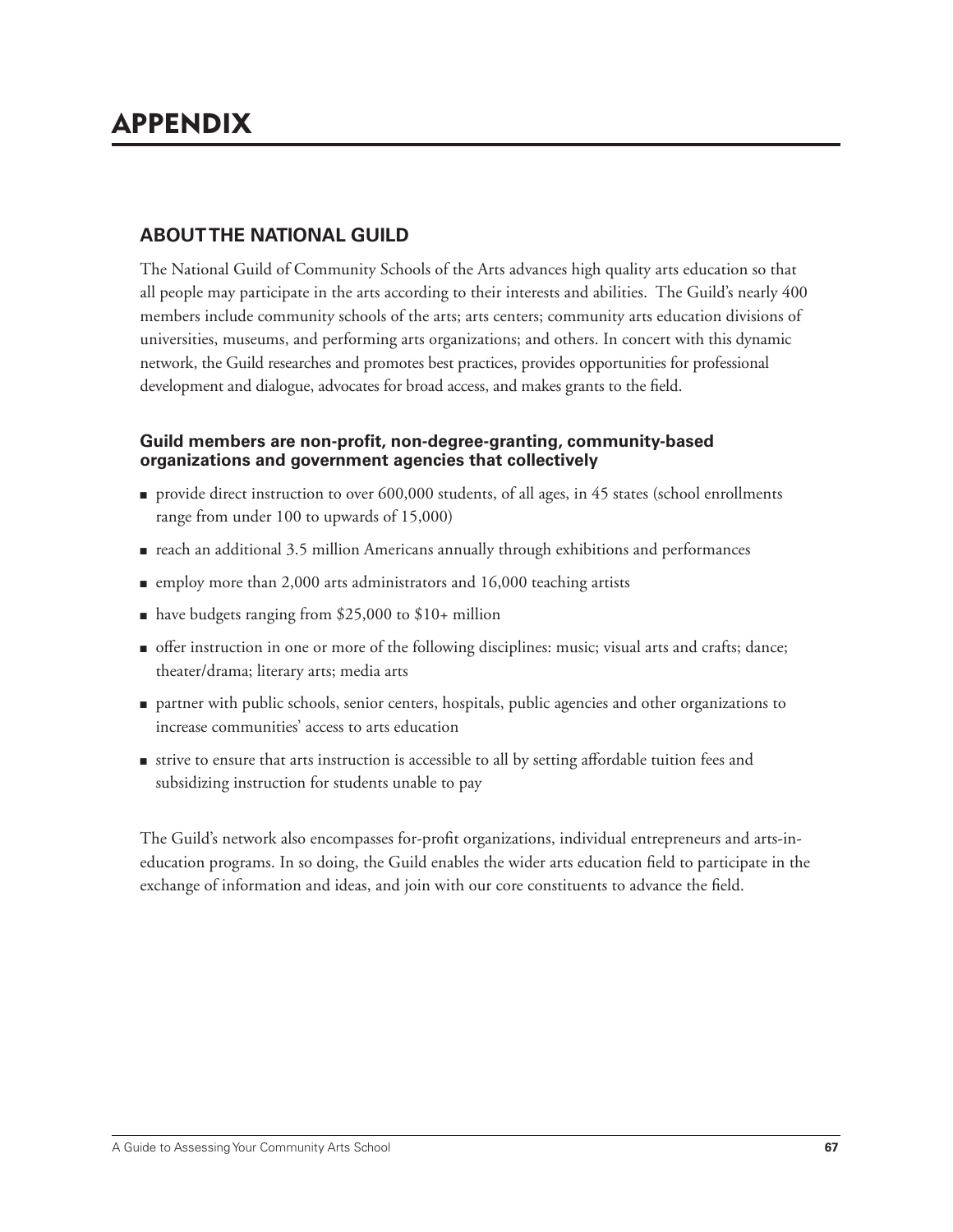# APPENDIX

### **Key Programs Include:**

**Partners in Excellence**, a national initiative supported by the MetLife Foundation to identify and promote the most effective practices in exemplary K-12 public school arts partnerships. The program awards grants, distributes best practices publications, and produces training institutes.

**The Creative Aging Initiative**, a multi-year initiative that provides information and training to foster start-up and development of participatory arts programs for older adults. The goals of this initiative are to increase the capacity of community providers to serve older adults, provide models of high quality creative aging programs in the field and raise public awareness about the general health and wellness benefits of creative aging programs. The initiative has produced Creativity Matters: The Arts & Aging Toolkit, training institutes and a pilot creative aging program.

### **Professional Development and Peer Networking Events:**

**The Conference for Community Arts Education.** The National Guild presents the annual Conference for Community Arts Education to provide essential networking and professional development opportunities for staff, faculty and trustees in the field. Conference delegates gain skills and insights into best practices and emerging trends from nationally renowned experts in assessment and evaluation, fundraising, governance, marketing, partnerships, technology and more.

**Regional Chapter Meetings** are valuable opportunities to build relationships and share information and ideas with other arts education providers at the regional level. Chapters often devote time to professional development during their meetings.

Regional Trainings bring together peer organizations to discuss critical issues in the field, set goals, and develop resources, support and professional skills to achieve those goals.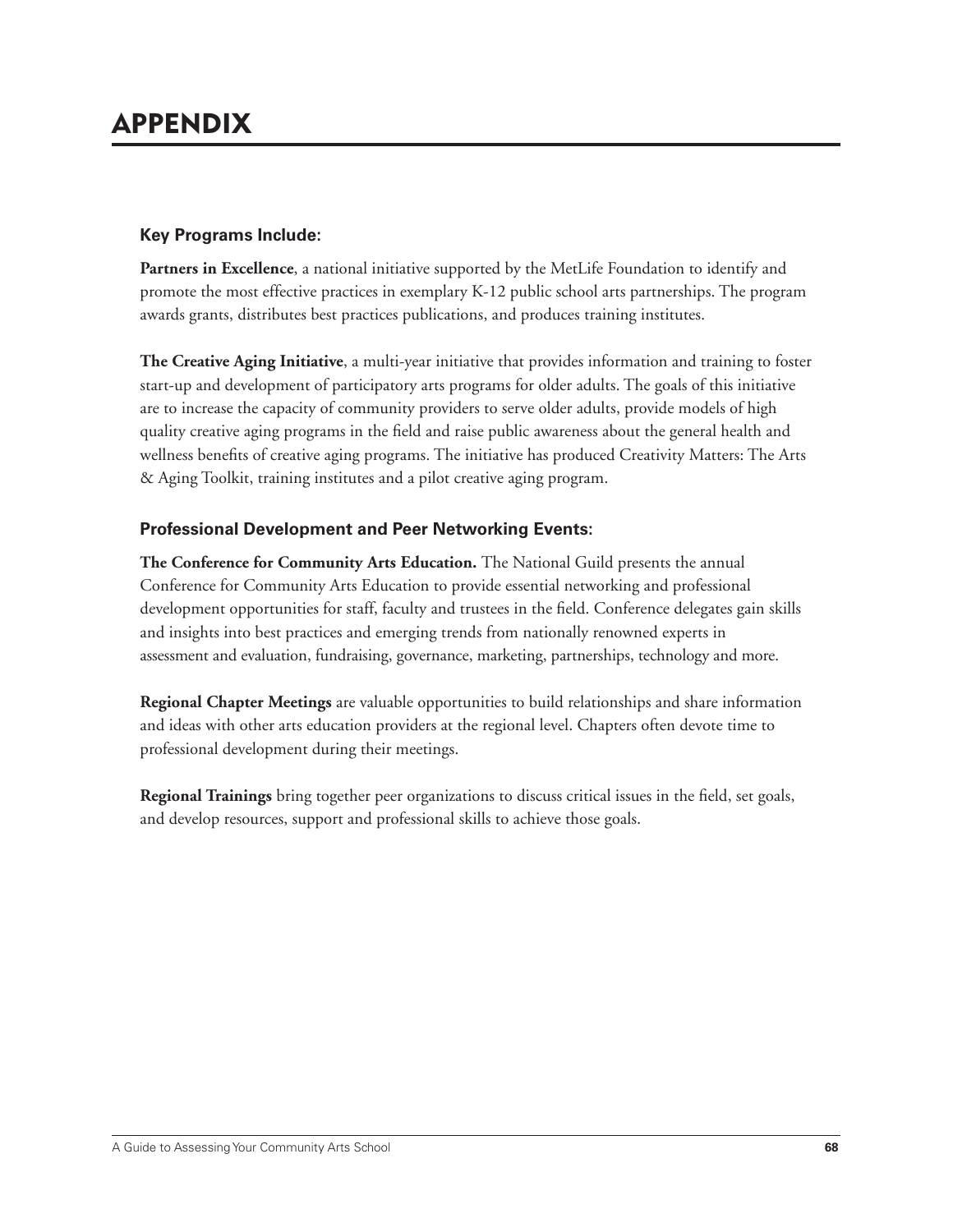### **Information Services Include:**

**Members-Only Online Resource Center** features best practices guides, research, administrative resources, and articles written by national experts in the fields of assessment and evaluation, marketing, community engagement, strategic planning and more.

**Community Arts Education List serve**, where the Guild posts news bulletins, advocacy issues and funding opportunities, and members exchange advice and ideas.

**Peer Advisory Service**, a free referral service connecting full members by phone to experienced professionals in the field.

**Guild Teleconferences** promote dialogue and networking within groups (i.e. discipline, organization type, region etc.). Recent teleconferences have focused on diversifying programming, generating earned income beyond tuition, and successful economic models.

**The Staff Helpline** enables members to consult with Guild executives and staff on a broad range of issues, including program planning and development, governance, marketing, board development and more.

*GUILDNotes*, our quarterly newsletter, provides updates on Guild programs and services, grant opportunities, professional development and networking opportunities, national news affecting the community arts education field, and bulletins on significant events at member institutions.

**Member E-Bulletin**, a twice-monthly bulletin with time-sensitive information on grant applications, employment and professional development opportunities, and advocacy issues.

Field Specific Publications offer best practices, models of success, research and statistics specific to the community arts education field.

The National Guild was established in 1937 and is headquartered in New York City. For more information, visit **www.nationalguild.org** or call (212) 268-3337 ext. 10.